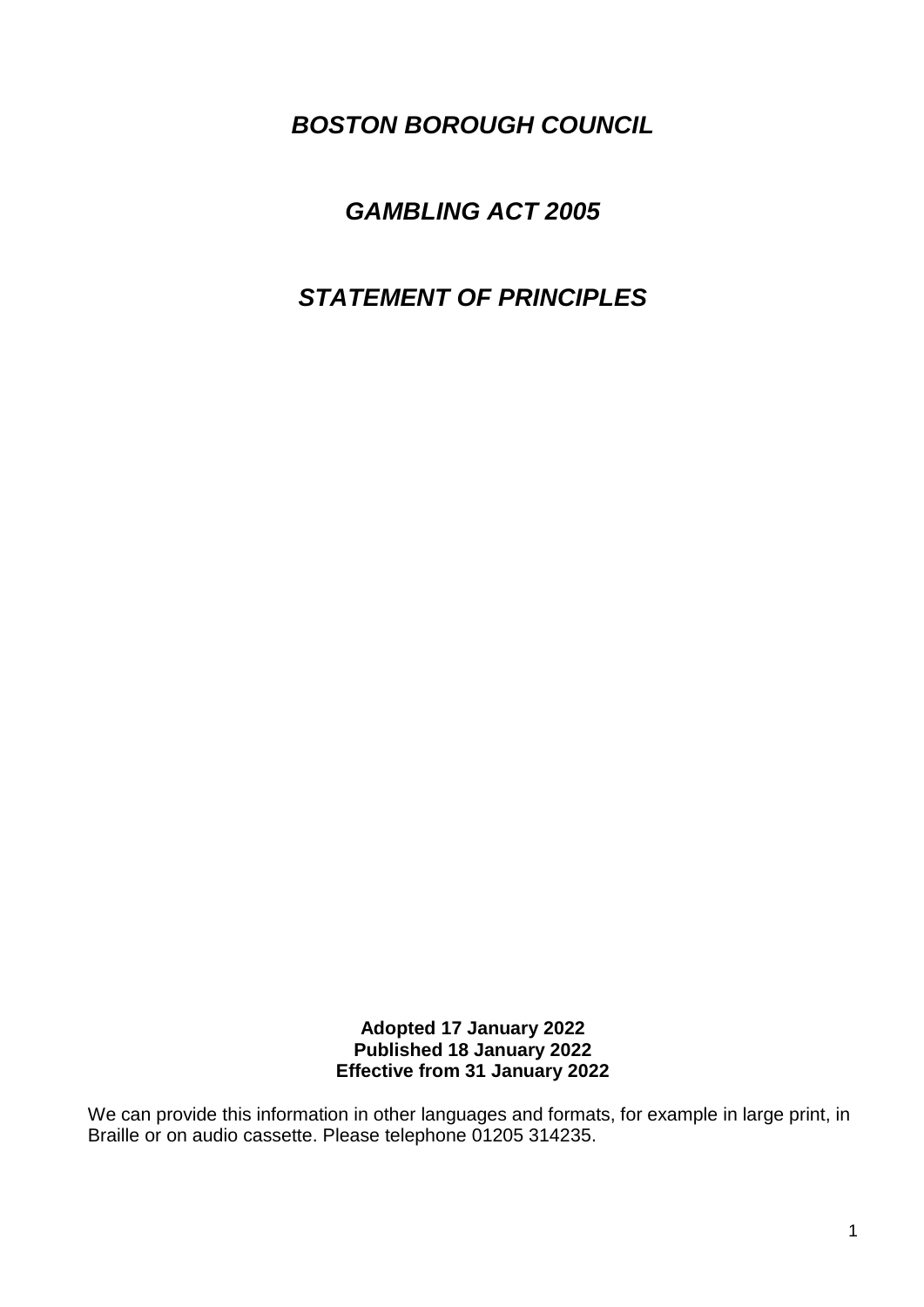The Gambling Act 2005 requires every Licensing Authority to publish a Gambling Policy (Statement of the Principles), which they propose to apply when exercising their licensing functions. This document is the Gambling Policy (Statement of Principles) of Boston Borough Council.

Whilst all applications will be judged and determined on their individual merits the policy will be the basis of the Licensing Authority's decisions. The policy will be reviewed regularly to reflect the needs of the Borough of Boston.

This Statement of Principles was adopted by Boston Borough Council on 17 January 2022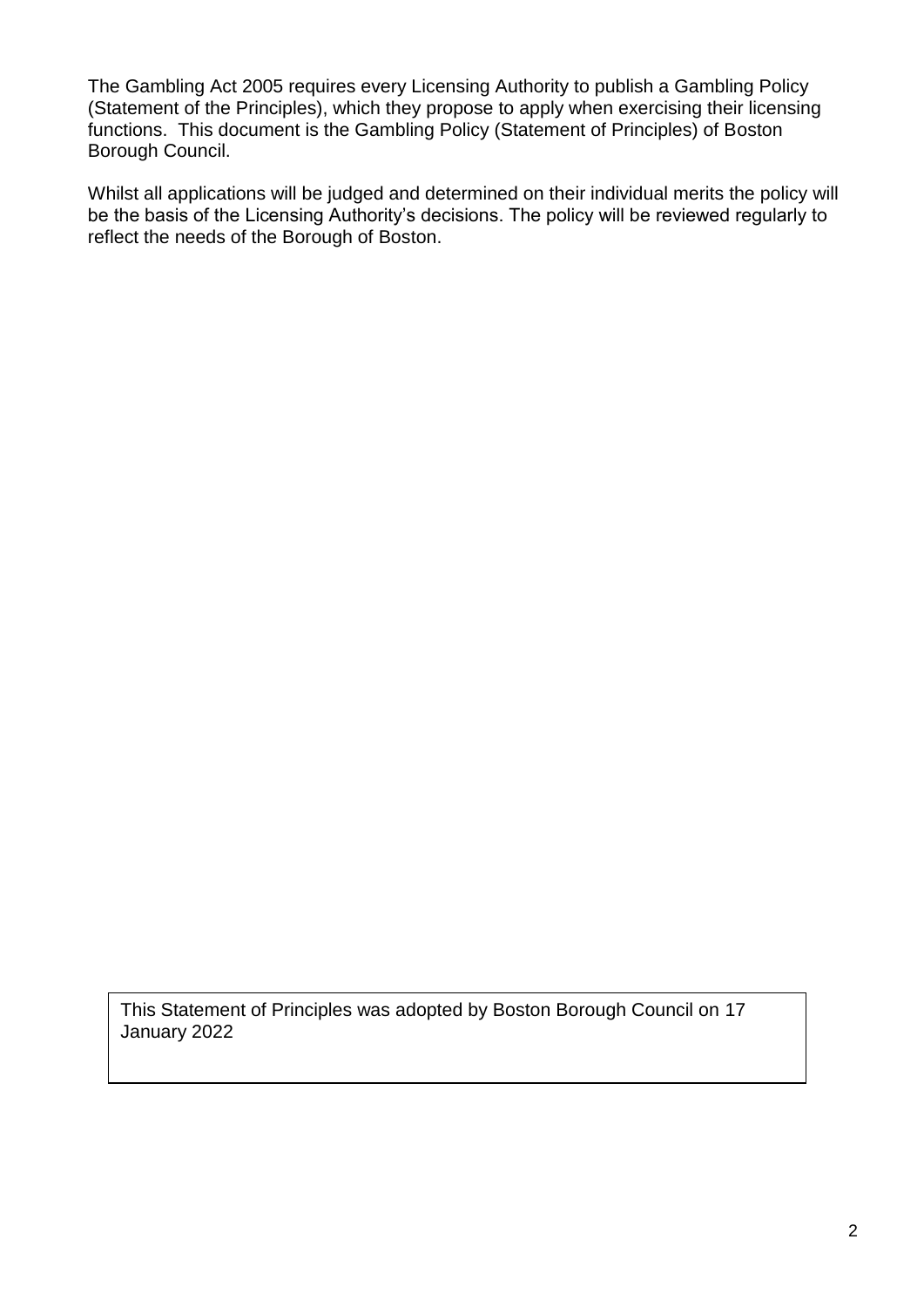#### **BOSTON BOROUGH COUNCIL**

#### **STATEMENT OF PRINCIPLES – GAMBLING ACT 2005**

#### **Part A**

#### **1. Introduction**

- 1.1 The Gambling Act 2005 (the Act) came into force in 2007 and brought in a new, comprehensive system for gambling regulation in Great Britain, bringing the vast majority of commercial gambling together into a single regulatory framework.
- 1.2 The Act established a dedicated regulator, at a national level, in the form of the Gambling Commission (the Commission). But it also recognised the potential local impact and importance of gambling by creating local regulators, whose job is to manage gambling in line with local circumstances. Those regulators are the 343 licensing authorities of England, Wales and Scotland. In doing so, the Act established a strong element of local decision-making and accountability in gambling regulation.
- 1.3 Boston Borough Council (hereinafter referred to as the Licensing Authority) is responsible for the licensing of premises and the issue of permits and authorisations under the Gambling Act 2005 (the Act). The Authority's main functions under the Act are:
	- Be responsible for the licensing of premises where gambling activities are to take place by issuing Premises Licences
	- Issue provisional statements
	- Regulate members' clubs and miners' welfare institutes who wish to undertake certain gaming activities via the issuing of club gaming permits and/or club machine permits
	- Issue club machine permits to commercial clubs
	- Grant permits for the use of certain lower stake gaming machines at unlicensed Family Entertainment Centres
	- Receive notifications from premises licensed for the sale and consumption of alcohol on the premises (under the Licensing Act 2003) for the use of two or fewer gaming machines
	- Issue licensed premises gaming machine permits for premises licensed to sell/supply alcohol (for consumption on the licensed premises), under the Licensing Act 2003, where there are more than two machines
	- Register small society lotteries below prescribed thresholds
	- Issue prize gaming permits
	- Receive and endorse temporary use notices (TUNs)
	- Receive occasional use notices (OUNs)
	- Provide information to the Gambling Commission regarding details of licences and permits issued (see section in this Policy Statement on exchange of information)
	- Maintain registers of the permits and licences that are issued under these functions
- 1.4 This Policy (Statement of Principles) is intended to provide clarity to applicants, interested parties and responsible authorities on how this Licensing Authority will determine applications. Guidance is available to assist applicants: the aforementioned guidance does not form part of this Policy.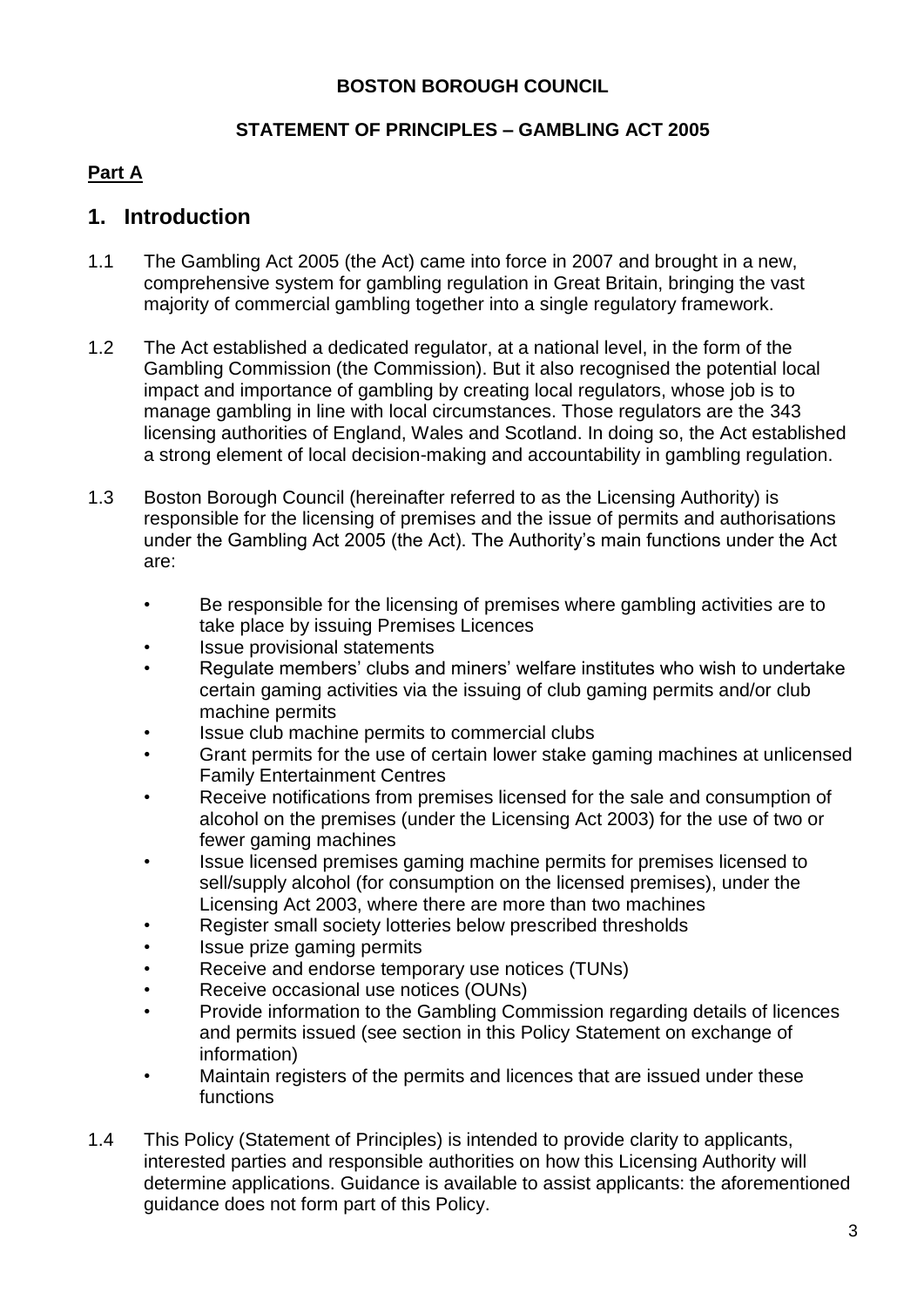- 1.5 In carrying out its functions under the Act the Licensing Authority will have regard to the Regulators' Code which was introduced by the Legislative and Regulatory Reform Act 2006." Additionally in implementing the requirements of the Gambling Act 2005, including all decision making, the Licensing Authority will have due regard for the Human Rights Act 1998, its public sector equality duty under section 149 of the Equality Act 2010 and all other relevant legislation. Furthermore, in adopting this Statement of Principles the Licensing Authority recognises its duties to consider the impact of all its functions and decisions on crime and disorder under the requirements of Section 17 of the Crime and Disorder Act 1998.
- 1.6 The Commission has the power to issue two types of code of practice. The first is a social responsibility (SR) code. An SR code must be followed and has the force of a licence condition. The Commission may also issue ordinary codes (OC) which are intended to set out industry best practice. Ordinary Codes are not mandatory but operators are expected to follow them unless they have alternative arrangements in place that they can demonstrate are equally effective.

Both codes are set out in the Commission's [Licence Conditions and Codes of Practice](http://www.gamblingcommission.gov.uk/for-gambling-businesses/Compliance/LCCP/Licence-conditions-and-codes-of-practice.aspx) (LCCP) -

## **2. The Licensing Objectives**

- 2.1 In exercising most of their functions under the Gambling Act 2005, licensing authorities must have regard to the licensing objectives as set out in section 1 of the Act. The licensing objectives are:
	- Preventing gambling from being a source of crime or disorder, being associated with crime or disorder or being used to support crime.
	- Ensuring that gambling is conducted in a fair and open way.
	- Protecting children and other vulnerable persons from being harmed or exploited by gambling.
- 2.2 Further information on the Licensing Objectives is provided at Part B paragraph 7 of this Statement of Principles.

#### **3. General Matters**

3.1 Boston Borough Council is situated in the south of the county of Lincolnshire, which contains 7 district councils in total. The Borough has an estimated population of 66,500 (as detailed in the South East Lincolnshire Local Plan 2019) and is the smallest district in the County in terms of population. In terms of area it is the second smallest, covering 139 square miles. The council area is mainly rural with an urban area comprising of Boston town itself.

A Map of Boston Borough Council is shown at Figure 1.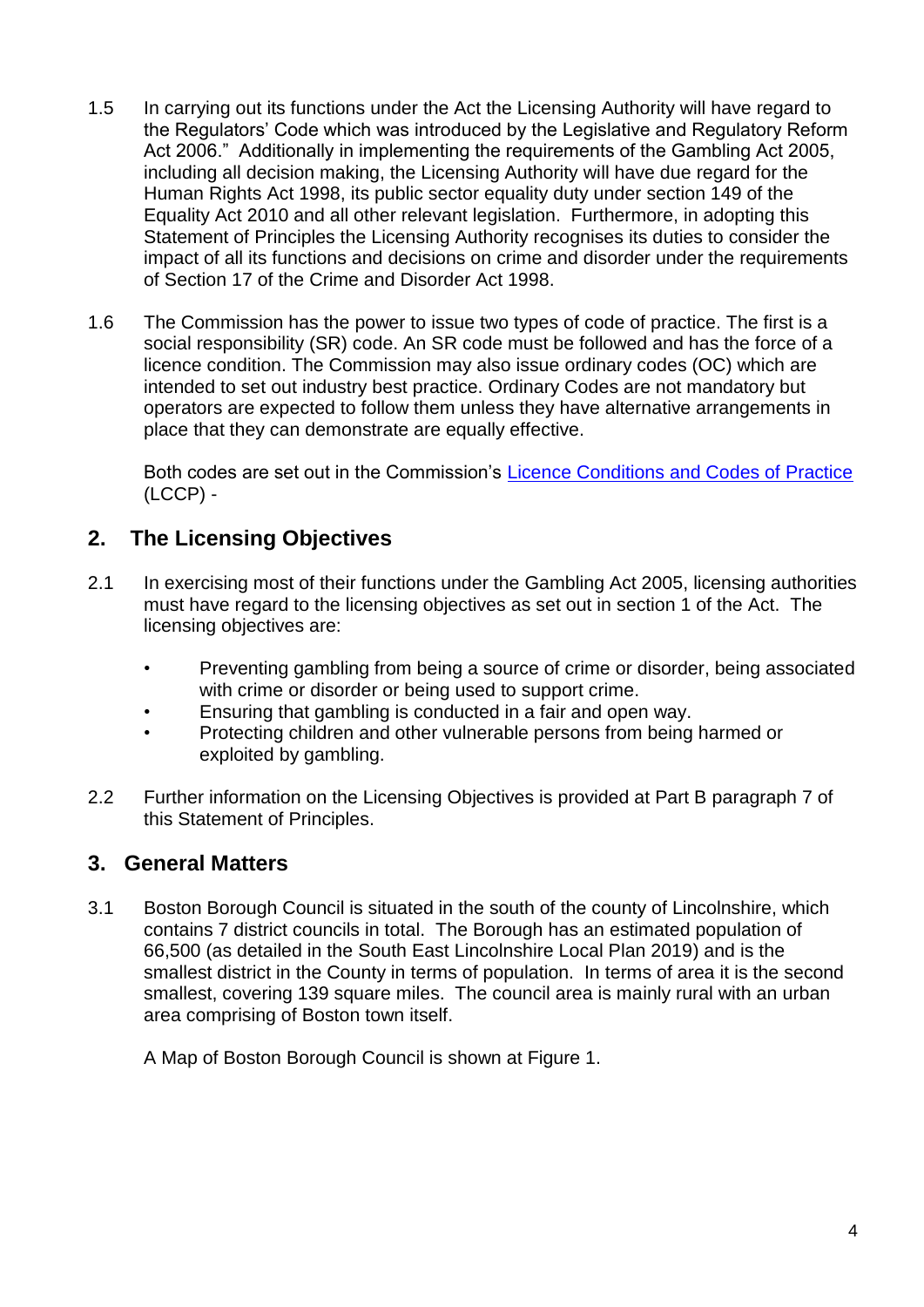

3.2 At the time of reviewing this policy the Licensing Authority was responsible for the following number of Premises Licences and permits:

| <b>Betting Premises</b>                                            | 10 |
|--------------------------------------------------------------------|----|
| <b>Bingo Premises</b>                                              | 2  |
| <b>Adult Gaming Centres</b>                                        | 3  |
| <b>Family Entertainment Centres (FEC)</b>                          | 0  |
| <b>Unlicensed FEC Permit</b>                                       | 0  |
| <b>Club Gaming Permit</b>                                          | 0  |
| <b>Club Machine Permit</b>                                         | 7  |
| Alcohol Licensed Premises Gaming Machine Permit                    | 4  |
| Alcohol Licensed Premises: Notification of up to 2 Gaming Machines | 34 |
| <b>Small Society Lotteries</b>                                     | 70 |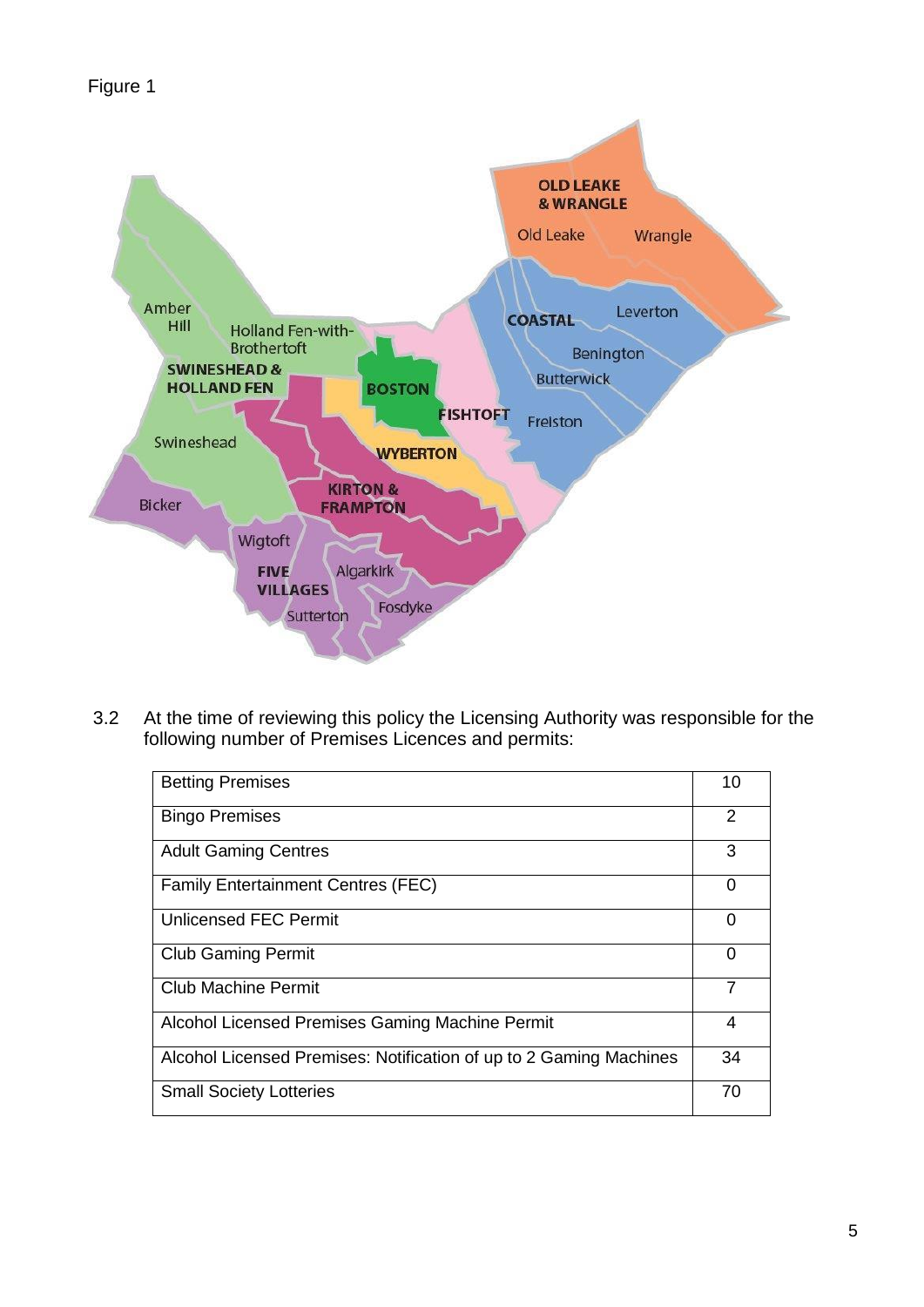- 3.3 The Licensing Act 2003 provides the delegated and procedural arrangements for the establishment of Licensing Authorities.
- 3.4 Licensing committees established under Section 6 of the Licensing Act 2003 are also the relevant committees for the purpose of gambling functions. Therefore, the same committee that deals with applications and other issues in relation to the Licensing Act 2003 will also be responsible for Premise Licence applications and other issues (i.e. permits) in relation to gambling.
- 3.5 The proceedings of the Licensing Committee are regulated by Section 9 of the 2003 Act (and regulations made under that section). Particular provision can be made for proceedings in relation to just the 2003 Act functions or just the 2005 Act functions.
- 3.6 The functions of the Licensing Authority under the Act may be carried out by the licensing committee, by a sub-committee or by one or more officers acting under delegated authority. Delegated powers shall be in accordance with the table at Appendix 1 of this document. The delegated powers at Appendix 1 do not form part of the Statement of Principles, they are for information only. The delegated powers may be revised from time to time without consultation or re-adoption of the Statement of Principles.
- 3.7 Licensing authorities are required by the Gambling Act 2005 to publish a Statement of the Principles, which they propose to apply when exercising their functions. This statement must be published at least every three years. The statement must also be reviewed as required and any amended parts re-consulted upon, the statement must be then re-published.
- 3.8 The Licensing Authority consulted widely upon this Statement of Principles before finalising and publishing. A list of the persons consulted is provided, in Appendix 2. The consultation took place between 11 November and 09 December 2021.
- 3.9 Gambling Act requires that the following parties be consulted by licensing authorities:
	- The Chief Officer of Police
	- One or more persons who appear to the authority to represent the interests of persons carrying on gambling businesses in the authority's area
	- One or more persons who appear to the authority to represent the interests of persons who are likely to be affected by the exercise of the authority's functions under the Gambling Act 2005
- 3.10 The statement of principles was submitted for approval at a meeting of the full council on 17 January 2022 and published via the council's website at www.boston.gov.uk. Copies are available from the Council Offices at Municipal Buildings, West Street, Boston.
- 3.11 This Statement of Principles will not override the right of any person to make an application, make representations about an application, or apply for a review of a licence, as each will be considered on its own merits and according to the statutory requirements of the Gambling Act 2005.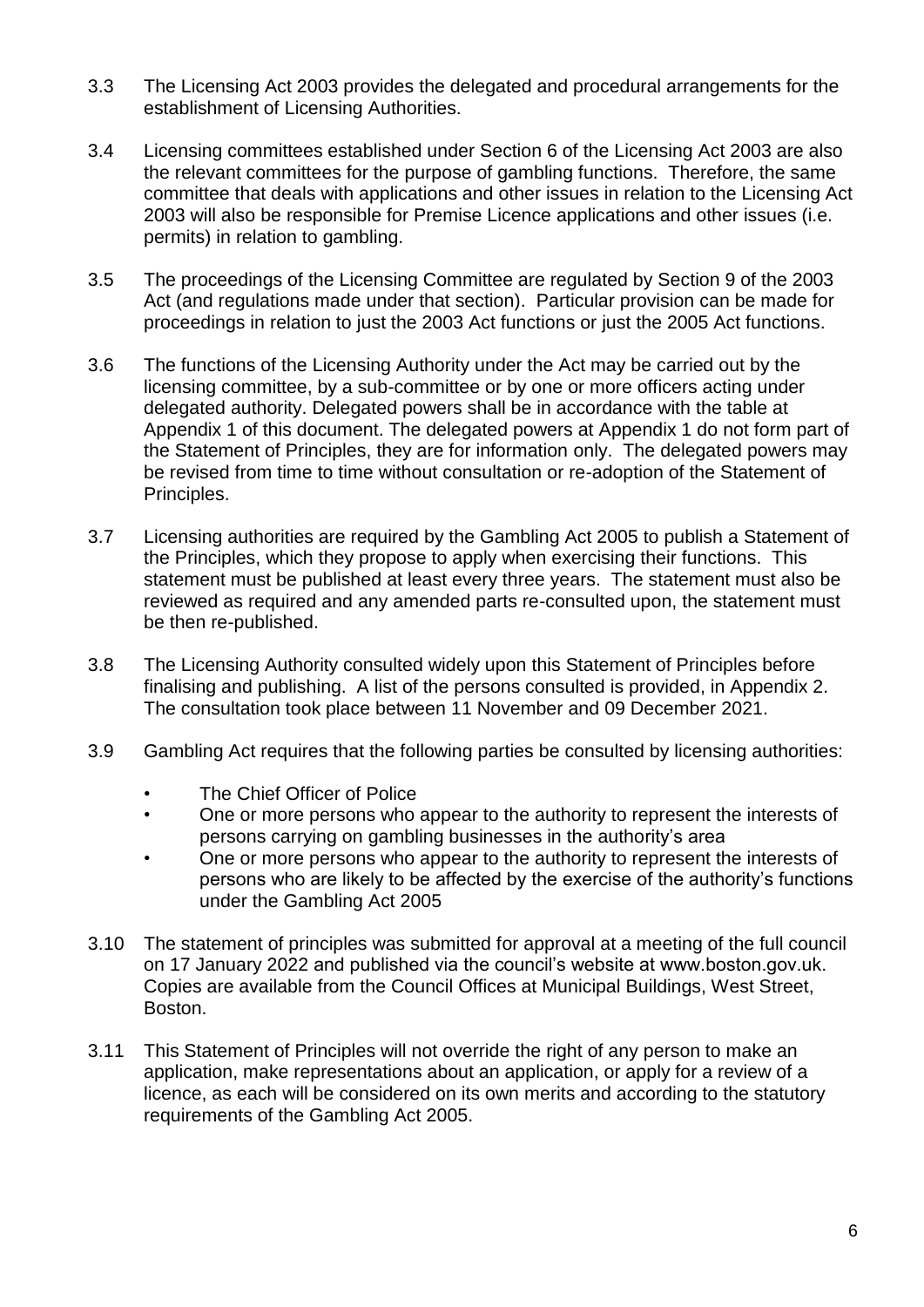## **4. Declaration**

4.1 In producing the final statement, the licensing authority declares that it has had regard to the licensing objectives of the Gambling Act 2005, the guidance issued by the Gambling Commission, and any responses from those consulted on this statement of principles.

### **5. Responsible Authorities**

- 5.1 The licensing authority is required by regulations to state the principles it will apply in exercising its powers under section 157(h) of the Act to designate, in writing, a body which is competent to advise the authority about the protection of children from harm. The principles are:
	- The need for the body to be responsible for an area covering the whole of the licensing authority's area;
	- The need for the body to be answerable to democratically elected persons, rather than any particular vested interest group; and
	- That this body is experienced in dealing with the protection of children

This body considered competent by this Licensing Authority for this purpose is Lincolnshire Safeguarding Children Board.

### **6. Interested parties**

6.1 Interested parties can make representations about licence applications, or apply for a review of an existing licence. These parties are defined in the Gambling Act 2005 as follows:

"For the purposes of this part a person is an Interested Party in relation to an application for or in respect of a Premises Licence if, in the opinion of the licensing authority which issues the licence or to which the application is made, the person-

- a) Lives sufficiently close to the premises to be likely to be affected by the authorised activities,
- b) Has business interests that might be affected by the authorised activities, or
- c) Represents persons who satisfy paragraph (a) or (b)" e.g. members of parliament and ward councillors.
- 6.2 Principles of determining Interested Parties:

The Licensing Authority is required by regulations to state the principles it will apply in exercising its powers under the Gambling Act 2005 to determine whether a person is an interested party.

The Licensing Authority, in determining whether a person is an Interested Party, will consider each case on its merits. The Authority will not apply a rigid rule to its decision making. In reaching its decision, the Licensing Authority will consider factors such as the likelihood of the person/business being affected by the licensable activities at the premises as well as the geographical proximity. Larger premises may affect people over a broader geographical area than smaller premises offering the same facilities.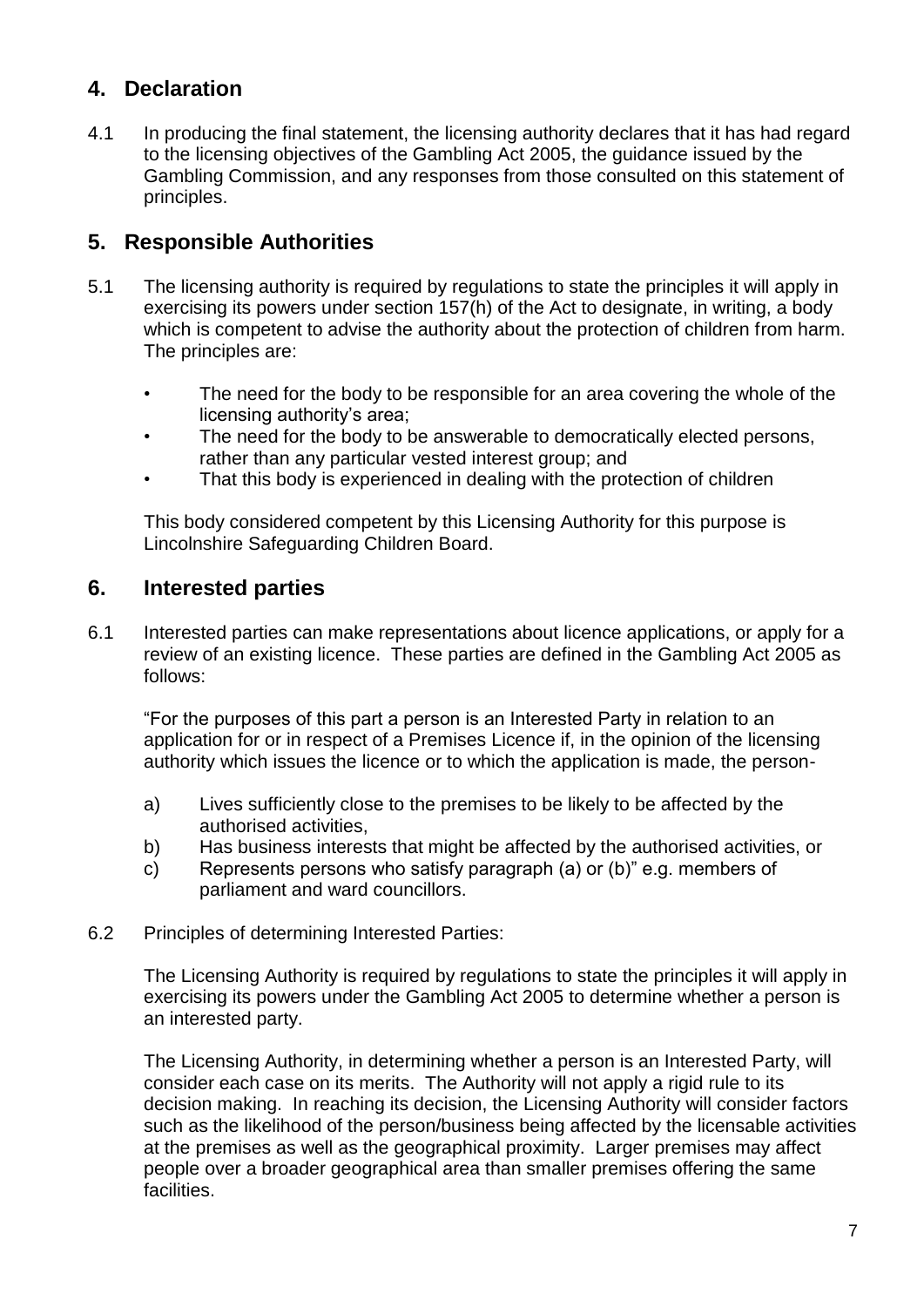In considering whether a person lives sufficiently close to a premises to be considered to be an interested party the following matters will be taken into account:

- the size of the premises
- the nature of the premises
- the distance of the premises from the home or workplace of the person making the representation
- the potential impact of the premises (numbers of customers, routes likely to taken by those visiting the premises)
- the circumstances of the person and nature of their interests, which may be relevant to the distance from the premises.

"Business interests" will be given its widest possible interpretation and may I include partnerships, charities, faith groups and medical practices.

Interested parties can be people who are democratically elected such as councillors and MPs. This will include county, borough and parish councillors providing they represent the ward likely to be affected. Other than these persons, the Licensing Authority will require written evidence that a person 'represents' someone who either lives sufficiently close to the premises to be likely to be affected by the authorised activity/activities and/or business interest that might be affected by the authorised activity/activities. A letter from one of these persons requesting the representation is sufficient.

6.3 If individuals wish to approach councillors to ask them to represent their views then care should be taken that the councillors are not part of the licensing committee dealing with the licence application. If there are any doubts then please contact democratic services on telephone number 01205 314200.

### **7. Exchange of Information**

- 7.1 In its exchange of information with parties listed in Schedule 6 of the Gambling Act 2005, the council will have regard to:
	- the provisions of the 2005 Act, which include the provisions that the data protection law will not be contravened;
	- the guidance issued by the Gambling Commission; and
	- other relevant legislation and regulations.
- 7.2 In accordance with Section 350 and Schedule 6 of the Gambling Act 2005, the Council may exchange information with the following statutory bodies or individuals:
	- A constable or police force;
	- An enforcement officer;
	- A licensing authority;
	- Her Majesty's Revenue and Customs;
	- The Gambling Appeal First Tier Tribunal;
	- The Secretary of State;
	- Scottish Ministers; and
	- Any other person or body designated by the Secretary of State in accordance with the Act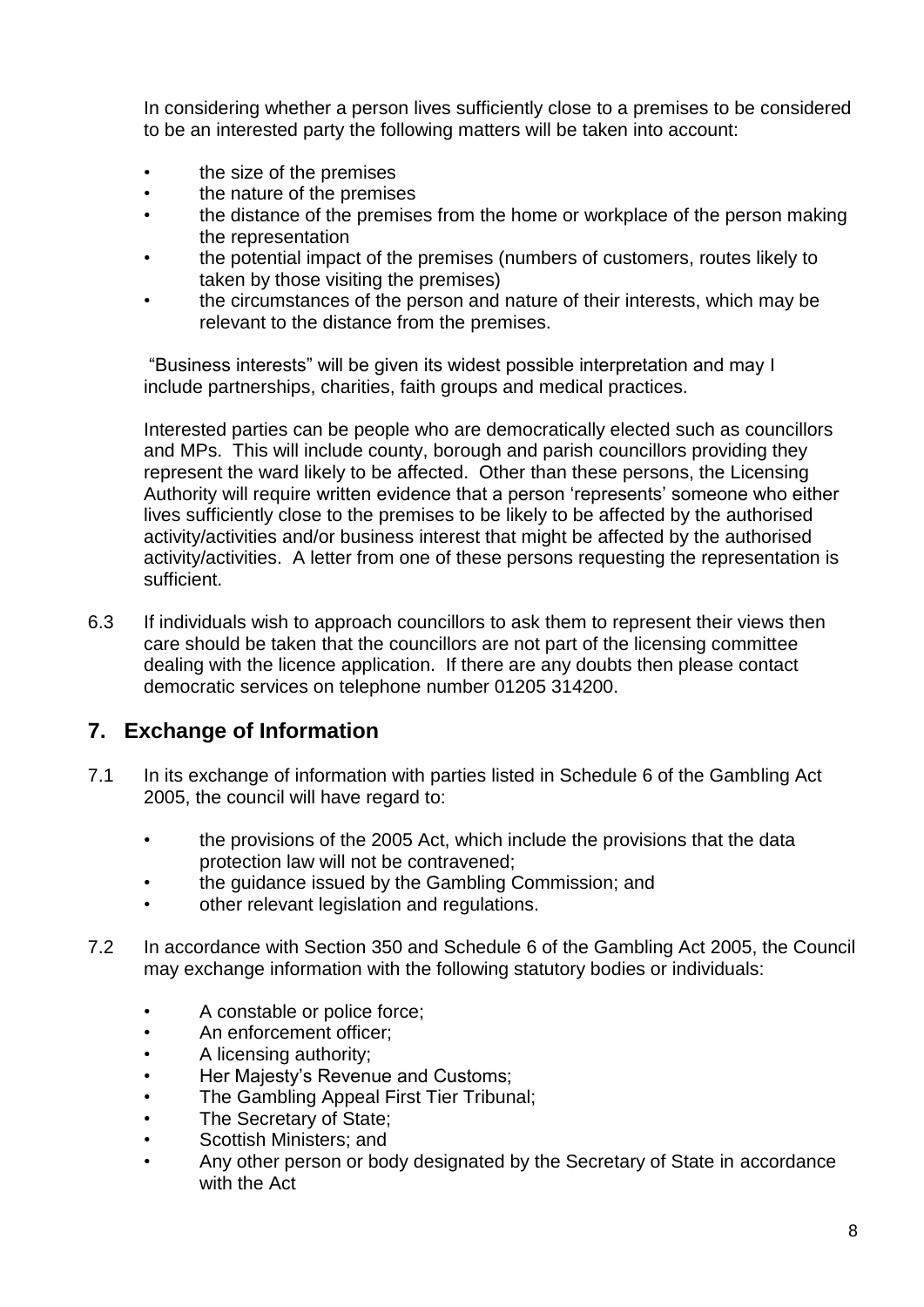- 7.3 The Licensing Authority will, without delay, inform the Gambling Commission of any information received that causes the Licensing Authority to question the suitability of a person or business holding or applying to hold an operating licence.
- 7.4 In addition to the parties listed in Schedule 6 of the Act the Licensing Authority may also exchange information provided by applicants with law enforcement agencies for the purposes connected with the prevention and detection of crime, but will only share any personal information for this purpose if required to do so by law.
- 7.5 The council is a signatory to a joint protocol on information exchange under the provisions of Section 115 of the Crime and Disorder Act 1998 with the Safer Lincolnshire Partnership. The council will use that protocol as appropriate.
- 7.6 Should any protocols be established as regards information exchange with other bodies then they will be made available.

#### **8. Enforcement and inspection**

- 8.1 Licensing authorities are required by regulation under the Gambling Act 2005 to state the principles to be applied by the authority in exercising the functions under Part 15 of the Act with respect to the inspection of premises; and the powers under section 346 of the Act to instigate criminal proceedings in respect of the offences specified.
- 8.2 The Licensing Authority's principles are that:

It will be guided by the Gambling Commission's guidance for Licensing Authorities and it will endeavour to be:

- Proportionate: regulators should only intervene when necessary: remedies should be appropriate to the risk posed, and costs identified and minimised;
- Accountable: regulators must be able to justify decisions, and be subject to public scrutiny;
- Consistent: rules and standards must be joined up and implemented fairly;
- Transparent: regulators should be open, and keep regulations simple and user friendly; and
- Targeted: regulation should be focused on the problem, and minimise side effects
- 8.3 The main enforcement and compliance role for this Licensing Authority in terms of the Gambling Act 2005 will be to ensure compliance with the premises licences and other permissions which it authorises. The Gambling Commission will be the enforcement body for the operator and personal licences. It is also worth noting that concerns about manufacture, supply or repair of gaming machines will not be dealt with by the Licensing Authority but will be notified to the Gambling Commission.
- 8.4 As per the Commission's guidance for local authorities, this authority will endeavour to avoid duplication with other regulatory regimes so far as possible.
- 8.5 This Licensing Authority may carry out risk based operations with other agencies including the Gambling Commission and the Police to ensure the objectives are being promoted.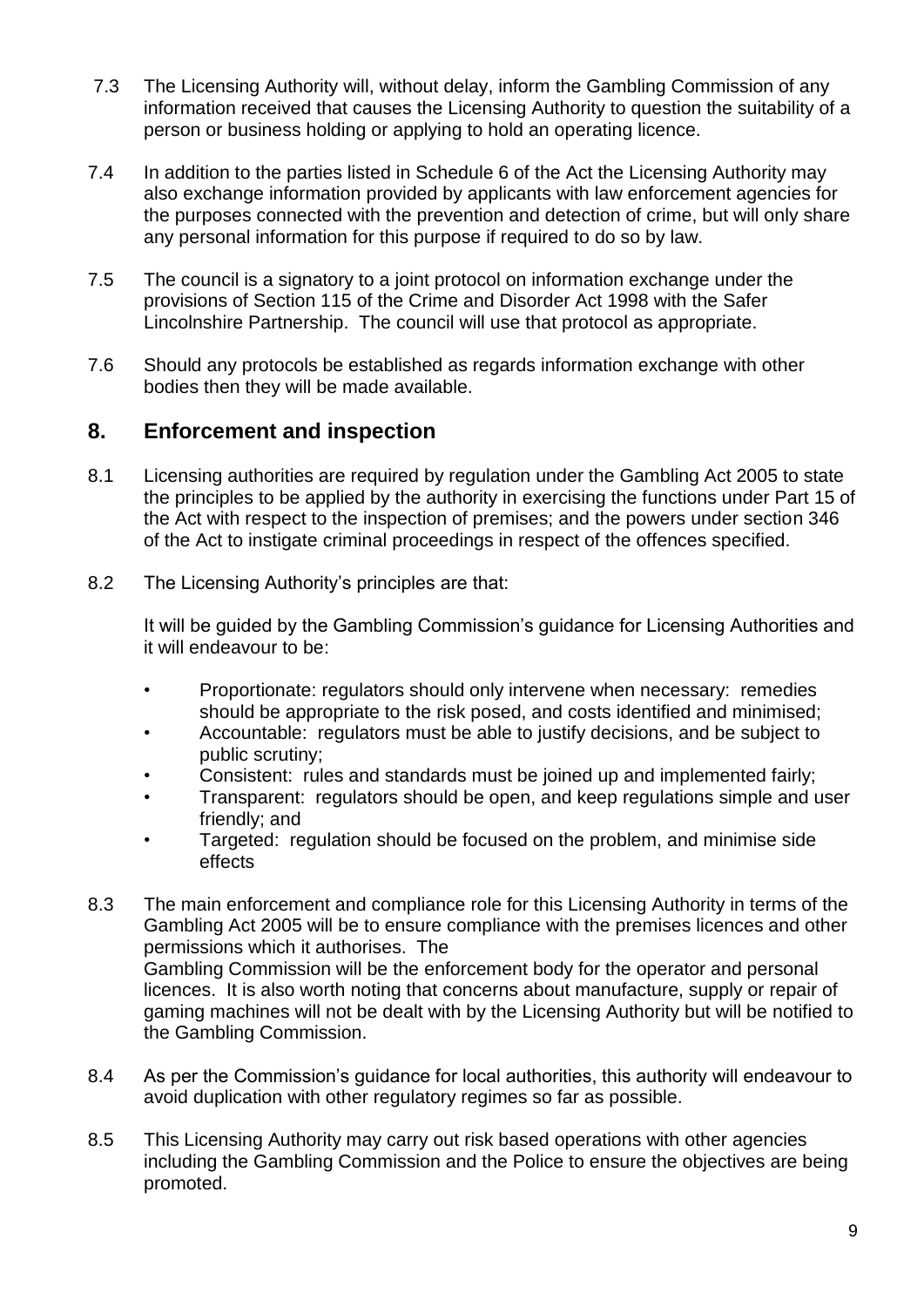- 8.6 Premises licence holders are advised that where following the receipt of a warning or warnings in relation to a Premises Licence breach or breaches, an operator subsequently breaches the licence conditions, the Licensing Authority may seek to review the premises licence.
- 8.7 In considering enforcement action, the Licensing Authority will bear in mind the Human Rights Act, in particular:
	- Article 1, Protocol 1 peaceful enjoyment of possessions
	- Article  $6 -$  right to a fair hearing
	- Article 8 respect for private and family life
	- Article 10 right to freedom of expression

#### **9. Primary Authorities**

9.1 The Licensing Authority recognises that Primary Authority Partnerships exist and they enable a consistent approach to regulation and enforcement and provide a uniform standard. The Licensing Authority will have regard to any Primary Authority Partnership when undertaking its functions under the Act.

#### **Part B**

#### **Premises licences**

#### **1. General Principles**

1.1 Premises licences are subject to the requirements set out in the Gambling Act 2005 and regulations, as well as specific mandatory and default conditions, detailed in regulations issued by the Secretary of State. Licensing Authorities are able to exclude default conditions and attach others, where it is believed to be appropriate.

This Licensing Authority is required by virtue of Section 153 if the Act, to make decisions about premises licences and temporary use notices and is required to aim to permit gambling in so far as it is:

- in accordance with any relevant code of practice issued by the Gambling **Commission**
- in accordance with any relevant guidance issued by the Gambling **Commission**
- reasonably consistent with the licensing objectives and
- in accordance with the authority's Statement of Licensing Principles.
- 1.2 Though licensing authorities are required to 'aim to permit' gambling, there is wide scope for them to impose conditions on Premises Licences or to reject, review or revoke Premises Licences where there is a conflict with the relevant Codes of Practice, Guidance to Licensing Authorities, the licensing objectives or this Statement of Licensing Policy.
- 1.3 Licensing authorities can request any information from an operator they may require in order to make licensing decisions. The Gambling Act 2005 requires a minimum level of information which must be provided, but the Gambling Commission state in their Guidance to Licensing Authorities that this does not preclude licensing authorities from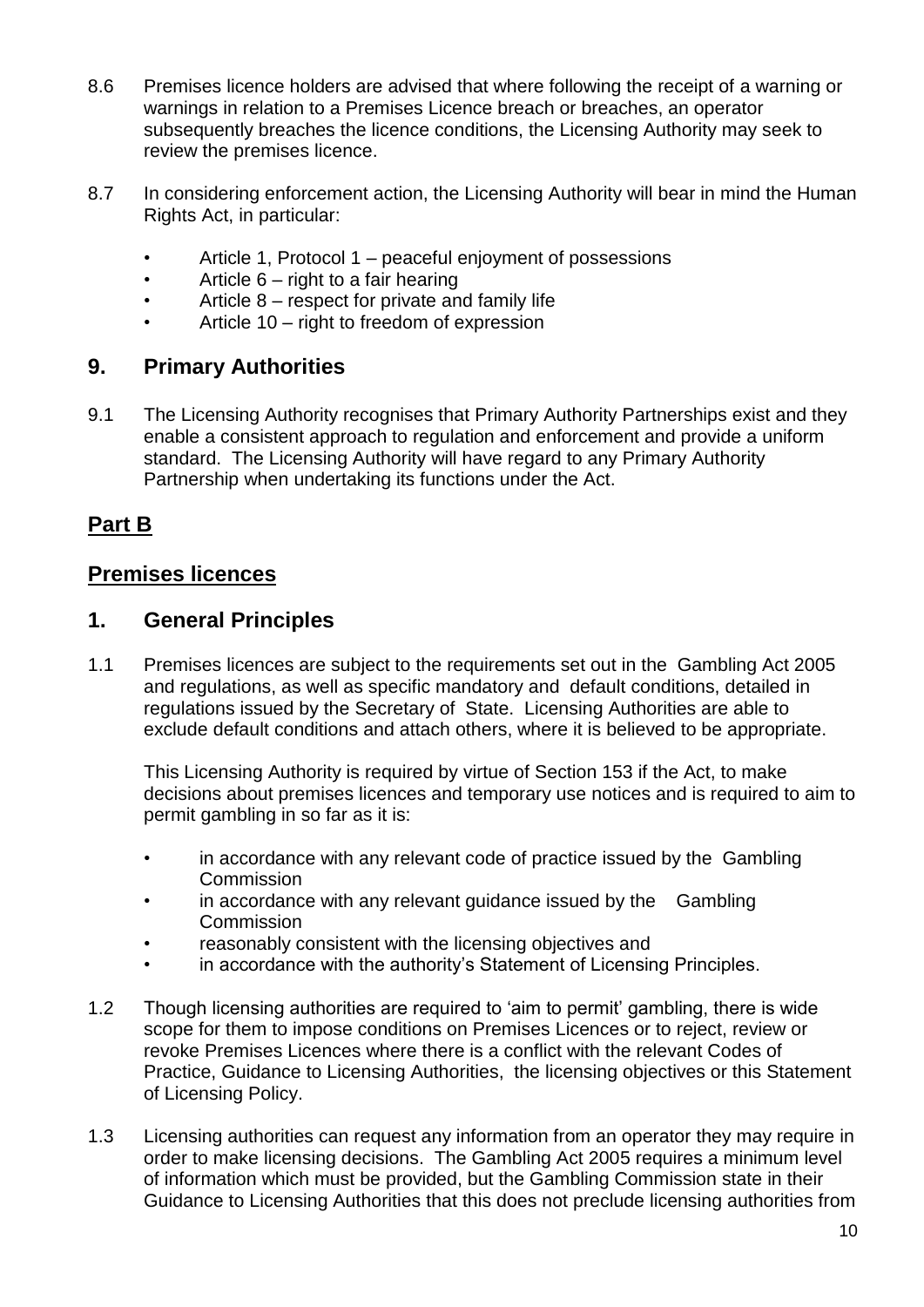making reasonable requests for any additional information they may require to satisfy themselves their decision is reasonably consistent with the licensing objectives and Codes of Practice.

- 1.4 This policy does not preclude any application being made and every application will be decided on its individual merits, with the opportunity given for the applicant to show how potential concerns can be overcome.
- 1.5 Premises Licences authorise the provision of gambling facilities on the following:
	- Casino premises
	- Bingo premises
	- Betting premises (including race tracks used by betting intermediaries)
	- Adult Gaming Centres (AGCs)
	- Family Entertainment Centres (FECs)

#### *Local Risk Assessment*

- 1.6 The Licensing Authority expects applicants to have a good understanding of the area in which they operate, or intend to operate. The applicant will have to provide evidence that they meet the criteria set out in this policy and demonstrate that in operating the premises they will promote the licensing objectives.
- 1.7 Premises licence holders must conduct a local risk assessment for each of their current premises. This is a Gambling Commission SR code requirement which helps licence holders demonstrate how they aim to address local risks to the licensing objectives.

This applies to:

- adult gaming centres
- family entertainment centres
- non-remote betting
- non-remote bingo
- non-remote casinos
- remote betting intermediaries (trading room only).

The Licensing Authority requires gambling premises to conduct or update a risk assessment when:

- applying for a new premises licence
- applying for a variation to a premises licence
- changes the local environment or the premises warrant a new risk assessment be conducted.
- 1.8 The Licensing Authority expects applicants for Premises Licences in its area to comply with the risk assessment requirement. The risk assessment should demonstrate the applicant has considered, as a minimum:
	- local crime statistics:
	- any problems in the area relating to gambling establishments such as antisocial behaviour;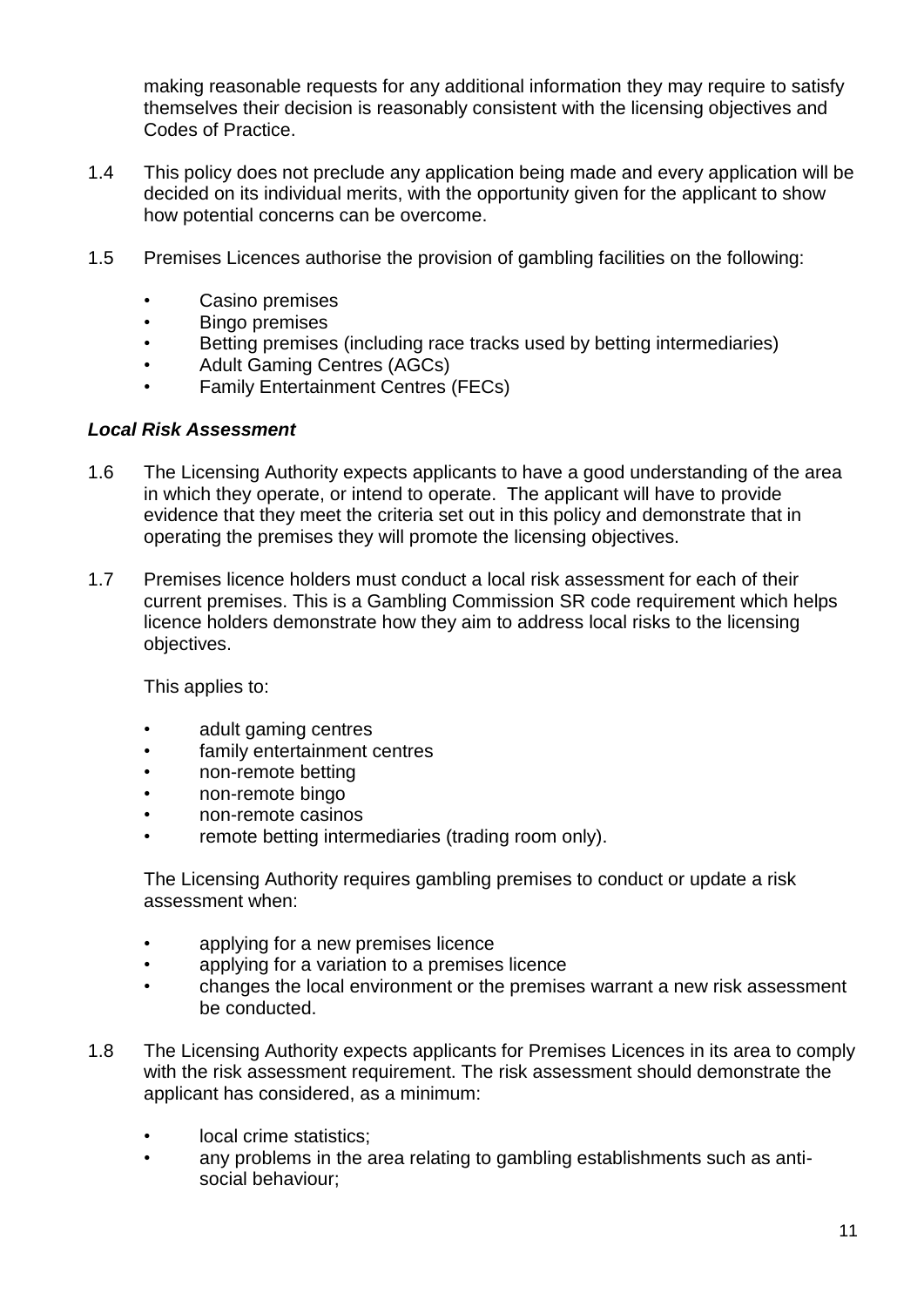- the location of any nearby sensitive premises, such as hostels and other facilities used by vulnerable persons e.g. drug and alcohol addictions;
- the location of services for children such as schools, playgrounds, leisure/community centres and other areas where children will gather;
- the demographics of the area in relation to vulnerable groups;
- how vulnerable people, including people with gambling dependencies are protected;
- whether there is a prevalence of street drinking in the area, which may increase the risk of vulnerable persons using the premises;
- any indication in the area of young people attempting to access adult gambling facilities of the type offered in the area.

The risk assessment should take into account the risks presented by the local landscape. For example, if they are near a school it should explain how they will mitigate the risk of underage gambling. Applicants should liaise with other gambling operators in the area to identify risks and consult with any relevant responsible authorities as necessary. The Licensing Authority recommends that local risk assessments are kept on the premises.

Local Area Profile

1.9 A range of information regarding Boston's Local Area Profile which will be of use to applicants in the preparation of local risk assessments can be found on the [Lincolnshire Research Observatory](http://www.research-lincs.org.uk/area-profiles.aspx)

### **2. General Requirements for All Premises**

- 2.1 The Licensing Authority expects all applicants for gambling Premises Licences to ensure there is adequate provision for staff to supervise persons using the licensed premises. This is to identify those who have self-excluded, vulnerable persons, under age persons and persons who may become aggressive.
- 2.2 Applicants must take the structure and layout of the premises into account when considering their own policies and procedures. For example, where it is not possible for counter staff to supervise persons using gambling facilities such as gaming machines, the Licensing Authority would expect applicants to volunteer conditions that floor walkers will be used or that counter staff will be able to view all areas of the premises on CCTV provided to the counter area where it can be clearly seen.
- 2.3 Arrangements must be made for how staff will deal with customers who become aggressive and ejecting patrons who are, for example, self-excluded, vulnerable or under age. This will include staff training and ensuring there are appropriate numbers of staff to deal with problems.
- 2.4 Staff should be in a position to monitor entrances and gaming machines and challenges should be initiated at the earliest opportunity. (See Part B paragraph 8.8 for further information regarding door supervisors Security Industry Authority Licences).
- 2.5 All applicants should keep an Incident Book in which details are recorded of persons who have self-excluded, persons who have been ejected or refused admission, persons who have been excluded by the operator, and any crime or disorder that occurs on, or in association with, the licensed premises.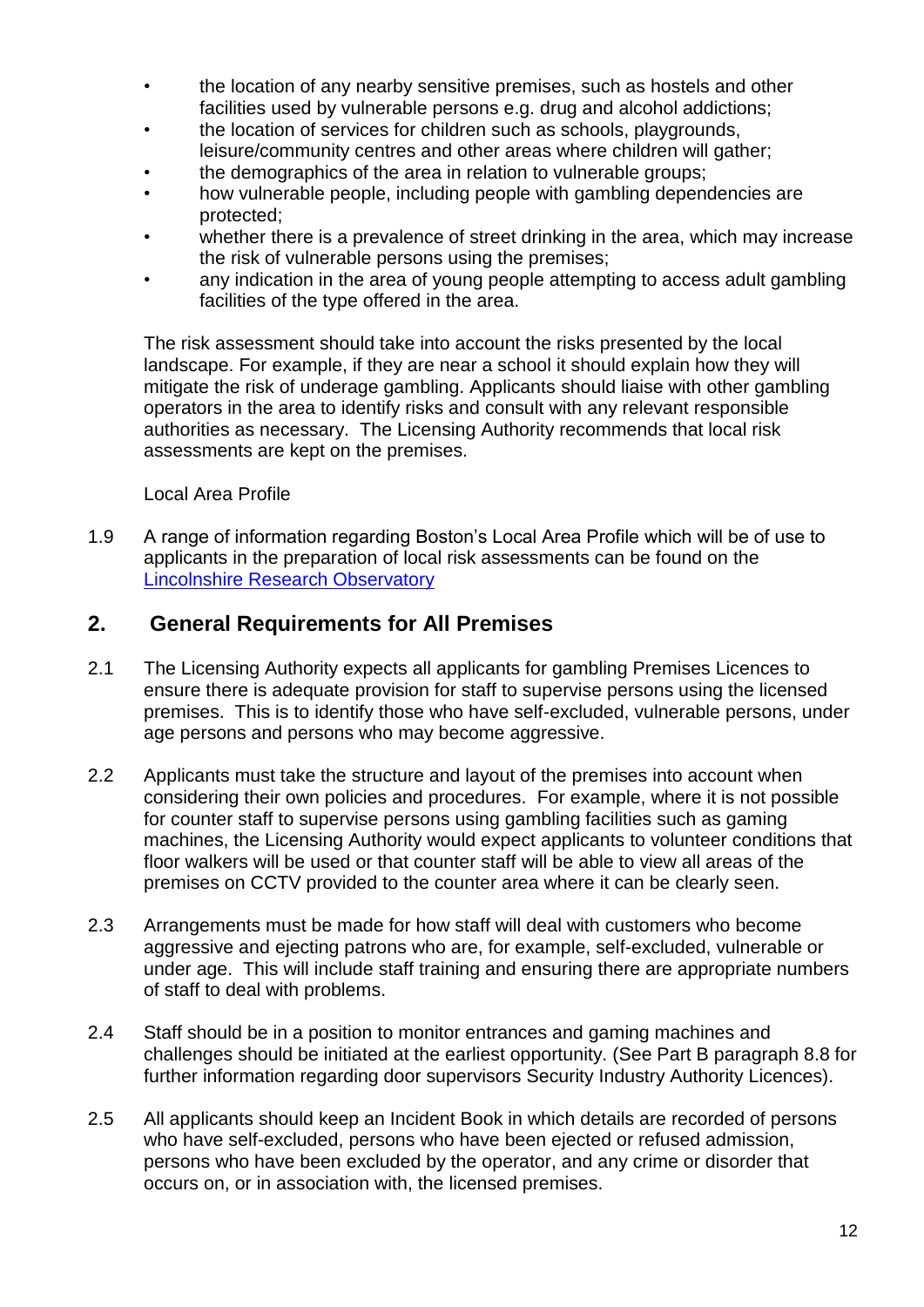2.6 Applicants should demonstrate how they will identify self-excluded persons.

## **3. Access to premises**

3.1 The Gambling Act 2005 (Mandatory and Default Conditions) Regulations set out access provisions for each type of licensed gambling premises. The broad principle is there can be no direct access from one licensed gambling premises to another, except between premises which allow those aged under-18 to enter and with the further exception that licensed betting premises may be accessed via other licensed betting premises.

## **4. Premises 'ready for gambling'**

4.1 The Licensing Authority recognises that operators can apply for a premises licence in respect of premises which have still to be constructed or altered and the authority is required to determine any such applications on their merits.

Where an application is received in respect of uncompleted premises where it appears the premises are not going to be ready to be used for gambling for a considerable period of time, the licensing authority will use a two stage process:

- Firstly Whether or not the premises ought to be used for gambling; and
- Secondly Whether the authority will need to consider if appropriate conditions can be put in place to cater for the situation that the premises are not yet in the state in which they ought to be before gambling takes place.

The Licensing Authority will then determine whether a licence should be granted or whether it would be more appropriate to require a provisional statement to be submitted.

- 4.2 On granting a licence the authority will need to be satisfied, in any individual case, that the completed premises comply with the original or changed plan, attached to the licence.
- 4.3 In each case the Licensing Authority welcomes the applicant contacting the authority to discuss which route is appropriate to avoid the applicant having to pay a fee for an application that the Licensing Authority then refuses to grant.

## **5. Location**

- 5.1 This Licensing Authority is aware that demand issues cannot be considered with regard to the location of premises but that considerations in terms of the licensing objectives are relevant to its decision making. As per the Gambling Commission's guidance for Licensing Authorities, this authority will pay particular attention to the protection of children and vulnerable persons from being harmed or exploited by gambling, as well as issues of crime and disorder. With regard to these objectives upon receipt of any relevant representations this authority will look at specific location issues including:
	- The proximity of the premises to schools and vulnerable adult centres.
	- The proximity of the premises to residential areas where there may be a high concentration of families with children.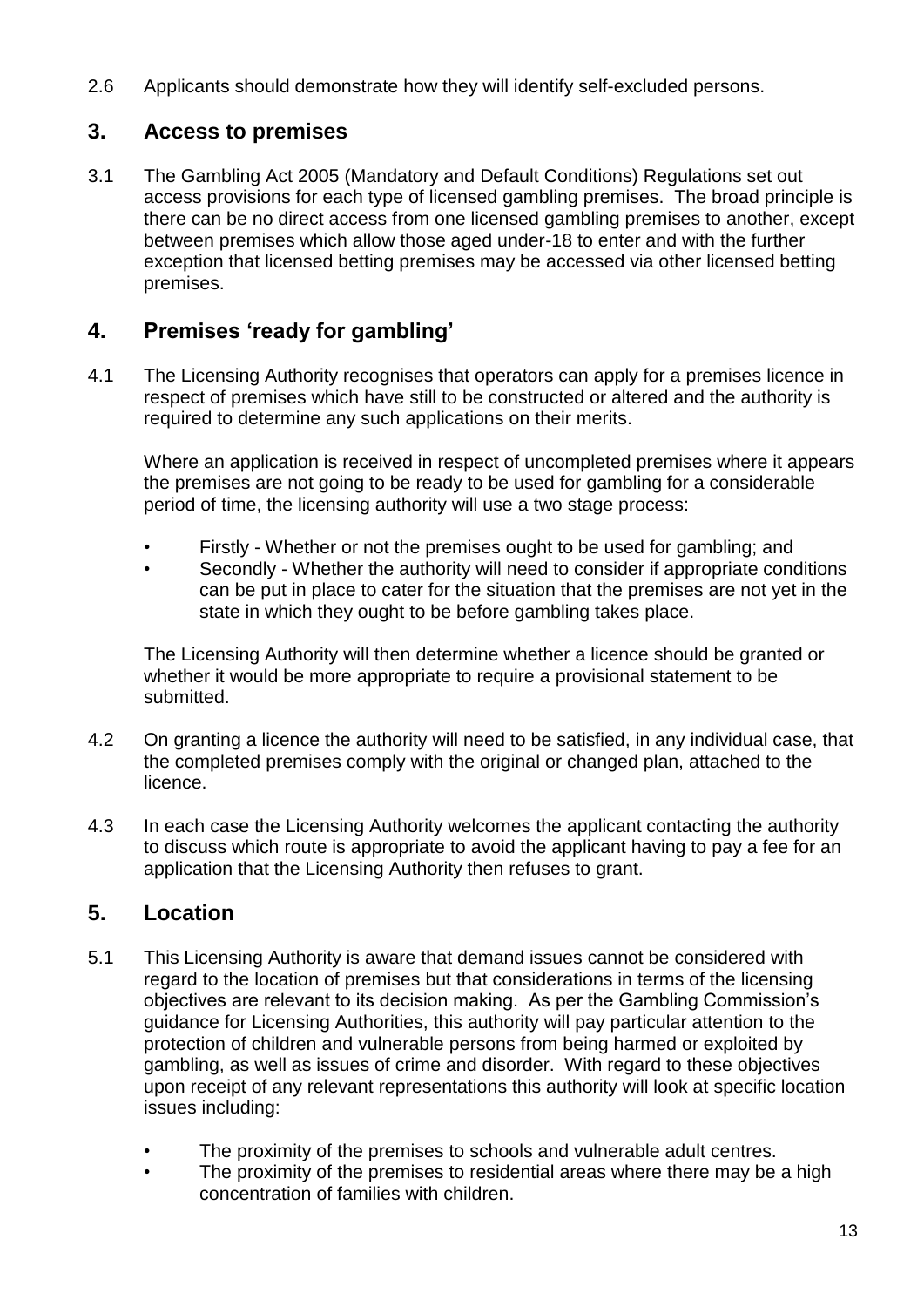- The size of the premises and the nature of the activities taking place.
- Any levels of organised crime in the area

## **6. Duplication with other regulatory regimes**

- 6.1 In accordance with the Gambling Commission's guidance for Licensing Authorities this licensing authority will seek to avoid duplication with other statutory and regulatory regimes so far as possible.
- 6.2 The Gambling Commission Guidance to Licensing Authorities states: "In determining applications the Licensing Authority has a duty to take into consideration all relevant matters and not take into consideration any irrelevant matter. I.e. those not related to gambling and the licensing objectives. One example of an irrelevant factor would be the likelihood of the applicant obtaining planning permission or building regulations approval for their proposal.

## **7. Licensing objectives**

- 7.1 The Gambling Act 2005 contains three licensing objectives. The Licensing Authority seeks to assist applicants by setting out the considerations that will be applied when determining applications under the Act.
- 7.2 Premises licences granted must be reasonably consistent with the licensing objectives. With regard to these objectives, the Licensing Authority has considered the Gambling Commission's guidance to local authorities.
- 7.3 Preventing gambling from being a source of crime or disorder, being associated with crime or disorder or being used to support crime

The licensing authority is aware that the Commission will take a leading role in preventing gambling from being a source of crime. The Commission's Guidance does however envisage that licensing authorities should pay attention to the proposed location of gambling premises in terms of this licensing objective. Thus, where an area has known high levels of organised crime this authority will consider carefully whether gambling premises are suitable to be located there and whether conditions may be suitable such as the provision of door supervisors. This licensing authority is aware of the distinction between disorder and nuisance and will consider factors such as whether police assistance was required and how threatening the behaviour was to those who could see it, so as to make that distinction.

- 7.4 Ensuring that gambling is conducted in a fair and open way –
- 7.4.1 This licensing authority has noted that the Gambling Commission has stated that it would generally not expect Licensing Authorities to become concerned with ensuring that gambling is conducted in a fair and open way as this will be addressed via operating and personal licences. There is however more of a role with regard to tracks which is explained in more detail in the 'tracks' section below
- 7.5 Protecting children and other vulnerable persons from being harmed or exploited by gambling -
- 7.5.1 This Licensing Authority is aware of the Gambling Commission Codes of Practice as regards this licensing objective in relation to specific premises.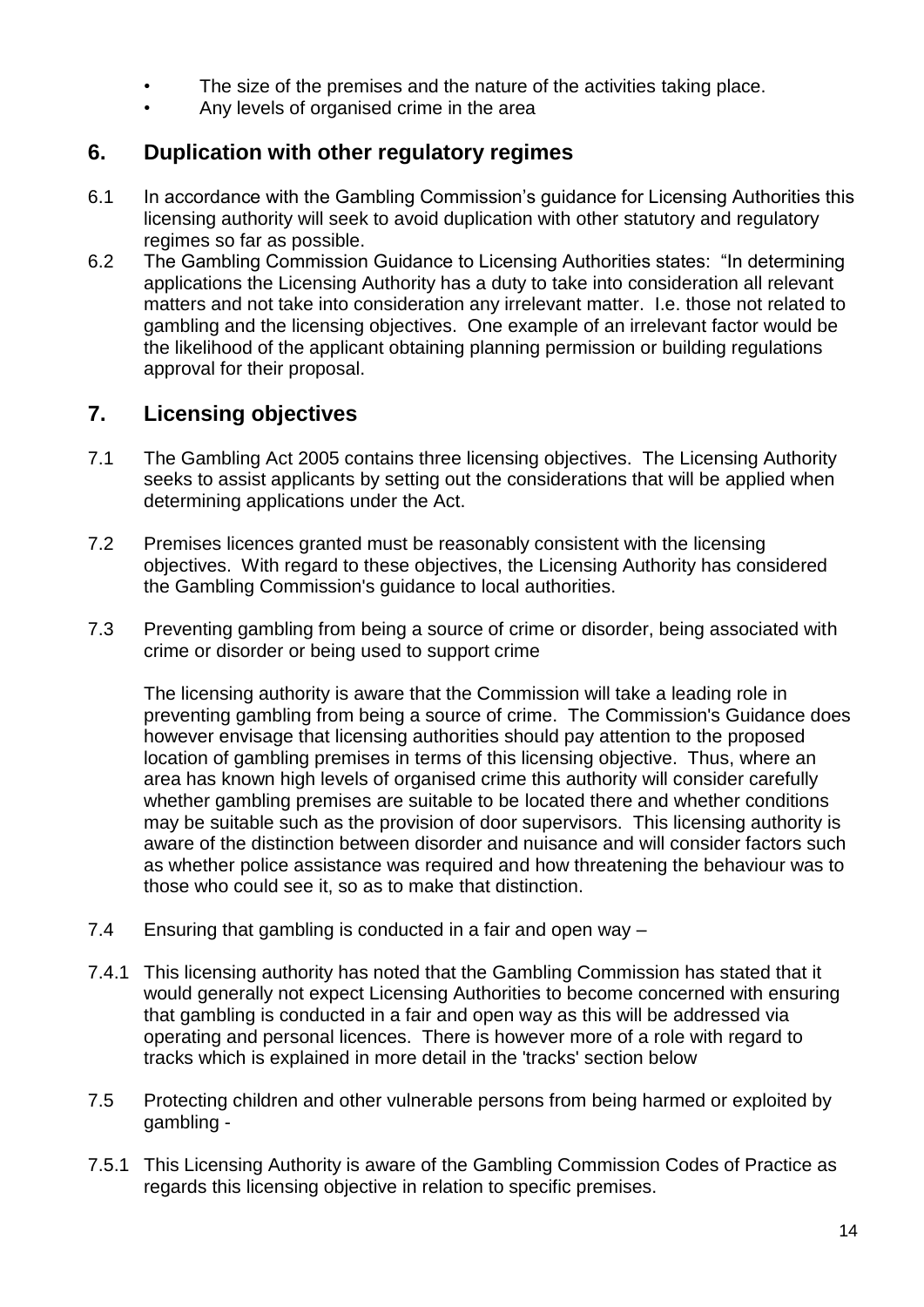- 7.5.2 The Licensing Authority expects applicants to consider the measures necessary to promote the licensing objective of protecting children and other vulnerable persons from being harmed or exploited by gambling
- 7.5.3 The licensing authority considers the safeguarding of children to be a key priority and will therefore take into account whether specific measures are required at particular premises, with regard to this licensing objective.
- 7.5.4 The risks will vary, depending on the type of gambling activities taking place at the premises. For example, at Adult Gaming Centres or High Street Betting Premises, safeguarding systems should be in place to prevent young people gaining access to the premises.
- 7.5.5 If children are permitted access to adult gambling activities, they may be at risk of being:
	- exposed to information or advertisements encouraging them to gamble
	- allowed, or invited to, gamble or bet in a commercial setting
	- financially exploited.
- 7.5.6 Harm in this context is not limited to harm from children taking part in gambling but includes wider child protection considerations, including the risk of child sexual exploitation.
- 7.5.7 Vulnerable Persons: As regards the term "vulnerable persons" it is noted that the Commission does not seek to offer a definition but states that "it will, for regulatory purposes, assume that this group includes people who gamble more than they want to; people who gamble beyond their means; people who may not be able to make informed or balanced decisions about gambling due to, for example, mental health, a learning disability or substance misuse relating to alcohol or drugs." Information and sources of help about problem gambling may be found on the Gambleaware and Gamcare websites. This Authority expects licensees and operators to be familiar with the content of these sites. The licensing authority will consider this licensing objective on a case by case basis.
- 7.5.8 The authority considers that in managing the risks and being socially responsible, licence holders and applicants should consider the following steps in respect of the premises:
	- Designate a member of staff to lead on problem gambling issues.
	- Train staff to recognise and respond to indicators of concern.
	- Train staff to deal with persons who become aggressive and to manage such situations whilst maintaining their own safety.
	- Information should be made readily/discreetly available to customers on how to gamble responsibly and seek help in respect of problem gambling.
	- Offer a self-exclusion, or self-limit scheme, enabling individuals to restrict the amount of time or money they spend.
	- When offering membership schemes, the details of a contactable person should be required in the event of an emergency.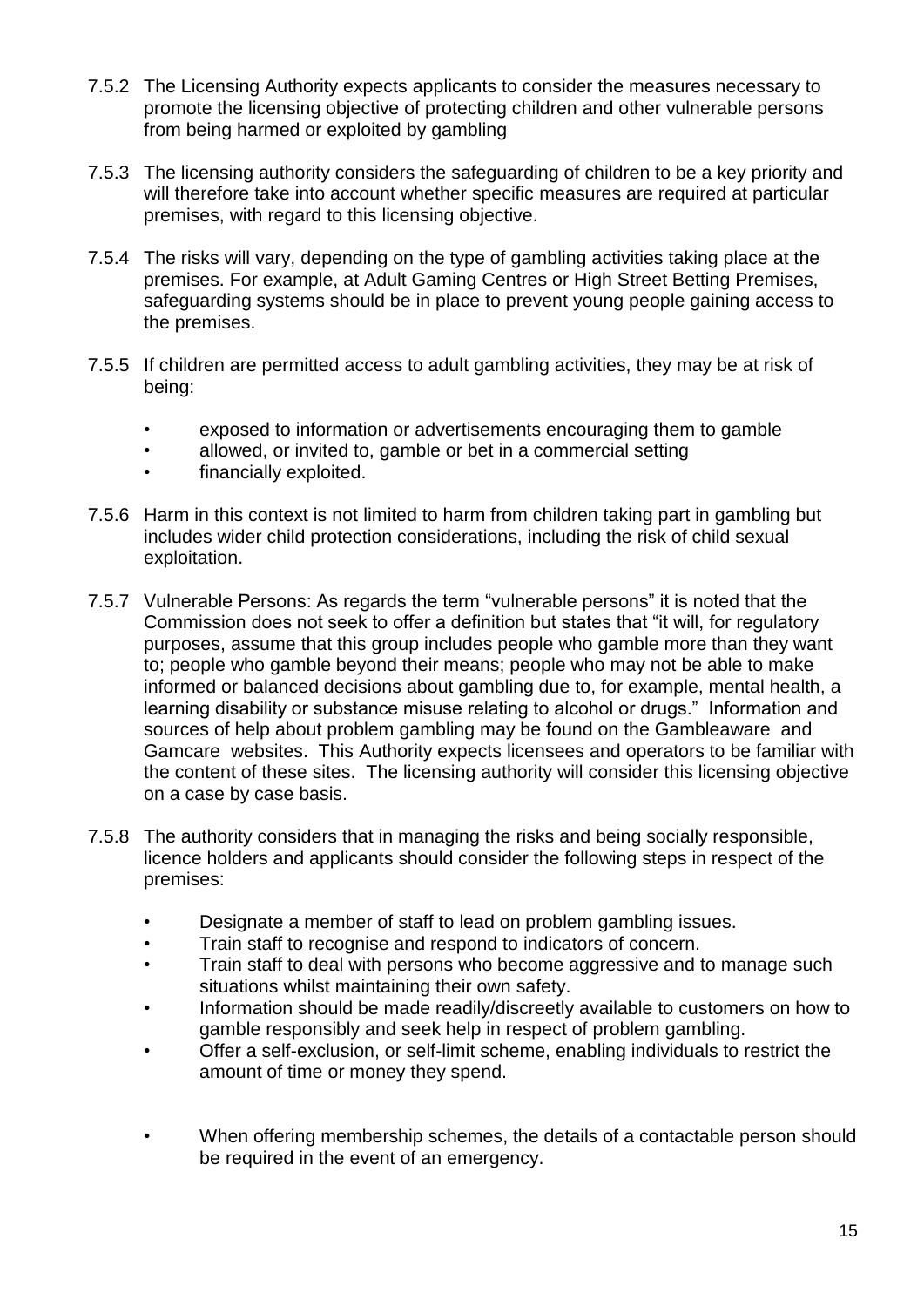## **8. Conditions on Premises Licences**

- 8.1 All licences will be subject to mandatory and/or default conditions and conditions imposed by the Licensing Authority. The Licensing Authority may consider that conditions other than the mandatory or default conditions are necessary to ensure the premises are reasonably consistent with the licensing objectives, the Gambling Commission's Codes of Practice and this Statement of Principles.
- 8.2 The Licensing Authority can attach its own conditions to a Premises Licence if it believes this will promote the licensing objectives. Any conditions attached will be proportionate and will be:
	- Relevant to the need to make the proposed building suitable as a gambling facility
	- Directly related to the premises and the type of licence applied for;
	- Fairly and reasonably related to the scale and type of premises: and
	- Reasonable in all other respects.
- 8.3 Decisions upon individual conditions will be made on a case by case basis, although there will be a number of measures the Licensing Authority will consider utilising should there be a perceived need, such as the use of door supervisors and appropriate signage for adult only areas. This licensing authority will also expect the licence applicant to offer his/her own suggestions as to the way in which the licensing objectives can be achieved.
- 8.4 This Licensing Authority will also consider specific measures which may be required for buildings which are subject to multiple premises licences. Such measures may include the supervision of entrances; segregation of gambling from non-gambling areas frequented by children; and the supervision of gaming machines in non-adult gambling specific premises in order to pursue the licensing objectives. These matters are in accordance with the Gambling Commission's Guidance.
- 8.5 It is noted that there are conditions which the licensing authority cannot attach to premises licences which:
	- Make it impossible to comply with an operating licence condition;
	- Relate to gaming machine categories, numbers, or method of operation;
	- make activities, premises or parts of them operate as a membership club
	- relate to stakes, fees, winnings or prizes.
- 8.6 This authority will also ensure that where category C or above machines are on offer in premises to which children are admitted:
	- all such machines are located in an area of the premises which is separated from the remainder of the premises by a physical barrier which is effective to prevent access other than through a designated entrance;
	- only adults are admitted to the area where these machines are located;
	- access to the area where the machines are located is supervised;
	- the area where these machines are located is arranged so that it can be observed by the staff or the licence holder; and
	- At the entrance to and inside any such areas there are prominently displayed notices indicating that access to the area is prohibited to persons under 18.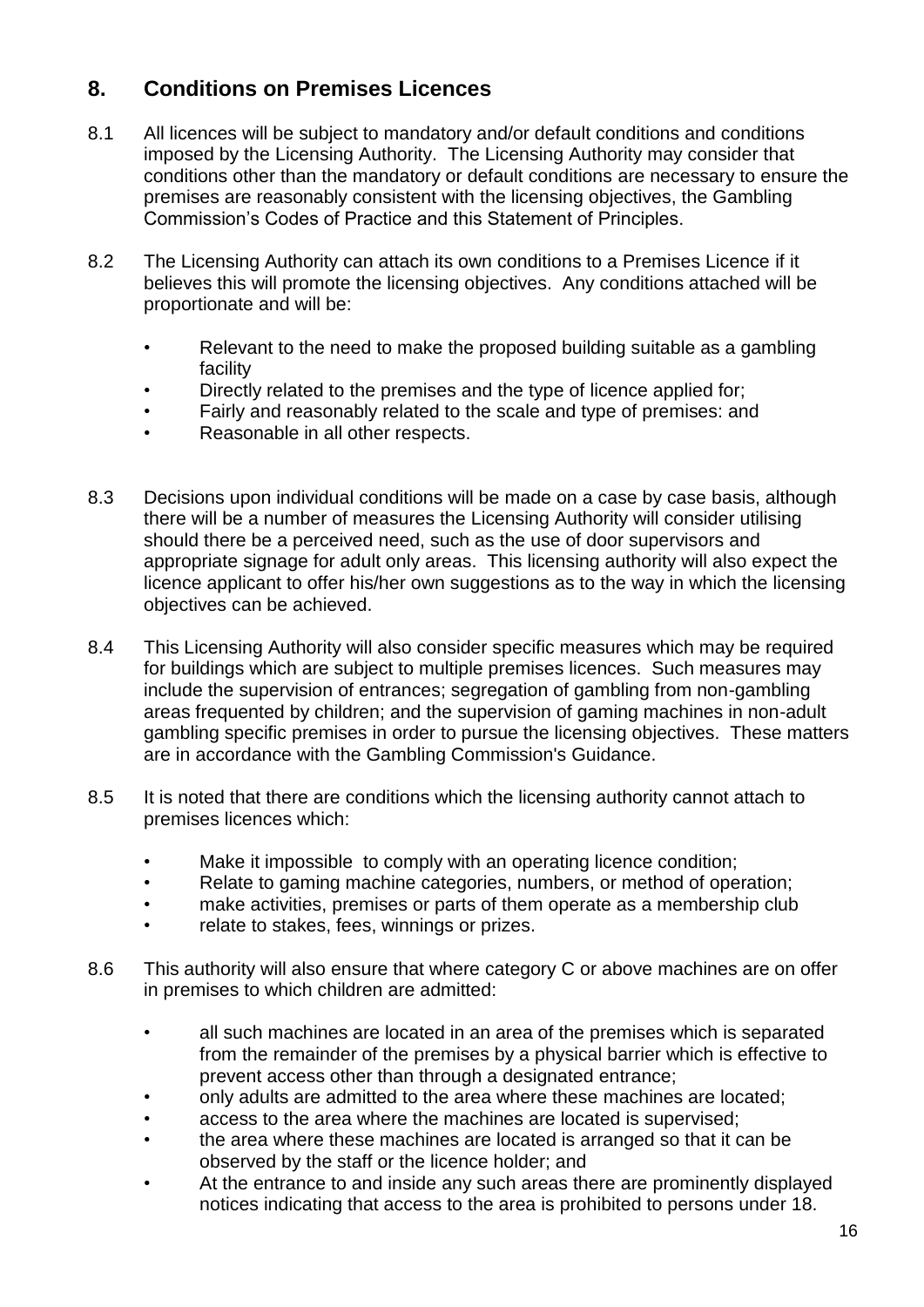These considerations will apply to premises including buildings where multiple premises licences are applicable.

- 8.7 This Licensing Authority is aware that tracks may be subject to one or more than one Premises Licence, provided each licence relates to a specified area of the track. As per the Gambling Commission's Guidance, this licensing authority will consider the impact upon the third licensing objective and the need to ensure that entrances to each type of premises are distinct and that children are excluded from gambling areas where they are not permitted to enter.
- 8.8 If there are concerns that premises may attract disorder or be subject to unauthorised access by children and young persons, then the Licensing Authority may require that door supervisors control the entrances to the premises. The Licensing Authority recognises that each premises application shall be treated on its own merit. In addition, the Licensing Authority shall take into account the previous trading history of the type of premises proposed and that any decision shall be necessary and proportionate.

Where door supervisors are imposed as a condition on a Premises Licence (except casino or bingo premises), Section 178 of the 2005 Act requires that any person employed in that capacity will hold a relevant licence issued by the Security Industry Authority (SIA).

8.9 The Licensing Authority recognises that each premises application shall be treated on its own merit. In addition, the Licensing Authority shall take into account the previous trading history of the type of premises proposed and that any decision shall be necessary and proportionate.

### **9. Think 21 Policy**

- 9.1 The Licensing Authority strongly supports campaigns to reduce the illegal access of underage persons to adult only gambling and encourages the use of a Think 21 policy within premises providing adult only gambling facilities. Under the scheme, premises providing adult only gambling facilities should seek proof of age from anybody who appears to be under the age of 21. The policy should create a culture of expectation that in premises providing adult only gambling facilities, proof of age should either be offered or produced on demand and that this should be the norm as far as access to over 18 gambling is concerned.
- 9.2 Whilst supporting the Think 21 Scheme the Licensing Authority recognises that some premises may wish to go a step further by introducing the Think 25 Scheme.

### **10. Adult Gaming Centres (AGCs)**

10.1 Adult gaming centre (AGC) Premises Licences allow the holder of the licence to make gaming machines available for use on the premises. Persons operating an AGC must hold a gaming machines Operating Licence from the Gambling Commission and must seek a Premises Licence from the Licensing Authority. Gaming machines are a form of gambling attractive to children and AGC's may contain machines of a similar format to the Category D machines on which children are allowed to play. However, no-one under the age of 18 is permitted to enter an AGC and applicants must be aware of the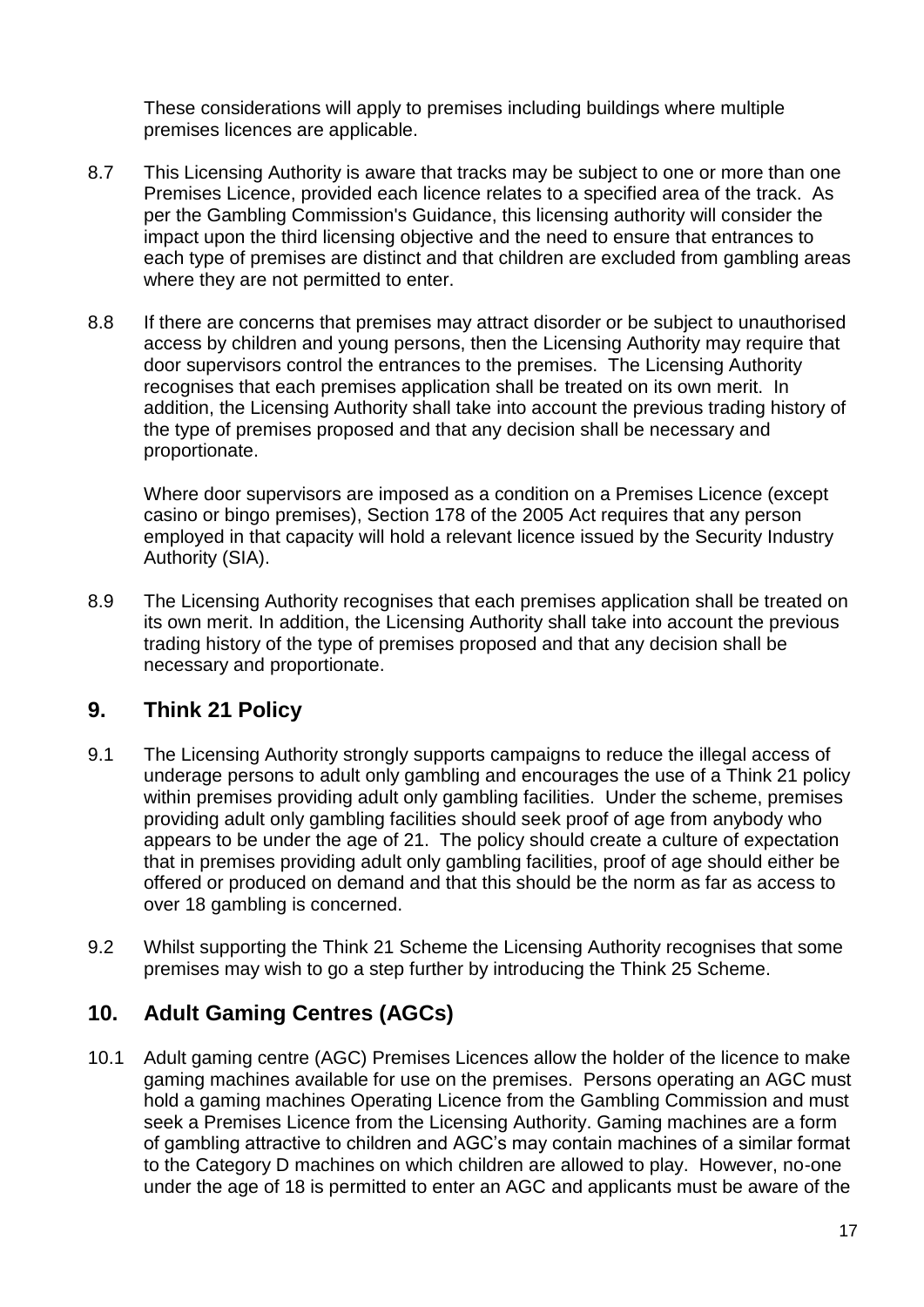location of, and entry to, AGC's to minimise the opportunities for children to gain access.

- 10.2 Because gaming machines provide opportunities for solitary play and immediate payouts, they are more likely to engender repetitive and excessive play. The Licensing Authority, in considering Premises Licences for AGC's, will specifically have regard to the need to protect children and vulnerable persons from harm or being exploited by gambling. The Licensing Authority will expect the applicant to satisfy the authority that there will be sufficient measures to, for example, ensure that under 18 year olds are not attracted to, or gain access to, the premises.
- 10.3 The Licensing Authority will expect staff to be aware of the gambling laws, social responsibility and statutory requirements relating to age restrictions.

## **11. Licensed Family Entertainment Centres (FECs)**

- 11.1 Generally, FEC's must be operated by a person or body having an Operating Licence from the Gambling Commission (the Act also provides there is a class of unlicensed Family Entertainment Centres that may be run by individuals or bodies not holding an Operating Licence). Unlicensed Family Entertainment Centres do not require the operator to have a Gambling Commission Operator's Licence or Premises Licence from the Licensing Authority, but do need to have a gaming machine permit as set out in the section on Permits.
- 11.2 The licensing authority, in considering applications, will specifically have regard to the need to protect children and vulnerable persons from harm or being exploited by gambling. Gaming machines provide opportunities for solitary play and for immediate pay-outs; they are more likely to engender repetitive and excessive play. The Licensing Authority will expect the applicant to satisfy the authority, for example, that there will be sufficient measures to ensure that under 18 year olds do not have access to the adult only gaming machine areas, and it is a requirement that there is clear segregation between the two types of machine, to prevent access by children and young persons to Category C machines
- 11.3 The Licensing Authority must apply the mandatory conditions but will consider whether to exclude any of the default conditions that may be specified by regulation from the Secretary of State.
- 11.4 The Licensing Authority will expect staff to be aware of the gambling laws, social responsibility and statutory requirements relating to age restrictions.

#### **12. Casinos**

12.1 No Casinos resolution – This Licensing Authority does not have consent from the Secretary of State to grant any casino licences within its Borough. This Licensing Authority has not passed a 'no casino' resolution under Section 166 of the Gambling Act 2005, but is aware that it has the power to do so. Should the licensing authority decide in the future to pass such a resolution, it will update this statement of principles with details of that resolution. Any such resolution will be made by the Full Council.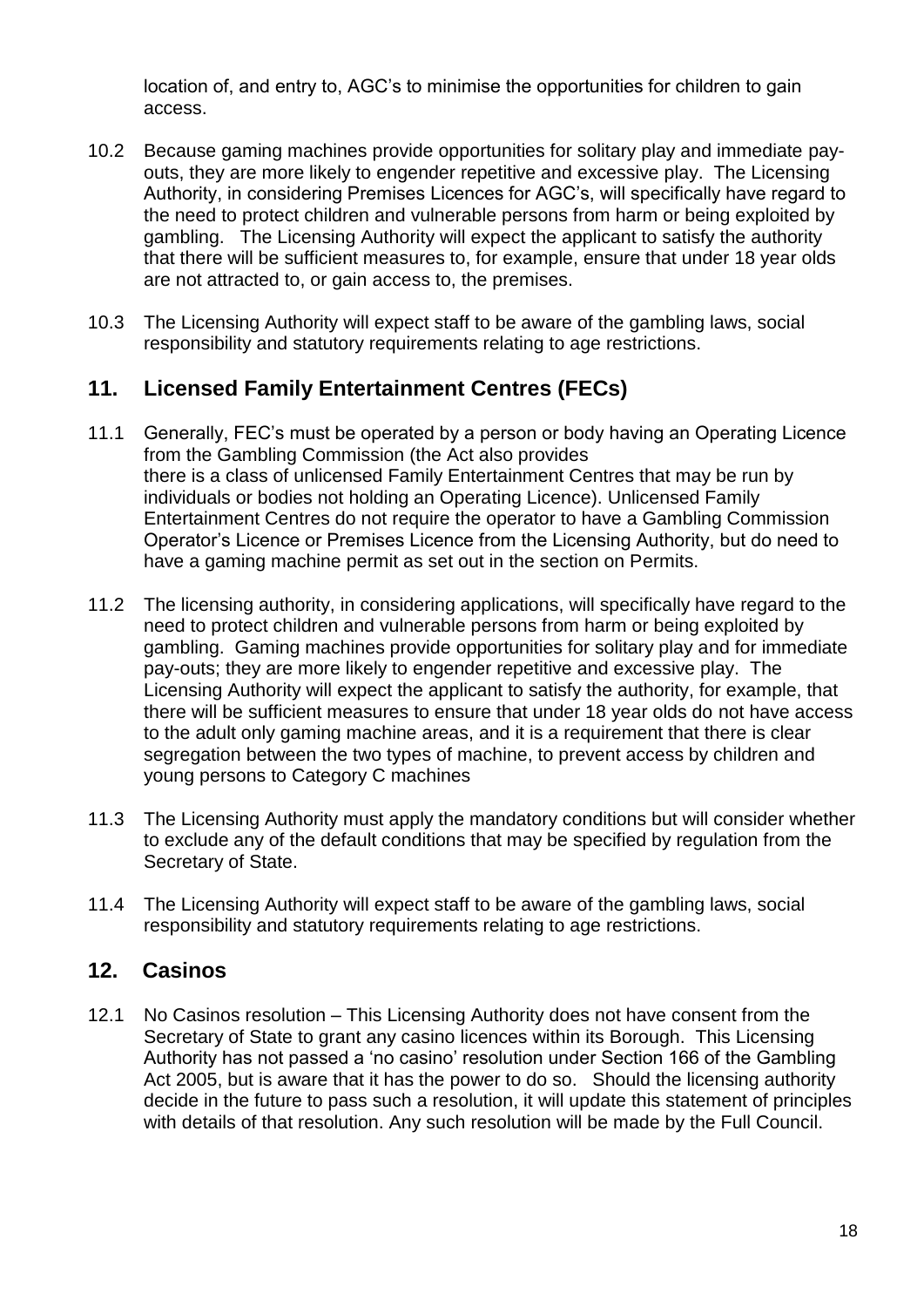## **13. Bingo premises**

13.1 This licensing authority notes that the Gambling Commission's Guidance states:

Licensing authorities will need to satisfy themselves that bingo can be played in any bingo premises for which they issue a licence. This is a relevant consideration where the operator of an existing bingo premises applies to vary their licence to exclude an area of the existing premises from its ambit and then applies for a new premises licence or multiple licence, for that or those excluded areas.

- 13.2 This policy applies to applications for a bingo Premises Licence. Bingo has its ordinary and natural meaning and includes any version of the game irrespective of by what name it is described. A holder of a bingo Premises Licence will be able to offer bingo in all its forms.
- 13.3 Children and young persons are permitted in bingo premises, but may not participate in the bingo. If any category B or C machines are made available for use, these must be separated from areas where children and young people are allowed. The Licensing Authority will seek to ensure that:
	- all such machines are located in an area of the premises separate from the remainder of the premises by a physical barrier which is effective to prevent access other than through a designated entrance;
	- only adults are admitted to the area where the machines are located;
	- access to the area where the machines are located is supervised;
	- the area where the machines are located is arranged so that it can be observed by staff of the operator or the licence holder; and
	- at the entrance to, and inside any such area there are prominently displayed notices indicating that access to the area is prohibited to persons under 18.
- 13.4 Young persons, aged 16 and 17, may be employed in bingo premises provided their duties are not connected with the gaming or gaming machines.
- 13.5 Where hand held gaming devices are to be used on bingo premises, the Licensing Authority expects applicants to demonstrate how use of these devices will be monitored by staff.
- 13.6 Where bingo is permitted in alcohol-licensing premises, this must be low turnover bingo only. Organisers are expected to comply with any Codes of Practice and advice issued by the Gambling Commission. High turnover bingo will require a Bingo Operating Licence. Definitions of low and high turnover are available be referring to the Gambling Commission's website.
- 13.7 With regard to turnover, where the Licensing Authority suspects that a licensee or club exceeds the turnover in the required 7 day period, the Licensing Authority will inform the Gambling Commission.
- 13.8 The Licensing Authority will take into account any guidance issued by the Gambling Commission in relation to the suitability and layout of bingo premises.
- 13.9 To avoid a situation where a premises holds a bingo Premises Licence primarily to benefit from the gaming machine allowance, the Licensing Authority will need to be satisfied that bingo can be played in any premises for which a Premises Licence is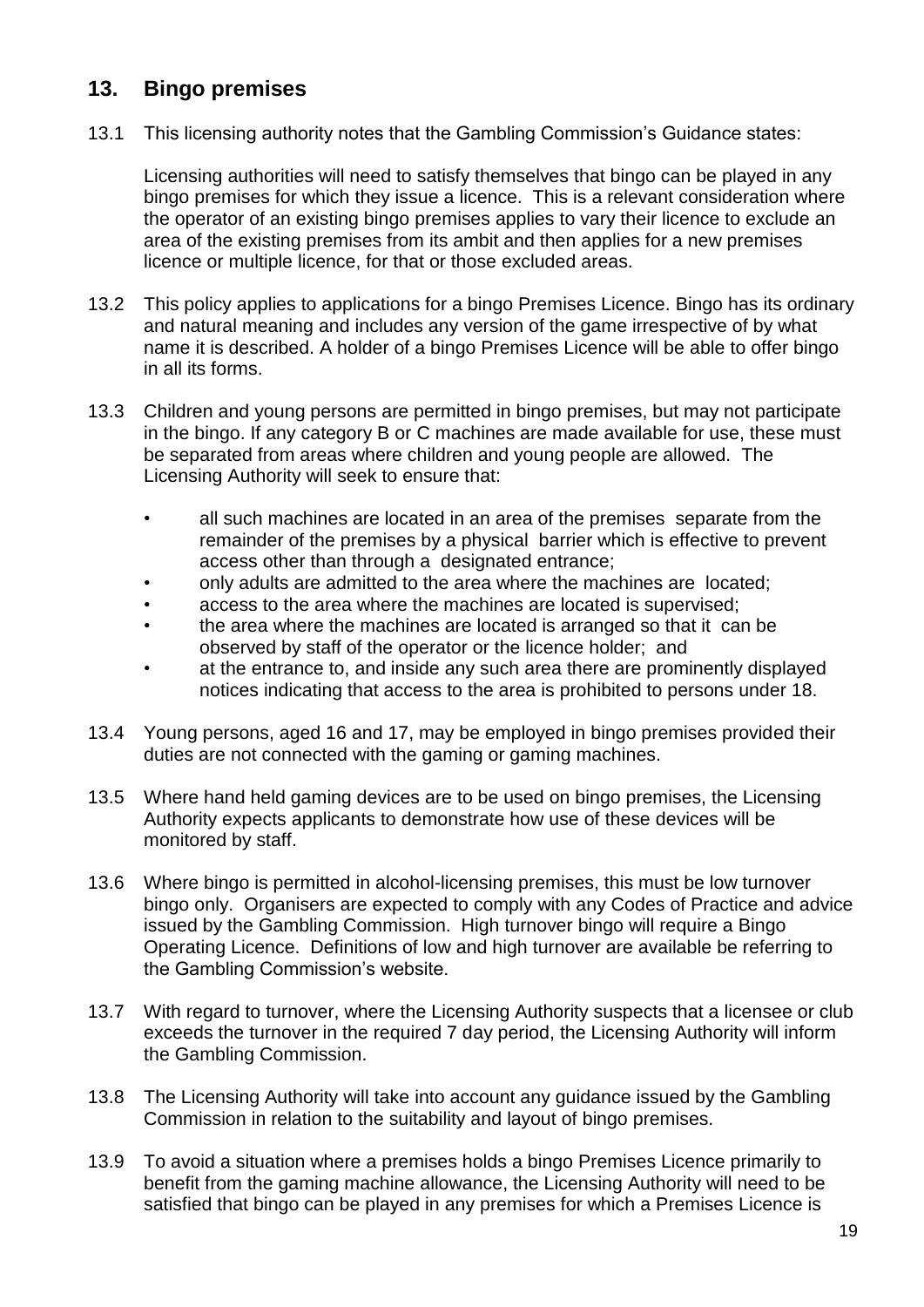issued. Particularly consideration will be given to when the operator of an existing bingo premises applied to vary the Premises Licence to exclude an area of the existing premises and then applies for a new licence for the excluded area.

13.10 Credit facilities are prohibited from being provided in bingo licensed premises. Cash Machines (ATMs) may be installed in bingo licensed premises but the Licensing Authority may apply conditions as to where they are sited.

#### **14. Betting premises**

- 14.1 The Licensing Authority is responsible for issuing and monitoring Premises Licences for all betting premises. Children and young persons are not permitted entry to a premise with a Betting Premises Licence. They may, however, be permitted entry to tracks and special rules will apply.
- 14.2 This policy applies to applications for off-course betting premises. This is betting that takes place other than at a track, typically in a betting shop.
- 14.3 The Licensing Authority recommends that an applicant for gaming machines in betting premises considers carefully the location of betting machines to ensure that they are not in sight of the entrance of the premises.
- 14.4 The Licensing Authority must be satisfied that the primary use of the premises is to operate as betting premises. The applicant will be expected to demonstrate they are offering sufficient facilities for betting or otherwise should not make gaming machines available on the premises.
- 14.5 Betting machines: This licensing authority is aware that Section 181 of the Act contains an express power for licensing authorities to restrict the number of Self Service Betting Terminals (SSBT), their nature and the circumstances in which they are made available by attaching a licence condition to a betting premises licence. When considering whether to impose a condition to restrict the number of SSBTs in particular premises, the licensing authority will, amongst other things, take into account the ability of employees to prohibit use by children and young persons and monitor use by vulnerable people.
- 14.6 The Licensing Authority will expect staff to be aware of the gambling laws, social responsibility and statutory requirements relating to age restrictions.

#### **15. Tracks**

- 15.1 **Note:** there are currently no tracks operating in the district; however this statement of principles contains provision for the event of such a premise.
- 15.2 This Licensing Authority is aware that tracks may be subject to one or more than one premises licence, provided each licence relates to a specified area of the track. The Gambling Commission Guidance identifies that operators of track betting premises will not necessarily hold an Operating Licence issued by the Commission. The Licensing Authority will have particular regard to proposals and measures to ensure the environment in which betting takes place is suitable for betting and that betting is conducted in a fair and open way.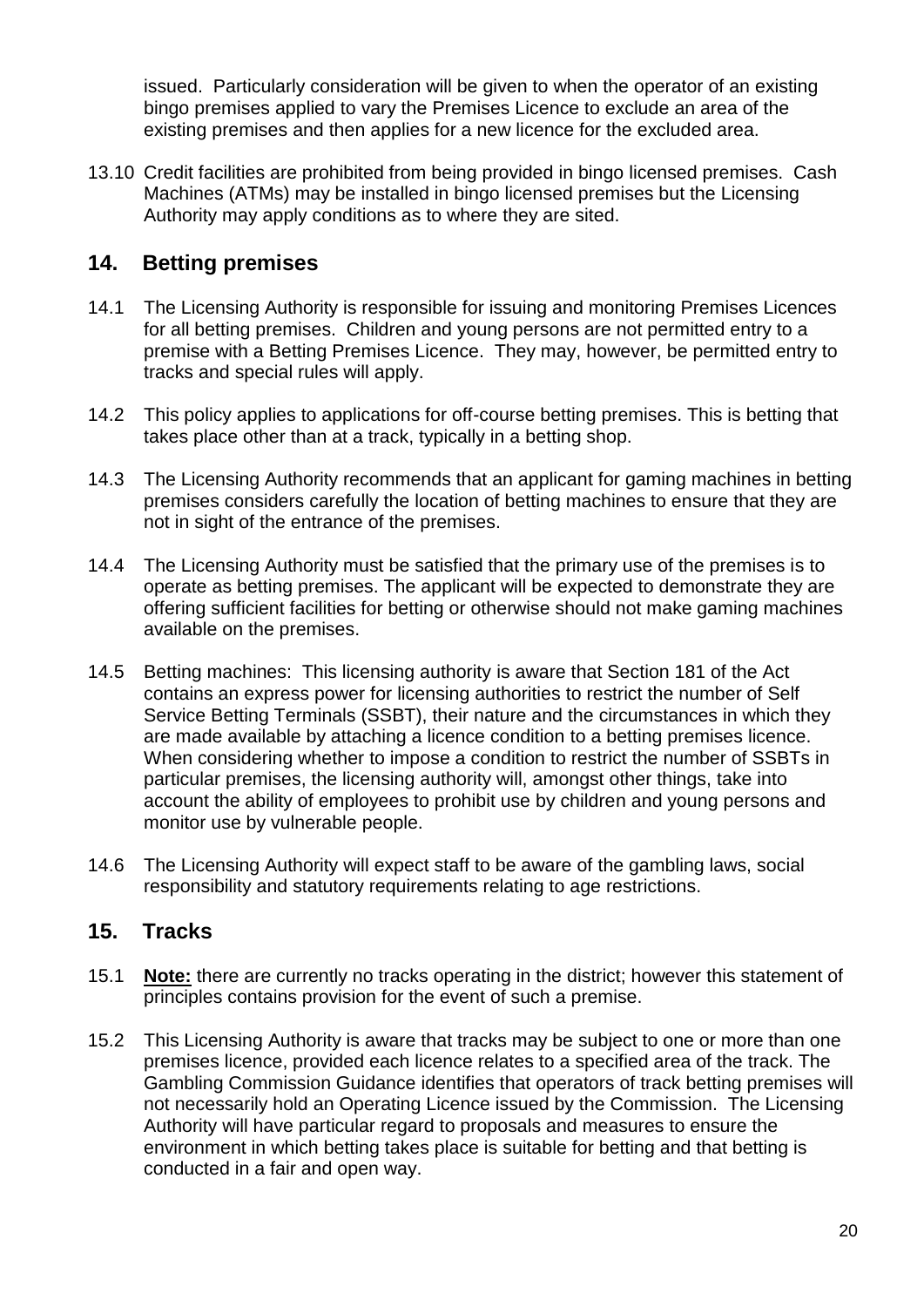- 15.3 The licensing authority will especially consider the impact upon the objective of protection of children and vulnerable persons from being harmed or exploited by gambling. There is a need to ensure that entrances to each type of premises are distinct and that children are excluded from gambling areas where they are not permitted to enter.
- 15.4 This authority will expect the Premises Licence applicant to demonstrate suitable measures to ensure that children do not have access to adult only gaming facilities. It is noted that children and young persons will be permitted to enter track areas where facilities for betting are provided on days when dog-racing and/or horse racing takes place, but that they are still prevented from entering areas where gaming machines (other than category D machines only) are provided. Children and young persons are not prohibited from playing category D machines at a track.
- 15.5 Track betting operators must be able to demonstrate their adoption of socially responsible gambling policies and procedures. Such policies and procedures must ensure that track betting activities promote the licensing objectives of ensuring that gambling is conducted in a fair and open way and children and other vulnerable people are not harmed or exploited by gambling.
- 15.6 *Gaming machines* Where the applicant holds a pool betting operating licence and is going to use the entitlement to four gaming machines, machines (other than category D machines) they must be located in areas from which children are excluded
- 15.7 *Betting machines* This licensing authority will, as per the Gambling Commission's Guidance, take into account the size of the premises and the ability of staff to monitor the use of the machines by children and young persons (it is an offence for those under 18 to bet) or by vulnerable people, when considering the number/nature/circumstances of betting machines an operator wants to offer
- 15.8 *Applications and plans* The Gambling Act (s51) requires applicants to submit plans of the premises with their application, in order to ensure that the licensing authority has the necessary information to make an informed judgement about whether the premises are fit for gambling. The plan will also be used for the Licensing Authority to plan future premises inspection activity.
- 15.9 Plans for tracks do not need to be in a particular scale, but should be drawn to scale and should be sufficiently detailed to include the information required by regulations.
- 15.10 Some tracks may be situated on agricultural land where the perimeter is not defined by virtue of an outer wall or fence, such as point-to-point racetracks. In such circumstances, where an entry fee is levied, track premises licence holders may erect temporary structures to restrict access to premises.
- 15.11 In the rare cases where the outer perimeter cannot be defined, it is likely that the track in question will not be specifically designed for the frequent holding of sporting events or races. In such cases betting facilities may be better provided through occasional use notices where the boundary premises do not need to be defined.
- 15.12 This authority appreciates that it is sometimes difficult to define the precise location of betting areas on tracks. The precise location of where betting facilities are provided is not required to be shown on track plans, both by virtue of the fact that betting is permitted anywhere on the premises and because of the difficulties associated with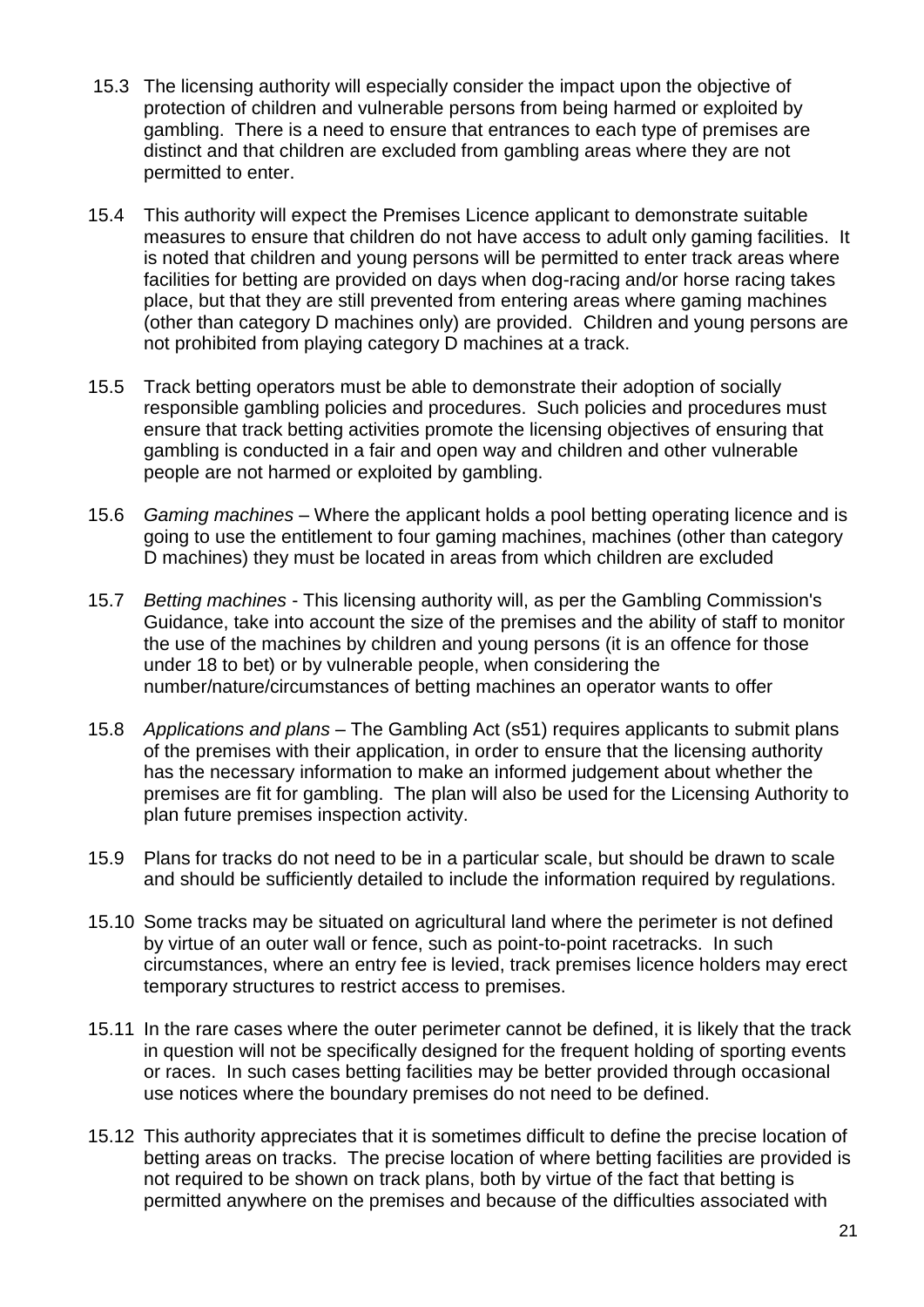pinpointing exact locations for some types of track. Applicants should provide sufficient information so that this authority can satisfy itself that the plan indicates the main areas where betting might take place. For racecourses in particular, any betting area subject to the "five times rule" (commonly known as betting rings) must be indicated on the plan.

#### **16. Provisional Statements**

- 16.1 Developers may wish to apply to this authority for a Provisional Statement before entering into a contract to buy or lease property or land to judge whether a development is worth taking forward in light of the need to obtain a premises licence. There is no need for the applicant to hold an operating licence in order to apply for a provisional statement.
- 16.2 Section 204 of the Gambling Act provides for a person to make an application to the Licensing Authority for a provisional statement in respect of premises that he or she:
	- Expects to be constructed;
	- Expects to be altered; or
	- Expects to acquire a right to occupy.
- 16.3 The process for considering an application for a Provisional Statement is the same as that for a Premises Licence application. The applicant is obliged to give notice of the application in the same way as applying for a Premises Licence. Responsible Authorities and Interested Parties may make representations and there are rights of appeal.
- 16.4 In contrast to the premises licence application, the applicant does not have to hold or have applied for an operating licence from the Gambling Commission (except in the case of a track) and they do not have to have a right to occupy the premises in respect of which their provisional application is made.
- 16.5 The holder of the provisional statement may then apply for a Premises Licence once the premises are constructed, altered or acquired. The Licensing Authority will be constrained in the matters it can consider when determining the Premises Licence application, and in terms of representations about Premises Licence applications that follow the grant of a Provisional Statement, no further representations from relevant authorities or interested parties can be taken into account unless:
	- which could not have been raised by objectors at the provisional licence stage, or
	- In the authority's opinion they reflect a change in the applicant's circumstances.
- 16.6 In addition, the authority may refuse the premises licence (or grant it on terms different to those attached to the provisional statement) only by reference to matters:
	- Which could not have been raised by objectors at the provisional statement stage:
	- Which in the authority's opinion reflect a change in the operator's circumstances; or
	- Where the premises have not been constructed in accordance with the plan submitted with the application. This must be a substantial change to the plan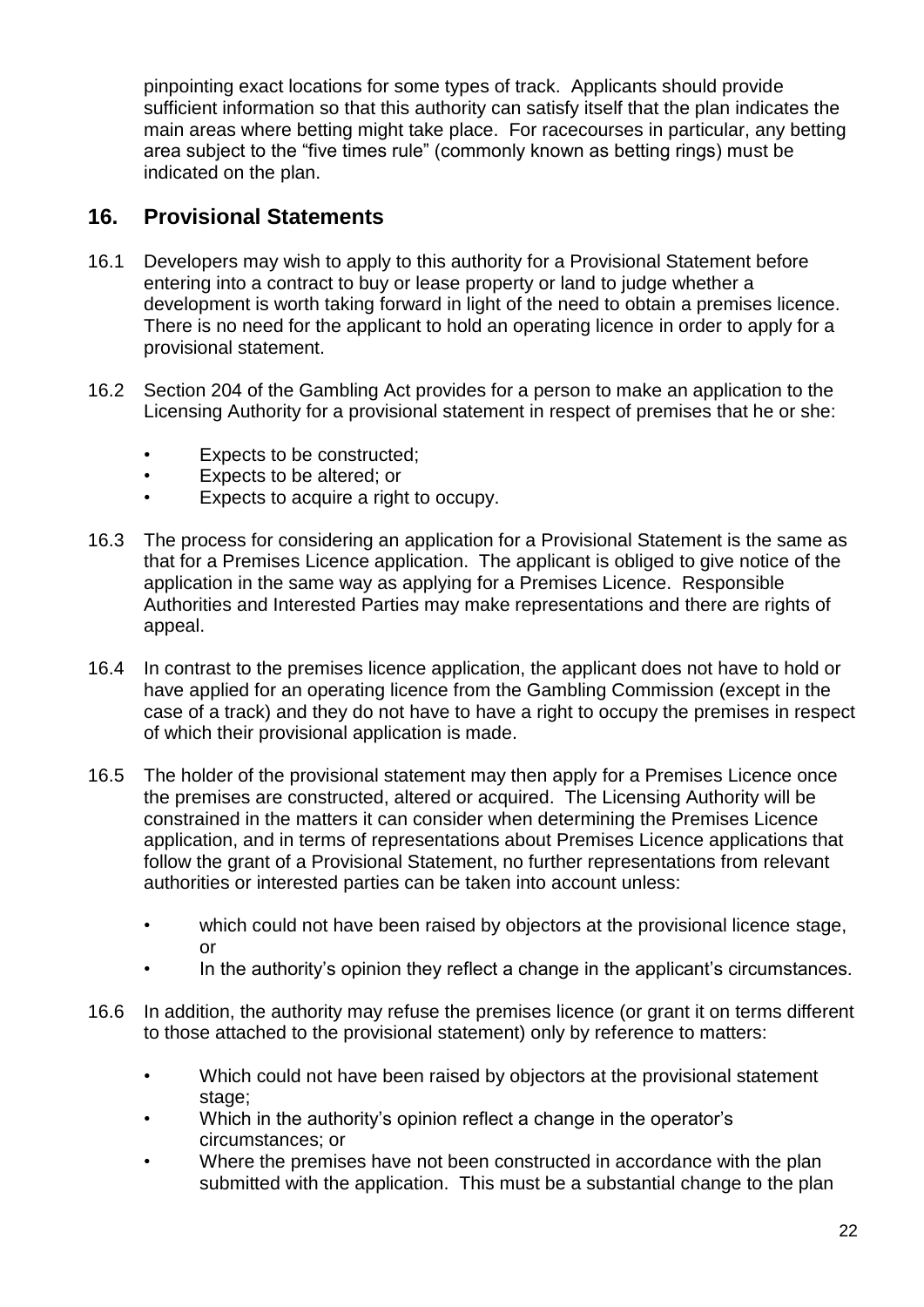and this Licensing Authority notes that it can discuss any concerns it has with the applicant before making a decision.

### **17. Reviews**

- 17.1 Requests for a review of a Premises Licence can be made by Interested Parties or Responsible Authorities; however, it is for the licensing authority to decide whether the review is to be carried-out. This will be on the basis of whether the request for the review is relevant to the matters listed below:
	- in accordance with any relevant code of practice issued by the Gambling Commission;
	- in accordance with any relevant guidance issued by the Gambling Commission;
	- reasonably consistent with the licensing objectives; and
	- In accordance with the authority's Statement of Principles.
- 17.2 The Licensing Authority may reject an application for review if it thinks the grounds on which the review is sought:
	- are not relevant to the relevant code of practice or guidance issued by the Gambling Commission, the licensing objectives or the Licensing Authority's statement of principles;
	- are frivolous:
	- are vexatious:
	- 'will certainly not' cause the Licensing Authority to revoke or suspend the licence or to remove, amend or attach conditions on the Premises Licence;
	- are substantially the same as grounds cited in a previous application relating to the same premises (the Licensing Authority will consider the length of time that has passed since the earlier application in deciding whether this is a reasonable reason to reject the review application);
	- are substantially the same as representations made at the time the application for the Premises Licence was considered. While the Licensing Authority will consider the length of time that has passed since the representations were made, it will not normally review a licence on the basis of the same arguments considered on the grant of the Premises Licence.
- 17.3 The Licensing Authority can also initiate a review of a particular Premises Licence, or a particular class of Premises Licence where appropriate to do so.
- 17.4 Once a valid application for review has been received by the Licensing Authority, representations can be made by Responsible Authorities and Interested Parties during a 28 day period. This period begins 7 days after the application was received by the Licensing Authority, who will publish notice of the application within 7 days of receipt.
- 17.5 The Licensing Authority must carry out the review as soon as possible after the 28-day period for making representations has passed.
- 17.6 The purpose of the review will be to determine whether the Licensing Authority should take any action in relation to the licence. If action is justified, the options open to the Licensing Authority are:
	- Add, remove or amend a licence condition imposed by the Licensing Authority;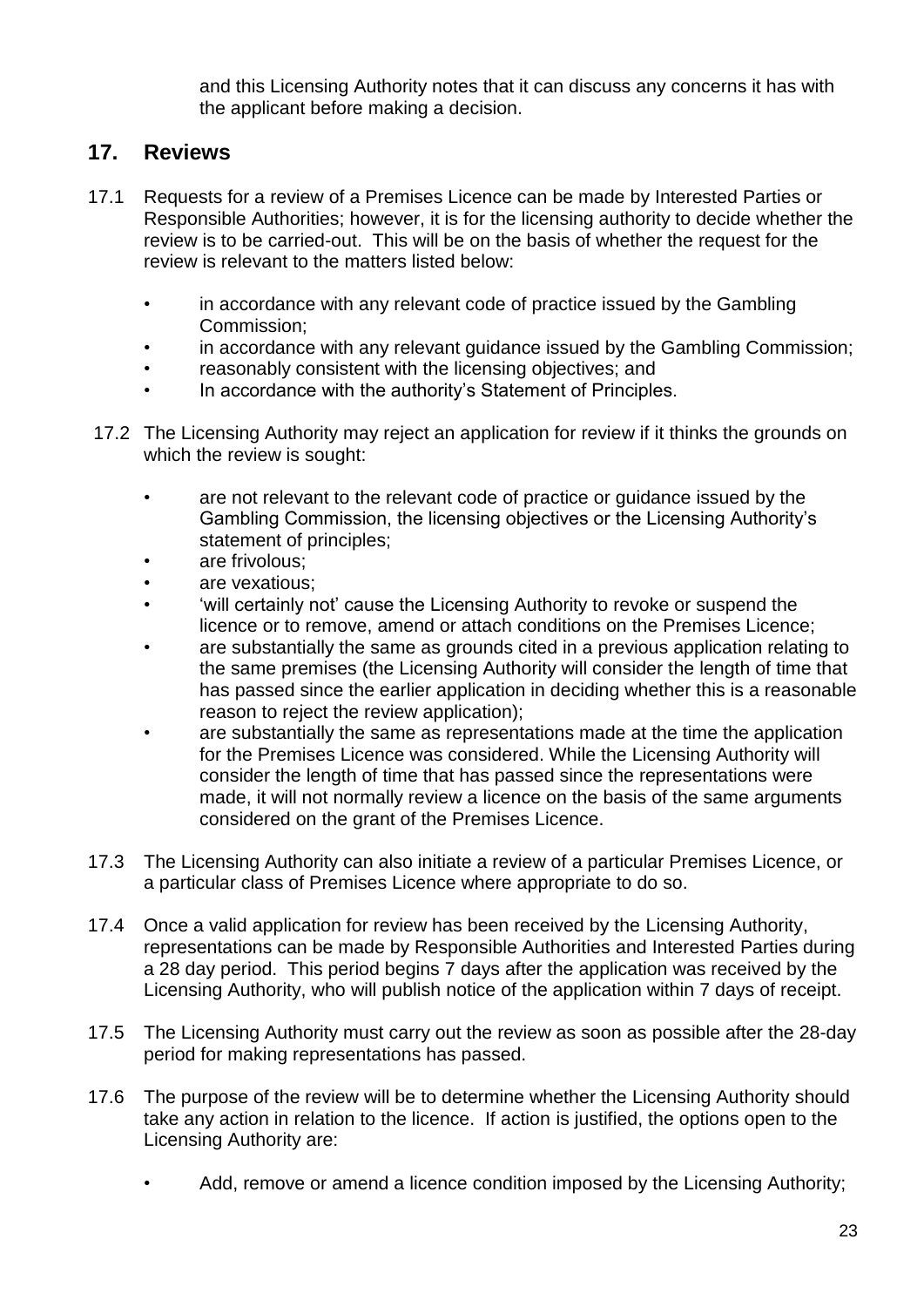- Exclude a default condition imposed by the Secretary of State (e.g. opening hours) or remove or amend such a condition;
- Suspend the premises licence for a period not exceeding three months; and
- Revoke the licence.

In determining what action, if any, should be taken following a review, the Licensing Authority must have regard to the principles set out in Section 153 of the Act, as well as any relevant representation.

As a review of a Premises Licence can lead to its revocation the Licensing Authority will consider whether informal actions to ensure timely or immediate compliance have been exhausted prior to an application being made. The Licensing Authority accepts that an application for review may be appropriate without informal measures being taken, but will seek to establish that all options have been considered in determining review applications.

- 17.7 In particular, the Licensing Authority may also initiate a review of a Premises Licence on the grounds that a premises licence holder has not provided facilities for gambling at the premises. This is to prevent people from applying for licences in a speculative manner without intending to use them.
- 17.8 The decision determined by the sub-committee will be accompanied with clear reasons for that decision having had due regard to human rights, equalities and all other relevant legislation.
- 17.9 Once the review has been completed, the Licensing Authority must, as soon as possible, notify its decision to:
	- The licence holder
	- The applicant for review (if any)
	- The Gambling Commission
	- Any person who made a representation
	- The Chief Officer of Police or Chief Constable
	- Her Majesty's Commissioners for Revenue and Customs.

### **18. Appeals**

18.1 There is a right of appeal both for applicants and those who have made relevant representations or applied for a review. This appeal must be lodged within a period of 21 days from the day on which the applicant was notified by the Licensing Authority of the decision and must be made to the Magistrates' Court

## **Part C**

## **Permits / Temporary & Occasional Use Notice / Lotteries**

#### **1. Permits**

Permits regulate gambling and the use of gaming machines in premises which do not hold a Premises Licence. They are required when a premises provides gambling facilities but either the stakes are very low or gambling is not the main function of the premises.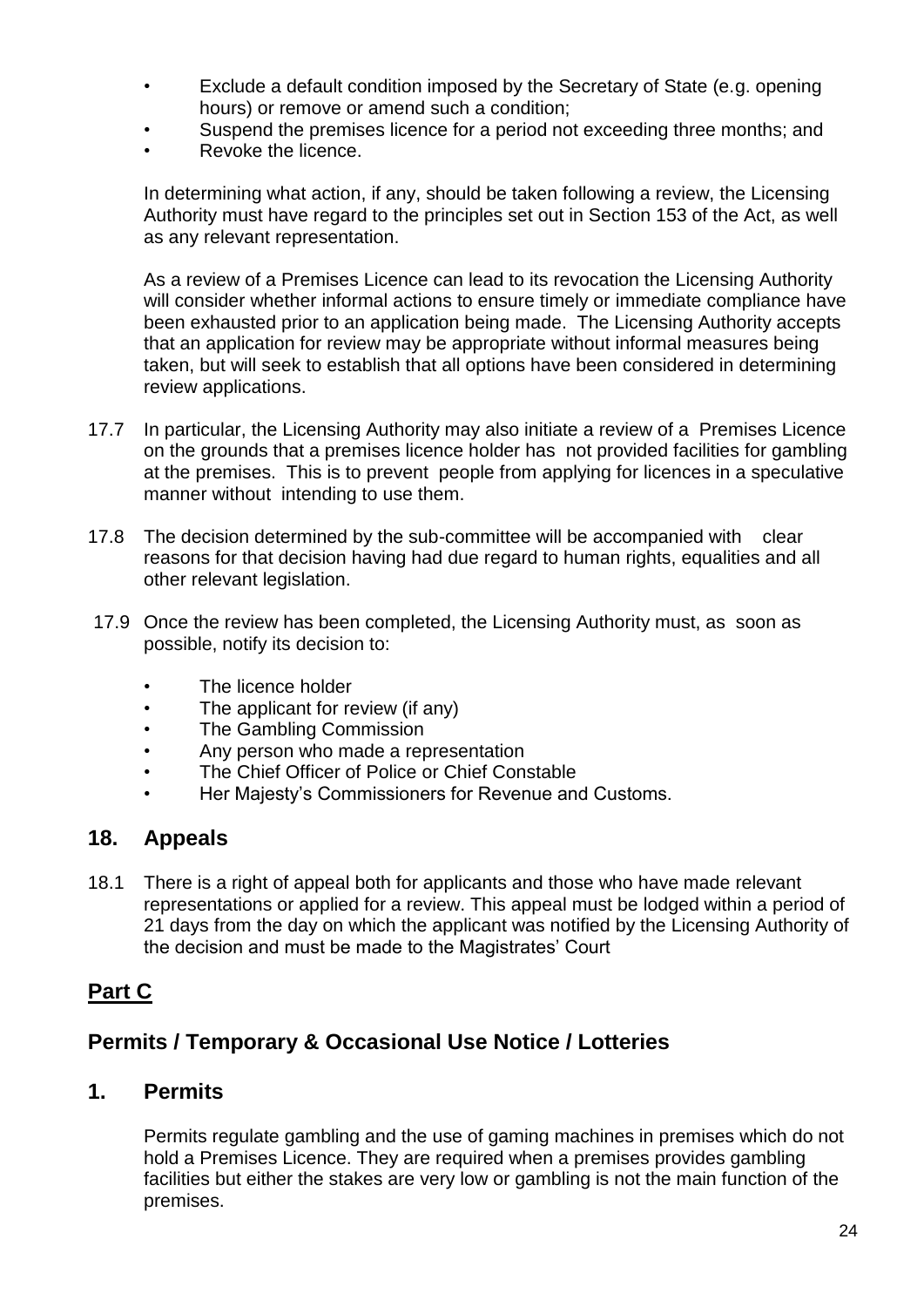The Licensing Authority is responsible for issuing the following permits:

- a) unlicensed family entertainment centre gaming machine permits;
- b) alcohol licensed gaming machine permits;
- c) prize gaming permits;
- d) club gaming permits and club machine permits.

The Licensing Authority can only grant or reject an application for a permit and cannot attach conditions. Therefore, the Licensing Authority will consider a number of factors before determining an application for a permit to ensure that the permit holder and the premises are suitable for the proposed gambling activities.

There is a minimum age of 18 for all players for all categories A, B and C Gaming Machines, including category B3A gaming machines offering lottery style games. However there is no minimum age for players of category D machines. The holder of any permit or premises licence has to comply with the codes of practice issued by the Commission on the location of and access to gaming machines by children and young persons, and the separation from category C and B machines where those are also located on the same premises.

### **2. Unlicensed Family Entertainment Centre (FEC) gaming machine permits**

2.1 This policy applies to those premises that are proposed to be used as Unlicensed Family Entertainment Centres (UFEC's). UFEC's are those that offer only category D machines and a permit allows any number of these machines to be made available at the premises (subject to other considerations such as health and safety and fire regulations). Given that category D machines have no age restrictions, these premises particularly appeal to children and young persons. Therefore, the Licensing Authority will give particular weight to matters relating to child protection issues. It should be noted that the applicant must show that

the premises will be wholly or mainly used for making gaming machines available for use (Gambling Act 2005 Section 238).

- 2.2 The Licensing Authority will grant an application for a permit only if it is satisfied that the premises will be used as an unlicensed FEC, and following consultation with the Police.
- 2.3 The Licensing Authority will require applicants to demonstrate:
	- a full understanding of the maximum stakes and prizes of the gambling that is permissible in unlicensed FECs;
	- that the applicant has no relevant convictions (those that are set out in Schedule 7 of the Act); and
	- That staff are trained to have a full understanding of the maximum stakes and prizes
- 2.4 This licensing authority will expect the applicant to show that there are policies and procedures in place to protect children from harm. Harm in this context is not limited to harm from gambling but includes wider child protection considerations. The efficiency of such policies and procedures will each be considered on their merits, however, they may include: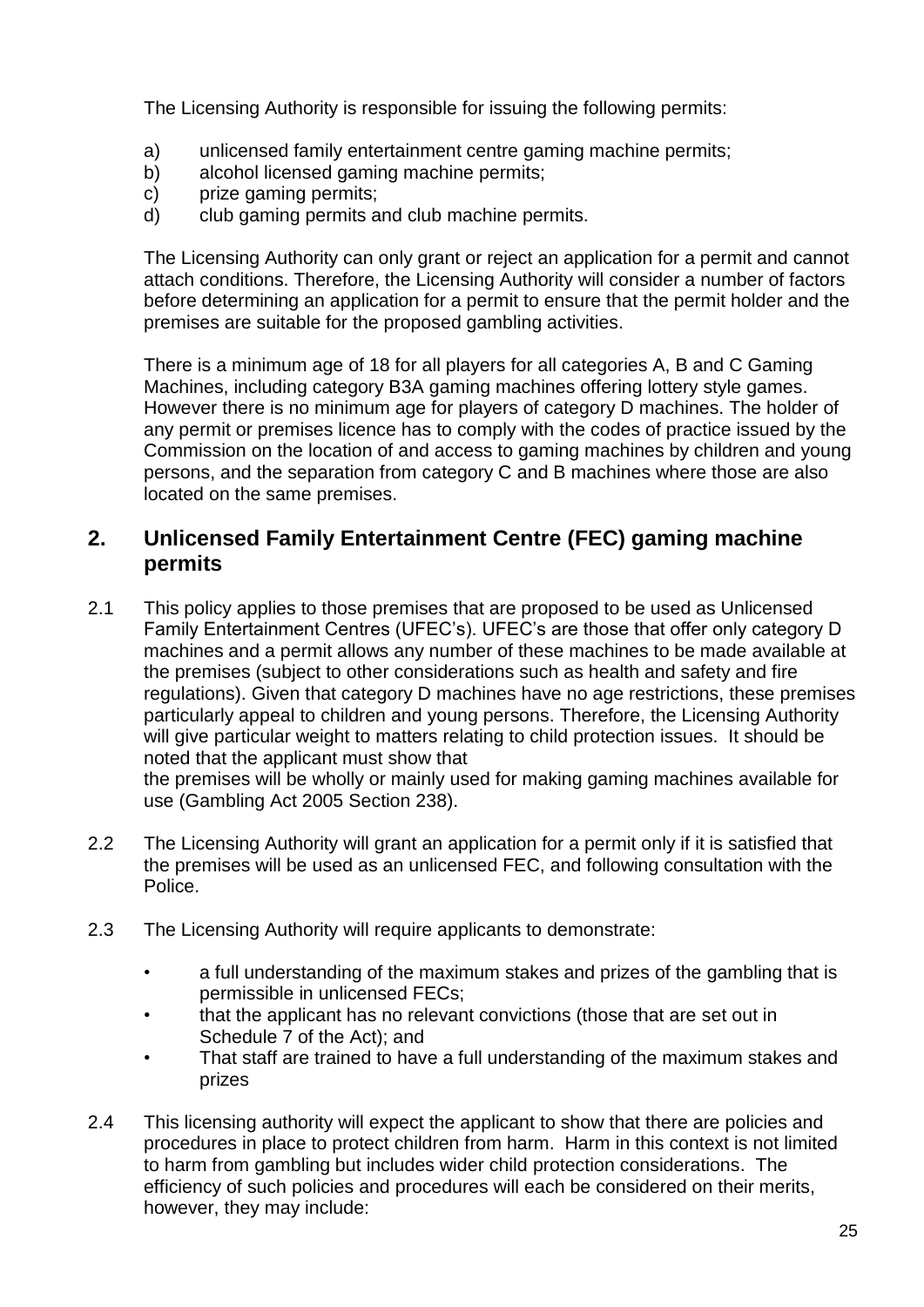- measures/training for staff regarding suspected truant school children on the premises;
- measures/training covering how staff will deal with unsupervised very young children being on the premises;
- measures/training covering how staff would deal with children causing perceived problems on or around the premises.
- 2.5 The Licensing Authority acknowledges that only premises that are wholly or mainly used for making gaming machines available may hold a Family Entertainment Centre (UFEC) gaming machine permit or a Family Entertainment Centre (FEC) premises licence. Both a licensed FEC and an UFEC are classified as 'premises'. The Licensing Authority considers that, generally, premises such as an entire shopping centre, motorway service station or similar would not be suitable for licensing or to hold a permit. Further the Authority believes that the machines should be in a designated, enclosed area, they should not be in walkways or corridors forming part of a larger building
- 2.6 The Licensing Authority expects that there will be dedicated staff supervision of FEC areas, whether using a premises licence or permit. The Authority expects applicants to provide evidence to show that such direct supervision is in place and not falling to others, for example security or cleaning staff associated with wider premises. The Authority will be especially concerned to see that staff are aware of the need to be vigilant for children who may be truanting from school.

#### **3. Alcohol licensed premises Gaming Machine Permits and Notifications –**

- 3.1 Notifications of 2 or less machines -There is provision in the Act for premises licensed to sell alcohol for consumption on the premises, to automatically have 2 gaming machines, of categories C and/or D The holder of the Premises Licence under the Licensing Act 2003 must notify the Licensing Authority of their intention to make the gaming machines available for use and must pay the prescribed fee.
- 3.2 This entitlement only relates to premises with a Licensing Act 2003 Premises Licence that authorises the sale of alcohol for consumption on the premises and have a bar at which alcohol is served, without a requirement that alcohol is served only with food.
- 3.3 Holders of Licensed Premises Gaming Machine Permits must comply with the relevant Gambling Commission Code of Practice.
- 3.4 The Licensing Authority will remove the automatic authorisation in respect of any particular premises if:
	- Provision of the machines is not reasonably consistent with the pursuit of the licensing objectives;
	- Gaming has taken place on the premises that breaches a condition of section 282 of the Gambling Act The premises are mainly used for gaming. i.e. that written notice has been provided to the Licensing Authority, that a fee has been provided and that any relevant code of practice issued by the Gambling Commission about the location and operation of the machine has been complied with);
	- the premises are mainly used for gaming; or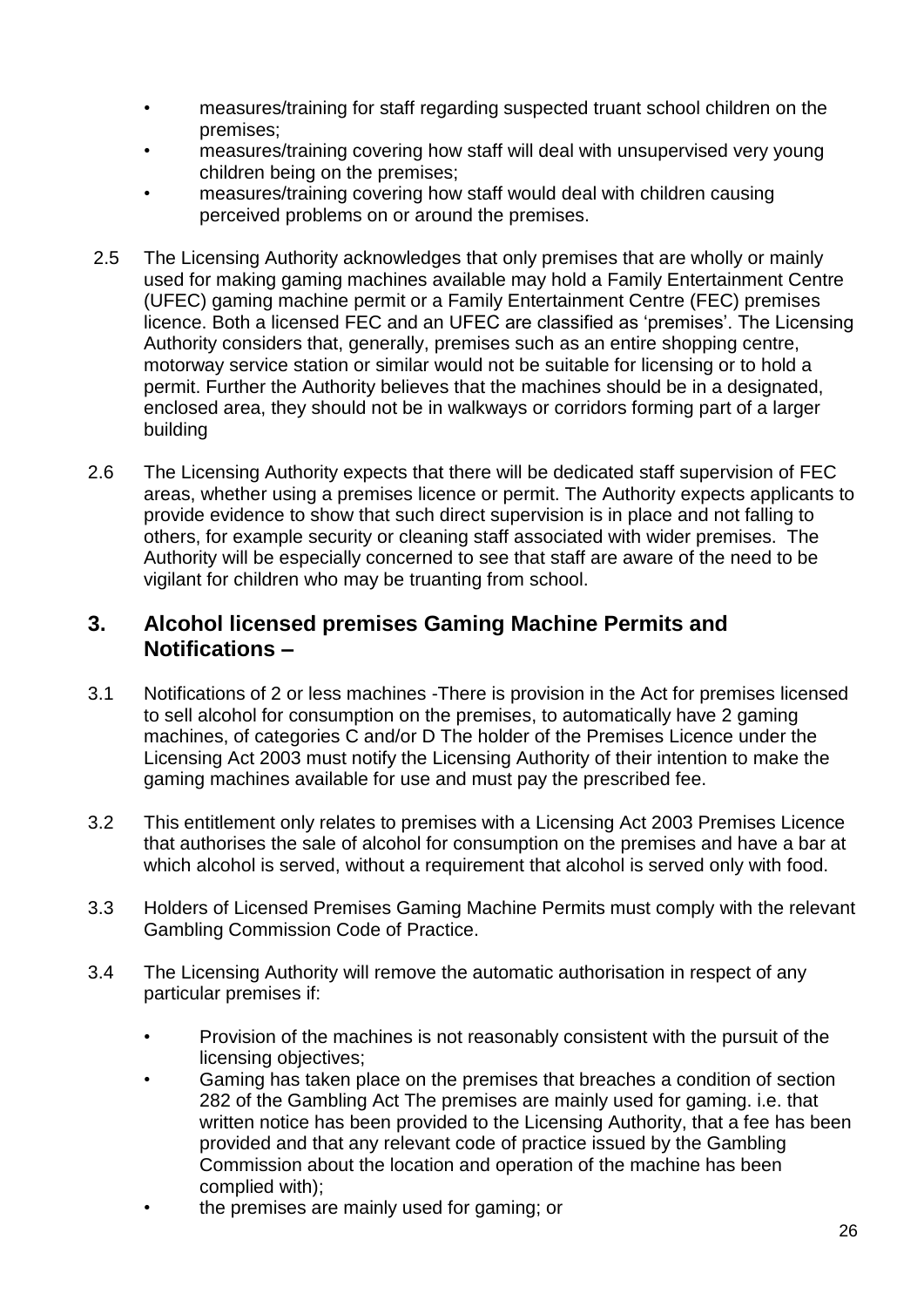- An offence under the Gambling Act has been committed on the premises
- 3.5 Gaming machine notifications for alcohol licensed premises will be rejected where a traditional bar, for example with beer pumps and optics, is not provided.
- 3.6 Permits for 3 or more machines If a premises wishes to have more than 2 machines, then it needs to apply for a permit and the licensing authority must consider that application based upon the licensing objectives, any guidance issued by the Gambling Commission under section 25 of the Gambling Act 2005, and "such matters as they think relevant."
- 3.7 As gaming machines provide opportunities for solitary play and immediate pay-outs, they are more likely to engender repetitive and excessive play. The Licensing Authority, on considering an application, will consider whether granting a permit would be appropriate on a case by case basis, but will specifically have regard to:
	- the need to protect children and vulnerable people from harm or being exploited by gambling;
	- measures taken by the applicant to satisfy the Licensing Authority that there are sufficient measures to ensure that under 18 year olds do not have access to the adult only gaming machines.
- 3.8 The Licensing Authority will expect applicants to offer their own measures to meet the licensing objectives. However, appropriate measures may cover issues such as:
	- the adult machines being in sight of the bar;
	- the adult machines being in the sight of staff who will monitor that the machines are not being used by those under 18;
	- notices and signage;
	- the provision of information leaflets or helpline numbers for organisations such as GamCare.
- 3.9 When determining an application for an alcohol-licensed premises gaming machine permit, the Licensing Authority will consider each application on its own merits.
- 3.10 The Licensing Authority may cancel a permit or may vary the number or category (or both) of gaming machines authorised by it if:
	- it would not be reasonably consistent with pursuit of the licensing objectives for the permit to continue to have effect,
	- gaming has taken place on the premises in purported reliance on the permit but otherwise than in accordance with the permit or a condition of the permit,
	- the premises are mainly use or to be used for making gaming machines available, or,
	- an offence under the Gambling Act 2005 has been committed on the premises.
- 3.11 Before the Licensing Authority cancels or varies a permit it will give the permit holder 21 days' notice of its intention and allow him/her the opportunity to make a representation. If the permit holder requests a hearing the Licensing Authority will arrange a Licensing Sub-Committee hearing to consider the permit holder's representation and any other evidence available before making its determination.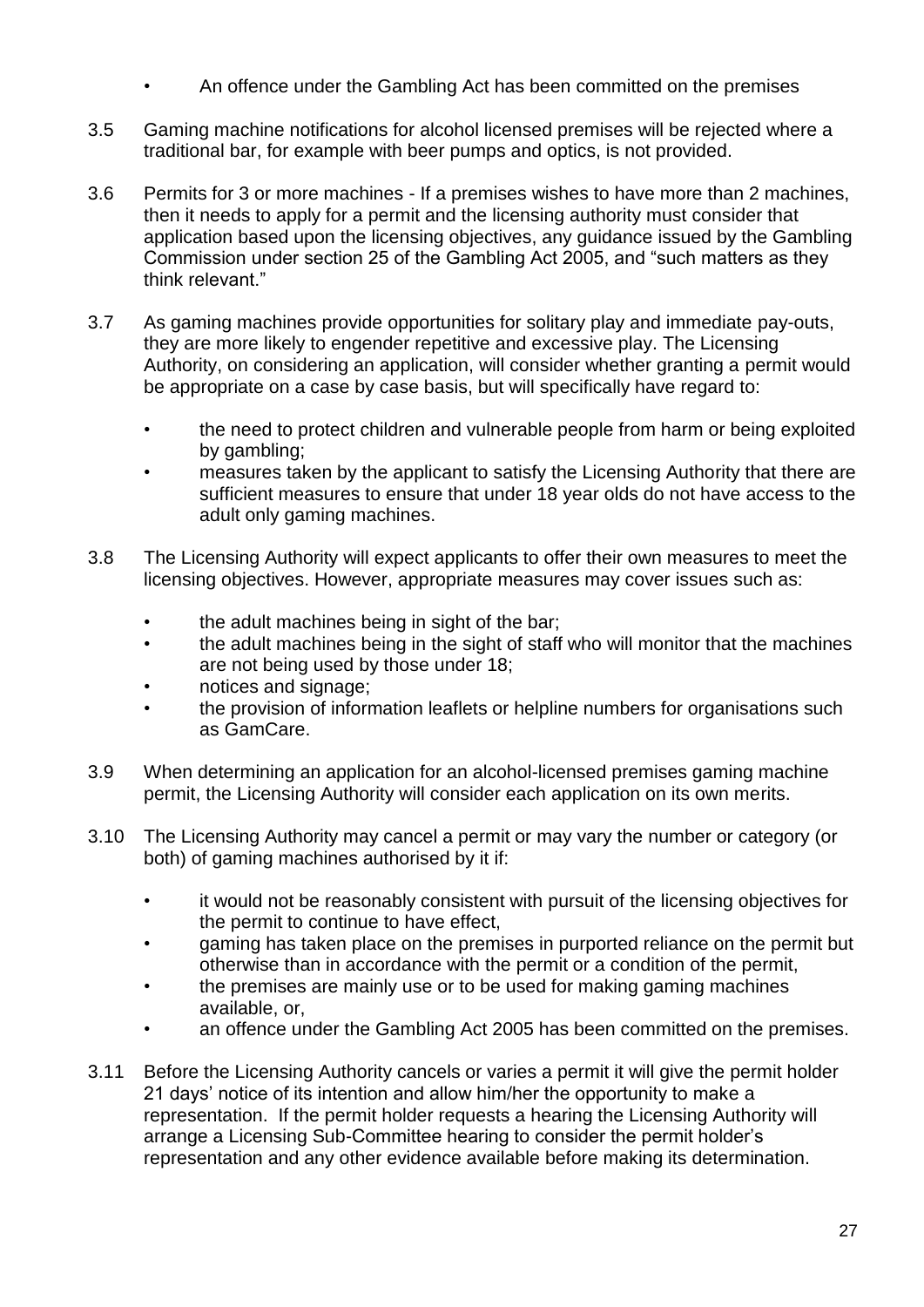- 3.12 Gaming machine permits for alcohol licensed premises will be rejected where a traditional bar, for example with beer pumps and optics, is not provided.
- 3.13 The licensing authority will not grant a gaming machine permit if it considers to do so would make gambling the primary activity at a premises.
- 3.14 It is recognised that some alcohol-licensed premises may apply for a Premises Licence for their non-alcohol licensed areas. Any such application would most likely need to be applied for, and dealt with, as an Adult Gaming Centre Premises Licence.
- 3.15 The holder of a permit must comply with any code of practice issued by the Gambling Commission about the location and operation of the machine.

### **4. Prize Gaming**

- 4.1 This policy applies to applications for, or renewals of, prize gaming permits. Gaming is prize gaming "if the nature and size of the prize is not determined by the number of people playing or the amount paid for or raised by the gaming". Normally the prizes are determined by the operator before play commences.
- 4.2 Prize gaming may take place without a permit in various premises. These are casinos, bingo halls, adult gaming centres, licensed and unlicensed family entertainment centres and travelling fairs.
- 4.3 The Gambling Act 2005 states that a licensing authority may "prepare a Statement of Principles that they propose to apply in exercising their functions under this schedule" which "may, in particular, specify matters that the licensing authority proposes to consider in determining the suitability of the applicant for a permit".
- 4.4 Given that the prize gaming will particularly appeal to children and young persons, the Licensing Authority will give weight to child protection issues.
- 4.5 The applicant will be expected to set out the types of gaming that they are intending to offer and will also be expected to demonstrate:
	- an understanding of the limits to stakes and prizes set out in regulations;
	- that the gaming offered is within the law;
	- clear policies that outline the steps to be taken to protect children from harm.
- 4.6 In making its decision on an application for this permit the licensing authority does not need to (but may) have regard to the licensing objectives but must have regard to any Gambling Commission guidance.
- 4.7 The Licensing Authority will only grant a permit after consultation with the Police. This will enable the Licensing Authority to determine the suitability of the applicant in terms of any convictions that they may have that would make them unsuitable to operate prize gaming, the suitability of the premises in relation to their location, and issues about disorder.
- 4.8 It should be noted that there are conditions in the Gambling Act 2005 with which the permit holder must comply, but that the Licensing Authority cannot attach conditions. The conditions in the Act are: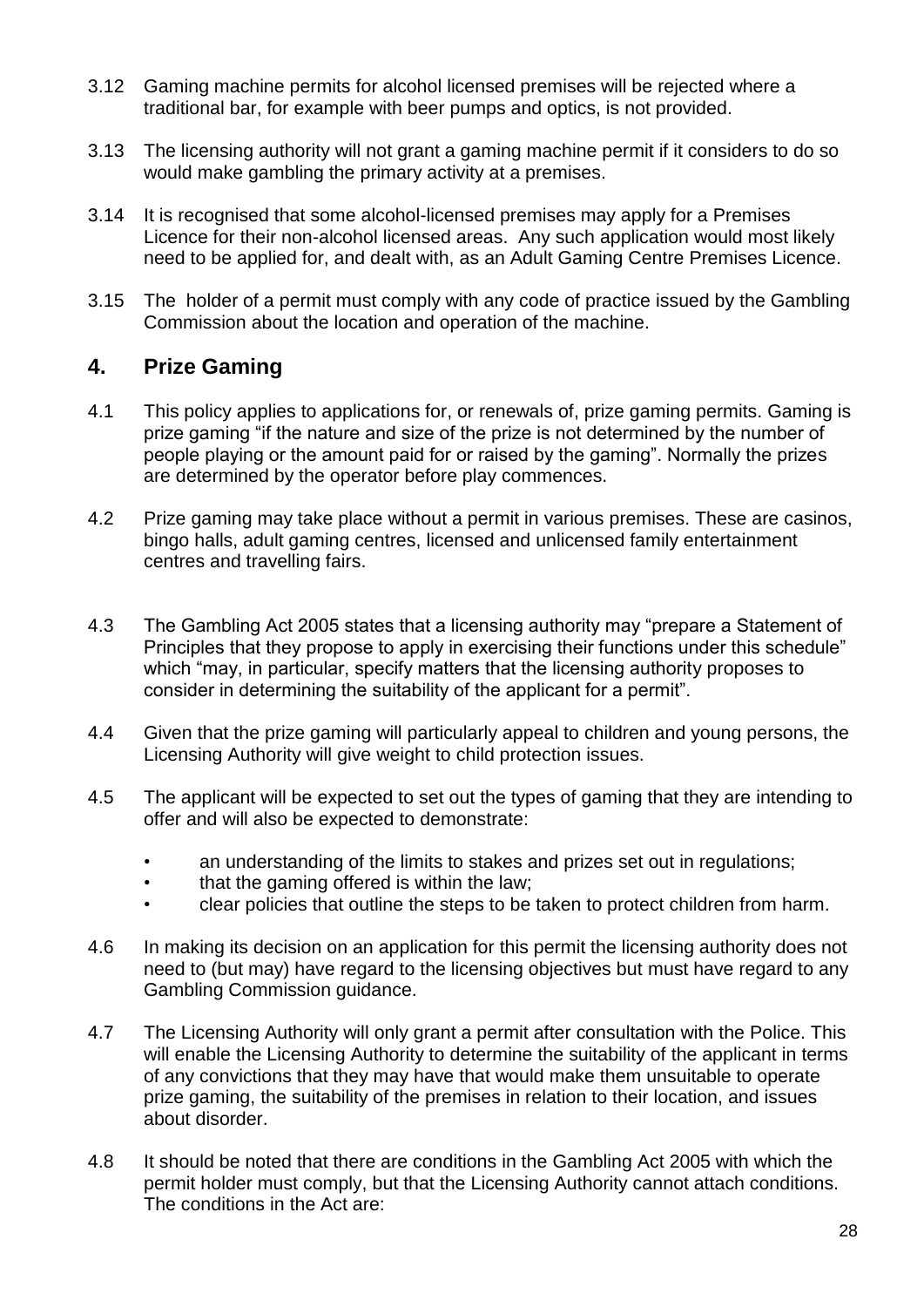- The limits on participation fees, as set out in regulations, must be complied with:
- All chances to participate in the gaming must be allocated on the premises on which the gaming is taking place and on one day; the game must be played and completed on the day the chances are allocated; and the result of the game must be made public in the premises on the day that it is played;
- The prize for which the game is played must not exceed the amount set out in regulations (if a money prize), or the prescribed value (if non-monetary prize); and
- Participation in the gaming must not entitle the player to take part in any other gambling.

## **5. Club Gaming and Club Machines Permits**

- 5.1 Members clubs and miners' welfare institutes may apply for a club gaming permit or a club gaming machines permit (Commercial Clubs cannot apply for a Club Gaming Permit). The club gaming permit will enable the premises to provide gaming machines (3 machines of categories B3A B4, C or D), equal chance gaming and games of chance as set out in regulations. A club gaming machine permit will enable the premises to provide gaming machines (3 machines of categories B3A, B4, C or D). In either case only one B3A machine can be sited as part of the entitlement.
- 5.2 Commercial Clubs cannot provide non-machine gaming other than exempt gaming under s.269 of the Act, so they can only apply for a club machine permit (such a permit does not allow the siting of category B3A gaming machines in commercial clubs).
- 5.3 A non-commercial club must meet the following criteria to be considered a members' club:
	- it must have at least 25 members:
	- it must be established and conducted wholly or mainly for purposes other than gaming (unless the gaming is permitted by separate regulations);
	- it must be permanent in nature;
	- it must not be established to make a commercial profit:
	- it must be controlled by its members equally.
- 5.4 The licensing authority may only refuse an application on the grounds that:
	- The applicant does not fulfil the requirements for a members' club or miners' welfare institute and therefore is not entitled to receive the type of permit for which it has applied;
	- The applicant's premises are used wholly or mainly by children and/or young persons;
	- An offence under the Act or a breach of a permit has been committed by the applicant while providing gaming facilities;
	- A permit held by the applicant has been cancelled in the previous ten years; or
	- An objection has been lodged by the Commission or the police".
- 5.5 There is also a 'fast-track' procedure available under the Act for premises which hold a Club Premises Certificate under the Licensing Act 2003 (Schedule 12 paragraph 10).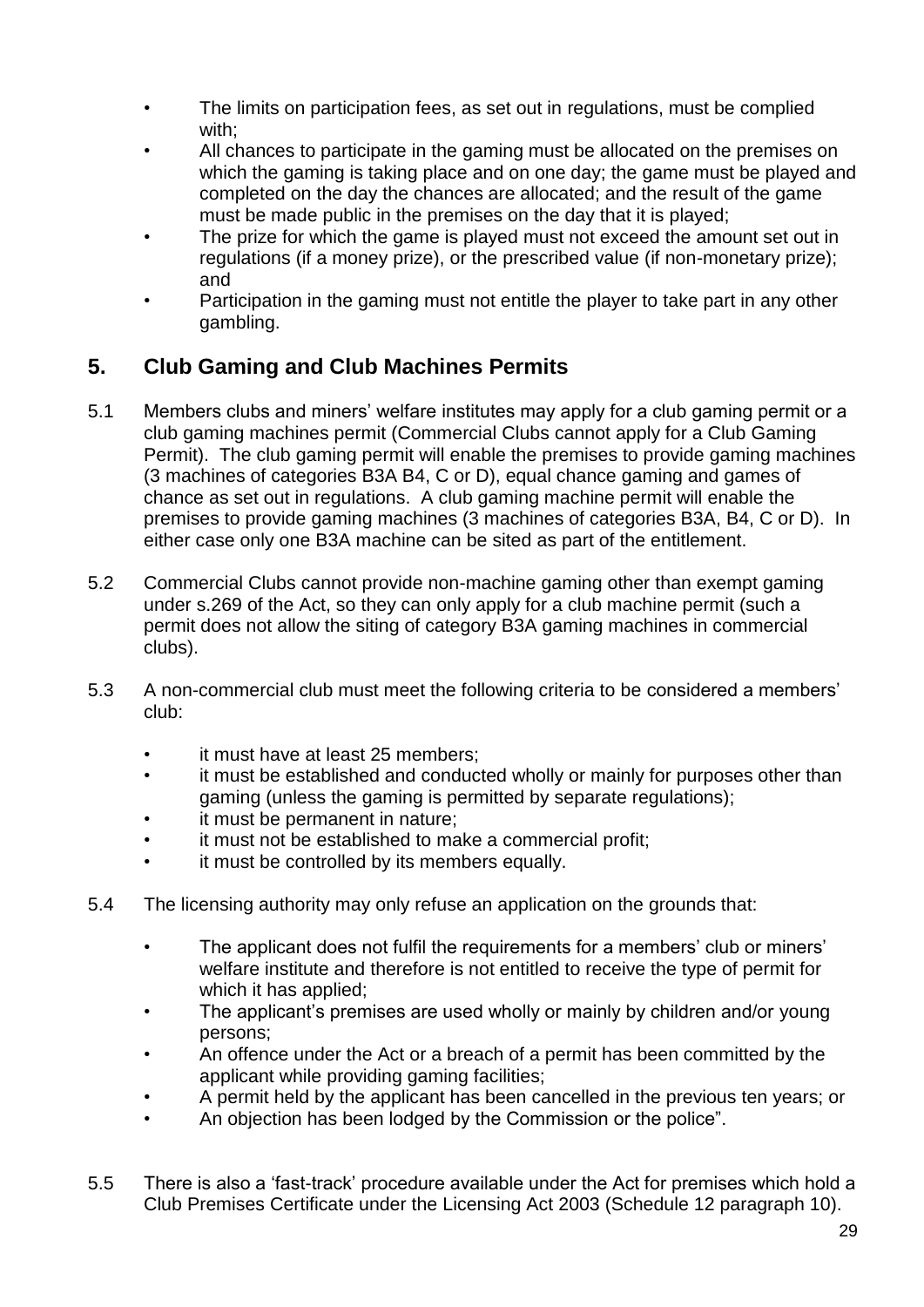The Gambling Commission's Guidance for local authorities states: "Under the fasttrack procedure there is no opportunity for objections to be made by the Commission or the police, and the grounds upon which an authority can refuse a permit are reduced." and "The grounds on which an application under the process may be refused are:

- That the club is established primarily for gaming, other than gaming prescribed under schedule 12;
- That in addition to the prescribed gaming, the applicant provides facilities for other gaming; or
- That a club gaming permit or club machine permit issued to the applicant in the last ten years has been cancelled."
- 5.6 There are statutory conditions on club gaming permits that no child uses a category B or C machine on the premises and that the holder complies with any relevant provision of a code of practice about the location and operation of gaming machines.
- 5.7 The Licensing Authority will need to satisfy itself that the club meets the requirements of the Gambling Act 2005 to hold a club gaming permit. In order to do this, it may require proof of additional information from the operator such as:
	- Is the primary activity of the club something other than gaming?
	- Are the club's profits retained solely for the benefit of the club's members?
	- Are there 25 or more members?
	- Are the addresses of members of the club genuine domestic addresses and do most members live reasonably locally to the club?
	- Do members participate in the activities of the club via the internet?
	- Do guest arrangements link each guest to a member?
	- Is the 48 hour rule being applying for membership and being granted admission being adhered to?
	- Are there annual club accounts available for more than one year?
	- How is the club advertised and listed in directories and on the internet?
	- Are children permitted in the club?
	- Does the club have a constitution and can it provide evidence that the constitution was approved by members of the club?
	- Is there a list of Committee members and evidence of their election by the club members?
- 5.8 Aside from bridge and whist clubs, clubs may not be established wholly or mainly for the purposes of gaming. The Licensing Authority may consider such factors as:
	- How many nights a week gaming is provided;
	- How the gaming is advertised;
	- What stakes and prizes are offered;
	- Whether there is evidence of leagues with weekly, monthly or annual winners;
	- Whether there is evidence of members who do not participate in gaming;
	- Whether there are teaching sessions to promote gaming such as poker;
	- Where there is a tie-in with other clubs offering gaming through tournaments and leagues;
	- Whether there is sponsorship by gaming organisations;
	- Whether participation fees are within limits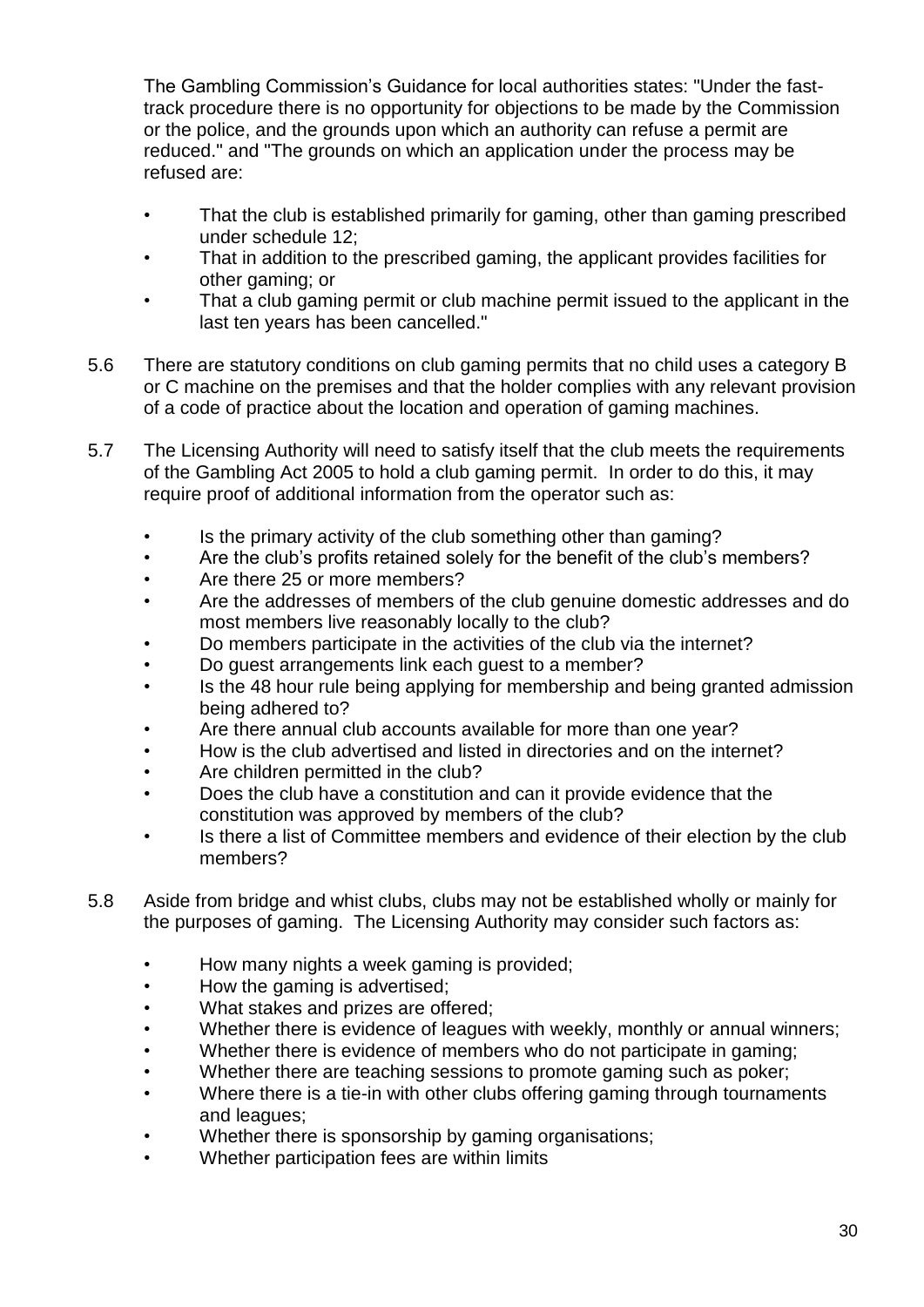## **6. Temporary Use Notices**

- 6.1 Temporary Use Notices allow the use of premises for gambling where there is no Premises Licence but where a gambling operator wishes to use the premises temporarily for providing facilities for gambling. Premises that might be suitable for gambling would include hotels, conference centres and sporting venues.
- 6.2 The Licensing Authority can only grant a Temporary Use Notice to a person or company holding a relevant operating licence i.e. a non-remote casino Operating Licence.
- 6.3 Currently, Temporary Use Notices can only be used to permit the provision of facilities for equal chance gaming, where the gaming is intended to produce a single overall winner.
- 6.4 The Licensing Authority, in considering applications for Temporary Use Notices, will consider whether gambling should take place, or should only take place with modifications to the TUN. In doing so, the Licensing Authority will consider:
	- the suitability of the premises;
	- the location of the premises, paying particular attention to its proximity to any schools, hostels or other sensitive premises;
	- the CCTV coverage within the premises;
	- the ability of the premises to provide sufficient staff and/or licensed door supervisors for the notice period;
	- whether the premises or the holder of the Operating Licence have given the Licensing Authority any cause for concern at previous events in relation to the licensing objectives, the guidance issued by the Gambling Commission, the relevant code of practice or this Statement of Principles.
- 6.5 The Licensing Authority expects to object to notices where it appears that their effect would be to permit regular gambling in a place that could be described as one set of premises, as recommended in the Gambling Commissions Guidance to Licensing Authorities.

### **7. Occasional Use Notices**

7.1 The Licensing Authority has very little discretion as regards these notices aside from ensuring that the statutory limit of 8 days in a calendar year is not exceeded. This licensing authority will though consider the definition of a 'track' and whether the applicant is permitted to avail him/herself of the notice. The definition of "track" in the Act is wider than dog tracks or horse racecourses and includes places where races or other sporting events take place. This could include major halls, hotels and other venues. If notices are given for a single track which would permit betting to occur for more than eight days per year, the Licensing Authority is obliged to issue a counter notice preventing such a breach occurring.

### **8. Lotteries**

8.1 The Licensing Authority registers and deals with Small Society Lotteries. Promoting or facilitating a lottery falls within one of the following categories: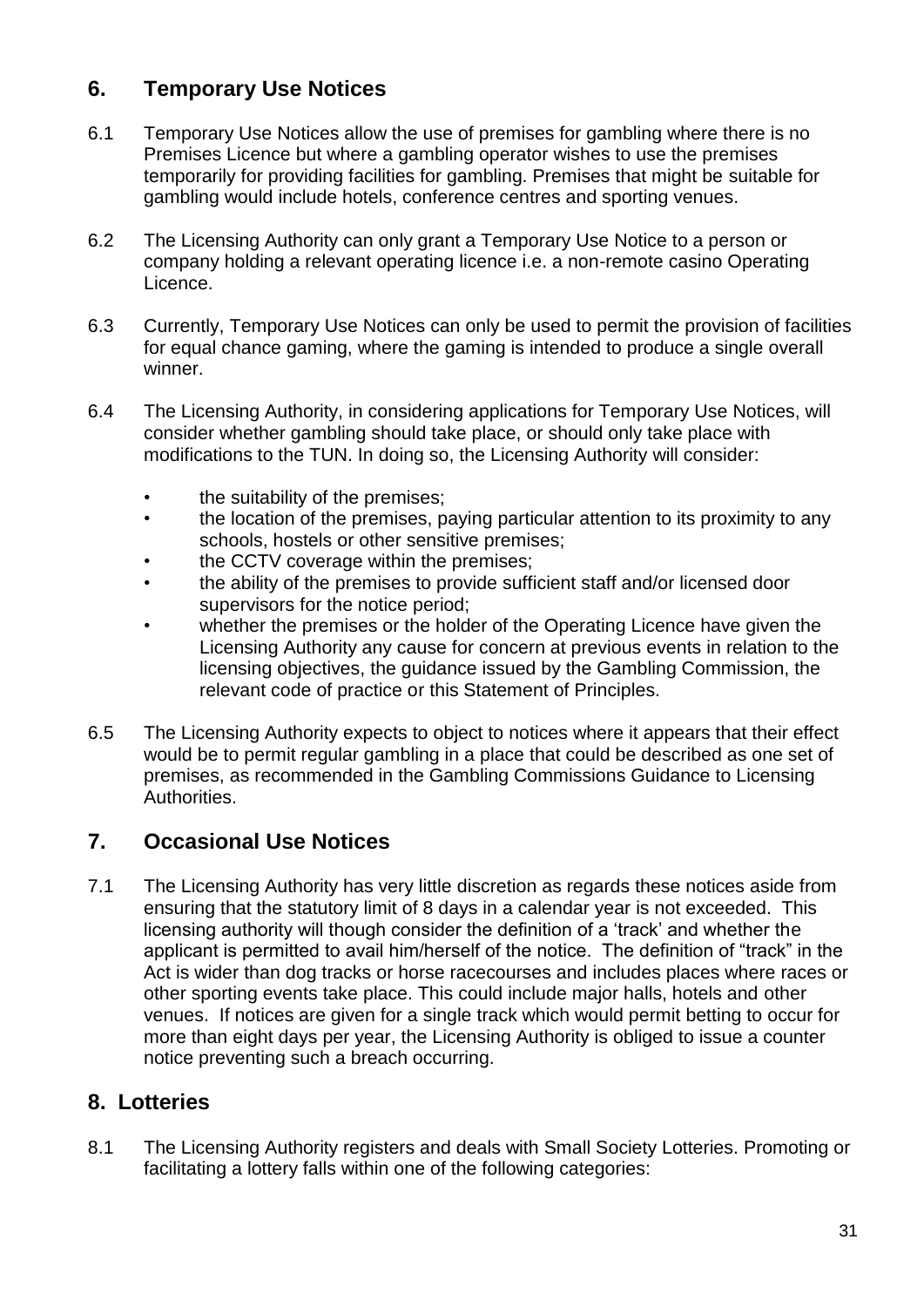- Licensed Lotteries (requiring an Operating Licence from the Gambling Commission);
- Small Society Lotteries (registered with the Licensing Authority); and
- Exempt Lotteries
- 8.2 Lotteries permitted to be conducted without a licence from the Gambling Commission and these are:
	- Small Society Lotteries (registered with the Licensing Authority);
	- Incidental Non-Commercial Lotteries;
	- Private Lotteries: (Private Society Lottery, Work Lottery, Residents' Lottery);
	- Customer Lotteries
- 8.3 Societies may organise lotteries if they are licensed by the Gambling Commission, registered with the Licensing Authority or fall within the exempt category. The Licensing Authority recommends those seeking to run lotteries take their own legal advice on which type of lottery category they fall within. However, guidance notes with regard to all lotteries, limits placed on small society lotteries and information setting out financial limits is available by contacting the Licensing Authority.
- 8.4 Applicants for lottery licences must apply to the Licensing Authority in the area where their principal office is located. Where the Licensing Authority believes that the Society's principal office is situated in another area it will inform the Society as soon as possible and where possible, will inform the other Licensing Authority.
- 8.5 The Licensing Authority will keep a Public Register of all applications and will provide information to the Gambling Commission on all lotteries registered by the Licensing Authority. As soon as the entry on the Register is completed, the Licensing Authority will notify the applicant of registration.
- 8.6 The Licensing Authority will ask applicants to set out the purposes for which the Society is established and will ask the Society to declare that they represent a bona fide non-commercial society and have no relevant convictions. The Licensing Authority may seek further information from the Society and in particular may require a copy of the society's constitution.
- 8.7 Where the Licensing Authority intends to refuse registration of a Society, it will give the Society an opportunity to make representations and will inform the Society of the reasons why it is minded to refuse registration and supply evidence on which it has reached that preliminary conclusion.
- 8.8 The Licensing Authority may revoke the registered status of a society if it thinks that they would have had to, or would be entitled to, refuse an application for registration if it were being made at that time. However, no revocations will take place unless the Society has been given the opportunity to make representations. The Licensing Authority will inform the society of the reasons why it is minded to revoke the registration and will provide an outline of the evidence on which it has reached that preliminary conclusion.
- 8.9 With regards to where Small Society Lottery tickets may be sold, the Licensing Authority applies the following guidance criteria to all Small Society Lotteries it registers: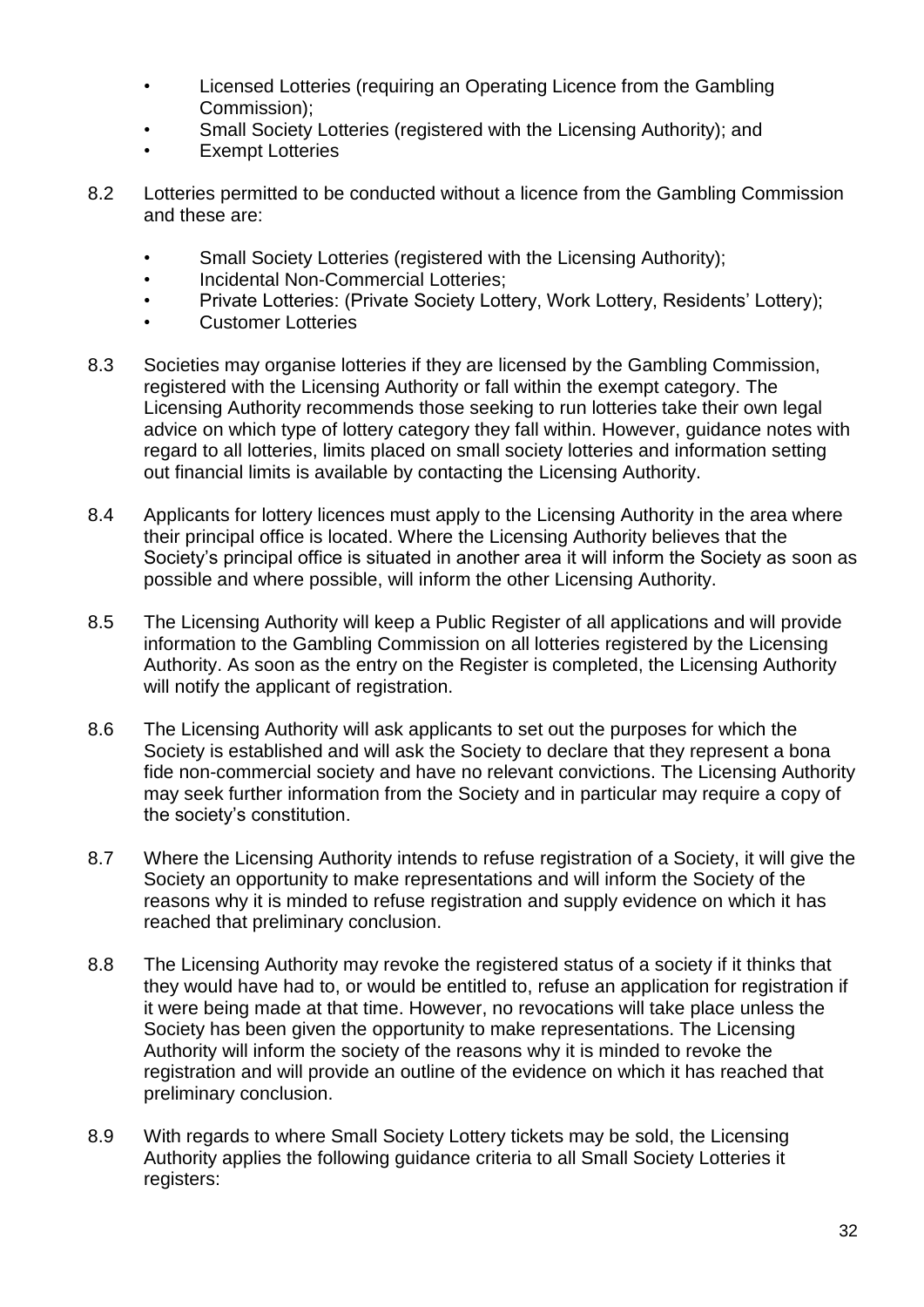- tickets should not be sold in a street. Street includes any bridge, road, lane, footway, subway, square, court or passage (including passages through enclosed premises such as shopping malls); and
- Tickets may be sold from a kiosk, in a shop or door-to-door.

This approach is consistent with the operating licence conditions imposed by the Gambling Commission upon operators of large lotteries.

#### **9. Travelling Fairs**

- 9.1 This Licensing Authority is responsible for deciding whether, where category D machines and / or equal chance prize gaming without a permit are to be made available for use at travelling fairs, the statutory requirement that the facilities for gambling amount to no more than an ancillary amusement at the fair is met.
- 9.2 The Licensing Authority will also consider whether the applicant falls within the statutory definition of a travelling fair
- 9.3 The Licensing Authority will also consider whether the applicant falls within the 27-day statutory definition of a travelling fair. The 27-day statutory maximum for the land being used as a fair applies on a calendar year basis, and that it applies to the piece of land on which the fairs are held, regardless of whether it is the same or different travelling fairs occupying the land. The Licensing Authority will work with its neighbouring authorities to ensure that land, which crosses our boundaries, is monitored so that the statutory limits are not exceeded.
- 9.4 The Licensing Authority will keep a record of any travelling fairs that take place in the Boston Borough area that offer gambling as an ancillary use to the fair. The authority will ensure the 27 day statutory maximum for the land being used is not breached. The Licensing Authority will advise travelling fair operators if requested, of the statutory time period remaining for the land they intend to use.

#### **10. Review**

10.1 This statement of principles will remain in existence for a period of three years and will be subject to review and further consultation before January 2024. However, following consultation, the licensing authority may make revisions to it as deemed necessary.

#### **11. Glossary**

11.1 A glossary of terms is attached at Appendix 3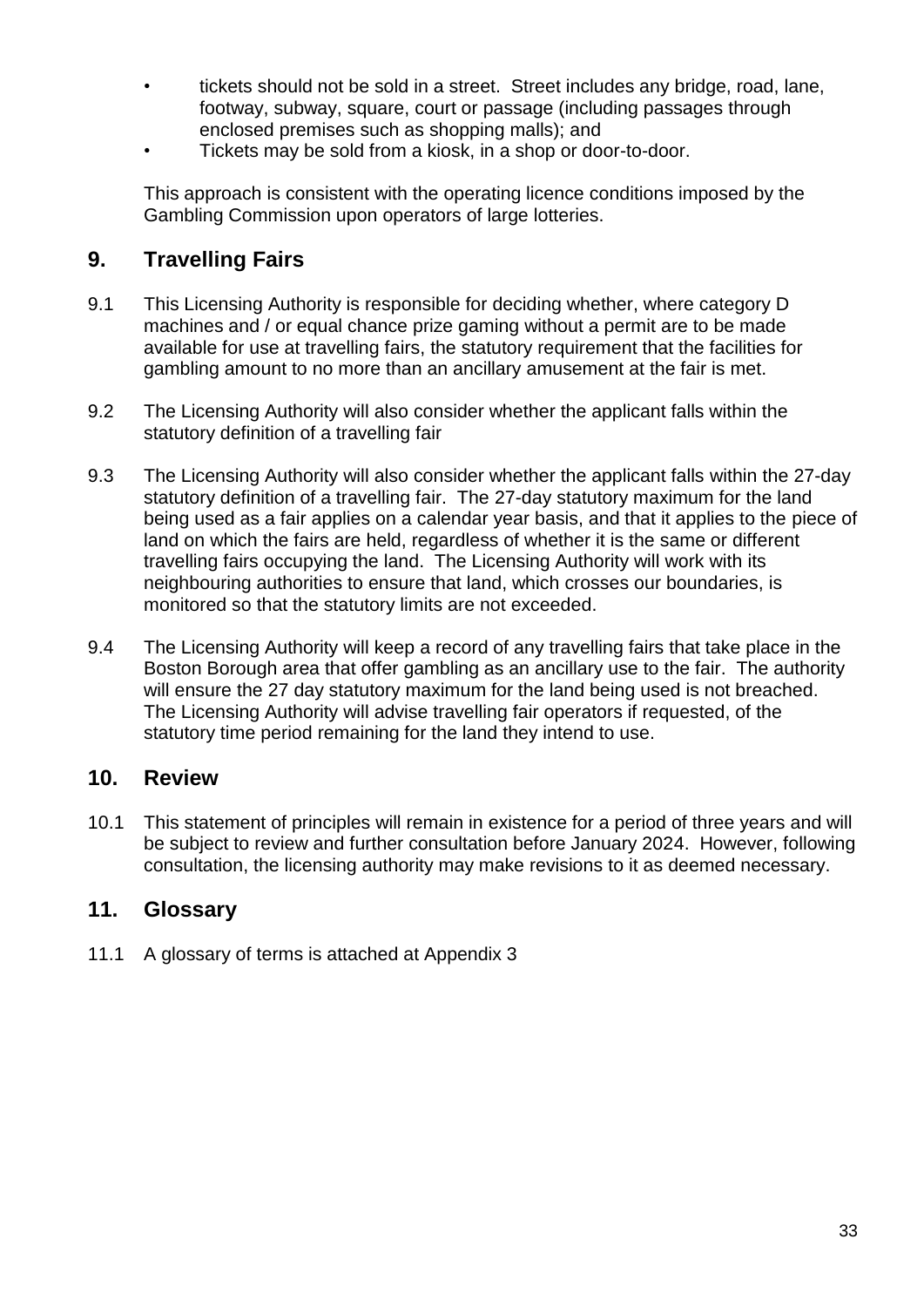## **APPENDIX 1**

**Summary of licensing authority delegations permitted under the Gambling Act. (This summary is for information purposes only and does not form part of the Statement of Licensing Policy. The delegations may be amended at any time.** 

#### **GAMBLING ACT 2005 – PROPOSED SCHEME OF DELEGATIONS**

- 1. The power of the Licensing Authority
	- a. as a responsible authority, to make representations in respect of premises licences under Part 8 of the Act;
	- b. to propose to attach a condition to a premises licence in accordance with section 169(1)(a) of the Act in addition to the mandatory or default conditions;
	- c. to propose the exclusion of a default condition from a premises licence under S169(1)(b) of the Act;
	- d. as a responsible authority, to request a review of a premises licence under sections 197 or 200 of the Act;
	- e. to give a notice of objection to a temporary use notice under S221 of the Act;
	- f. to serve notification of intended refusal of any of the following:
		- i. Family Entertainment Centre Gaming Machine Permit (Sch 10 Para 10)
		- ii. Prize gaming Permits (Sch 14 Para 11)

iii. Licensed Premises Gaming Machine Permits (Sch 13 Para 6) And also, in the latter case, notice of intention to grant the application but for a smaller number of machines than specified and/or a different category of machines from that specified in the application.

- g. Serve notification of lapse of a Family Entertainment Centre Gaming Machine Permit (Sch 10 Para 14 and 15 (1)(b));
- h. Serve notice of intention to cancel or vary any of the following:
	- i. Club Gaming permit or Club Gaming Machine permit (Sch 12 Para 21)
	- ii. Licensed Premises Gaming Machine permits (Sch 13 Para 16)
- i. Create and amend the Authority's application procedures in relation to applications for the following in accordance with any relevant legislation:
	- i. Family Entertainment Centre Gaming Machine Permits (sch10 paras 5 and 7)
	- ii. Licensed Premises gaming Machine Permits (Sch 13 Para 2)
	- iii. Prize Gaming Permits (Sch 14 paras 6 and 8); and
- j. to appoint authorised persons under s 304 of the Act
- k. determine that any representations received under Part 8 of the Act are vexatious, frivolous, or certainly will not influence the Authority's determination of an application; and
- l. reject all or part of any application for a review of a premises licence in accordance with Section 198 of the Act

- shall be delegated to the Head of Regulatory Services who may make further delegation.

2. In relation to the following matters in the attached table the Authority will, in the majority of cases, adhere to the table of delegated functions set out below. This table indicates the lowest level of the Authority which will normally exercise the delegation though the Authority reserves the right, where appropriate, for any particular matter to be dealt with at a higher level whilst having due regard to statutory requirements. For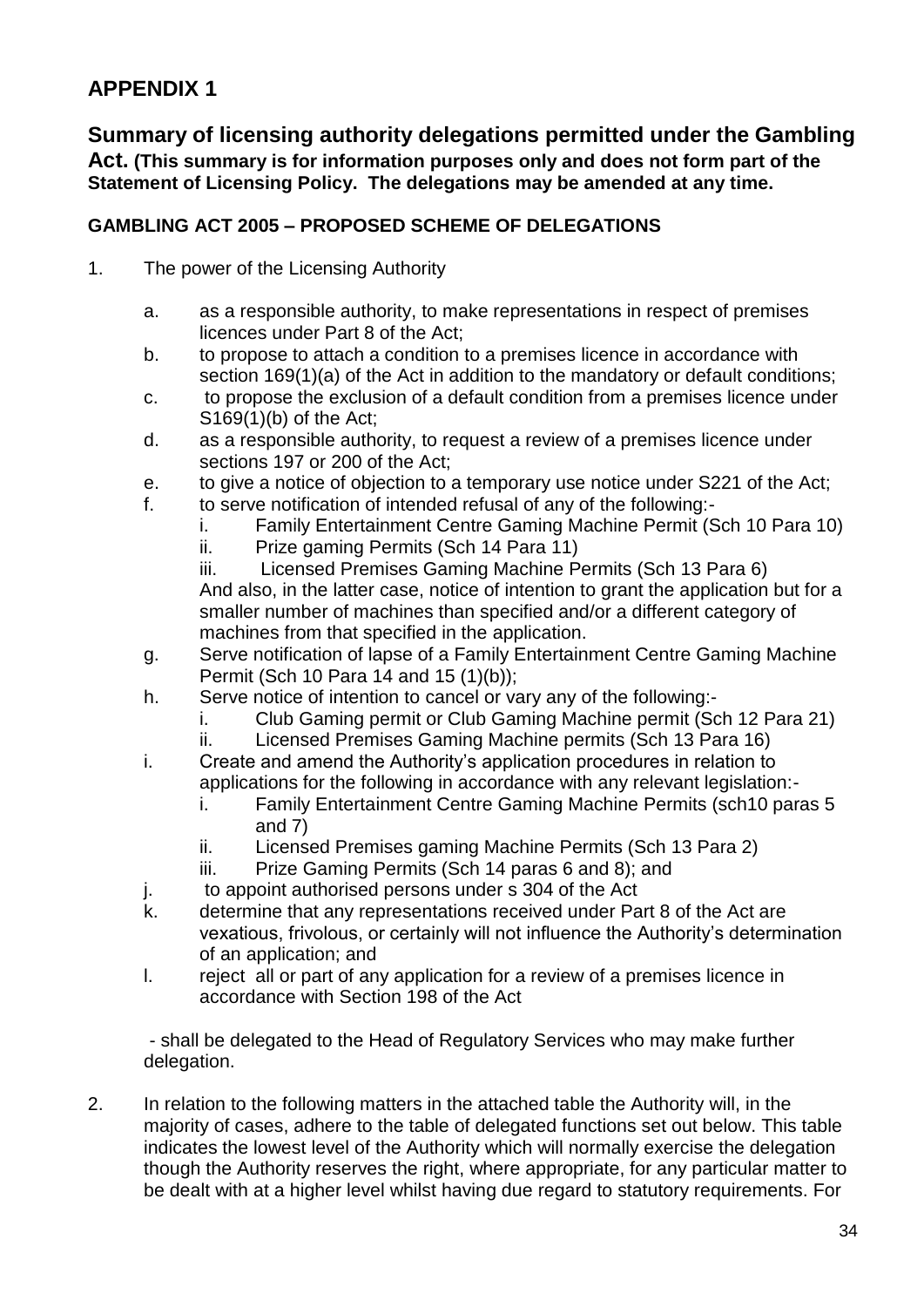example, an Officer may choose not to exercise their delegated power and refer the matter to the Sub-Committee or the Sub-Committee itself may choose to refer the matter to the Full Committee.

| Matter to be dealt with                                                                           | <b>Full</b><br><b>Council</b> | Sub-committee of<br>Licensing<br><b>Committee/Regulatory</b><br>and Appeals<br><b>Committee</b>                                                                                                                                                                                                                                                                                                                        | <b>Principal</b><br><b>Licensing Officer</b>                                                                                                                                                                                                       |
|---------------------------------------------------------------------------------------------------|-------------------------------|------------------------------------------------------------------------------------------------------------------------------------------------------------------------------------------------------------------------------------------------------------------------------------------------------------------------------------------------------------------------------------------------------------------------|----------------------------------------------------------------------------------------------------------------------------------------------------------------------------------------------------------------------------------------------------|
| Final approval of three<br>year licensing statement<br>of principles                              | <b>All Cases</b>              |                                                                                                                                                                                                                                                                                                                                                                                                                        |                                                                                                                                                                                                                                                    |
| Statement of principles not<br>to permit casinos                                                  | <b>All Cases</b>              |                                                                                                                                                                                                                                                                                                                                                                                                                        |                                                                                                                                                                                                                                                    |
| Fee setting<br>(when appropriate)                                                                 | <b>All Cases</b>              |                                                                                                                                                                                                                                                                                                                                                                                                                        |                                                                                                                                                                                                                                                    |
| Application for premises<br>licence (including<br>applications for re-<br>instatement under S195) |                               | Representation made<br>and not withdrawn<br>$(S154 (4)(a))$ and/or<br>Where the Licensing<br>Authority considers that<br>a condition should be<br>added to the licence<br>under $S169(1)(a)$ or a<br>default condition should<br>be excluded under<br>section 169(1)(b)<br>unless the applicant<br>and any persons<br>making representations<br>agree to this course of<br>action and that a<br>hearing is unnecessary | No representation<br>made or<br>representations<br>have been<br>withdrawn<br>The only<br>representations<br>received are<br>vexatious, frivolous,<br>or certainly will not<br>influence the<br>Authority's<br>determination of the<br>application. |
| Application to vary<br>premises licence                                                           |                               | Representation made<br>and not withdrawn<br>(S154 (4)(b))<br>and/or<br>Where the Licensing<br>Authority considers that<br>a condition should be<br>added to the licence<br>under $S169(1)(a)$ or a<br>default condition should<br>be excluded under                                                                                                                                                                    | No representation<br>made or<br>representations<br>have been<br>withdrawn<br>The only<br>representations<br>received are<br>vexatious, frivolous,<br>or certainly will not<br>influence the<br>Authority's                                         |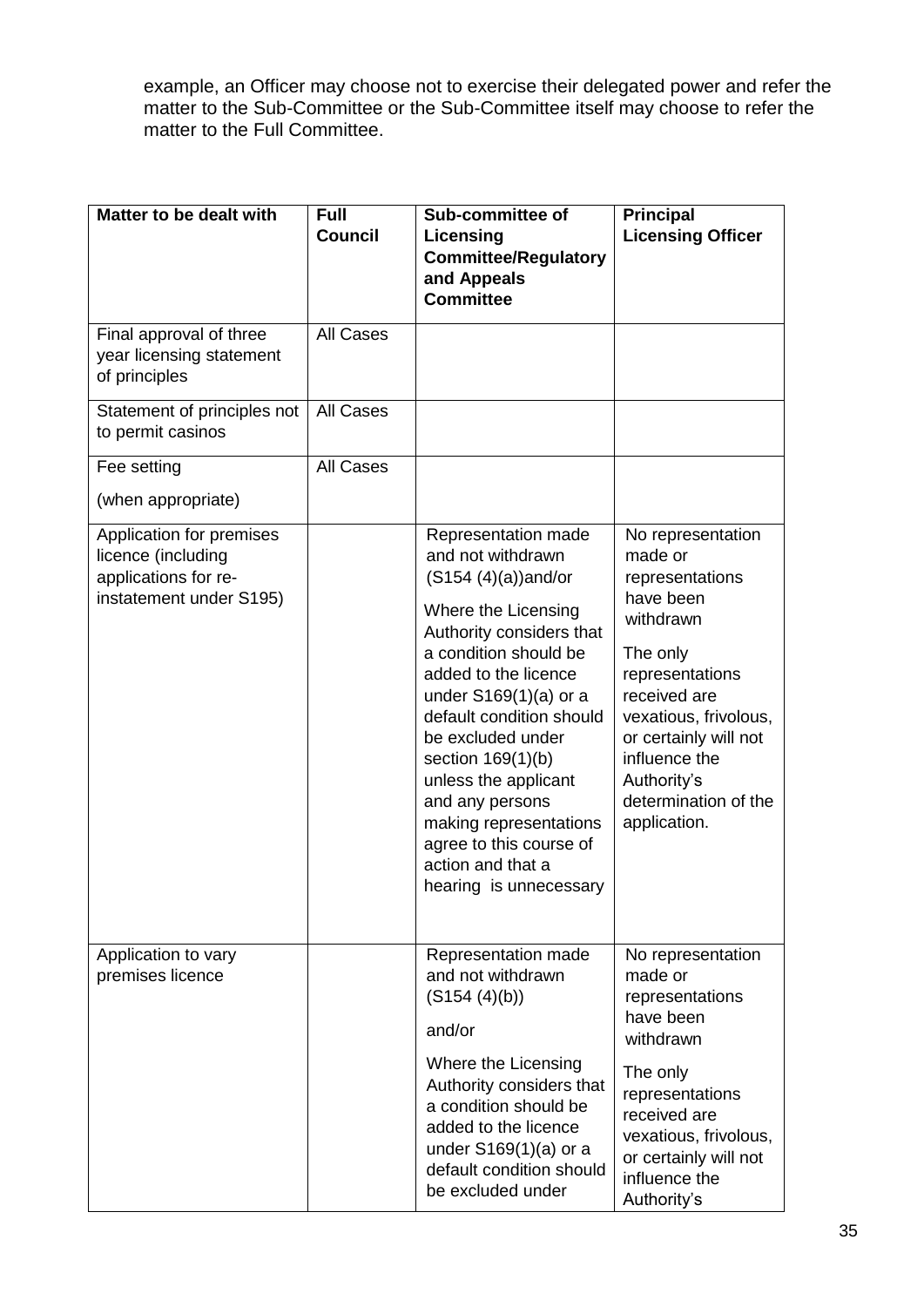|                                                 | section 169(1)(b)<br>unless the applicant<br>and any persons<br>making representations<br>agree to this course of<br>action and that a<br>hearing is<br>unnecessary (S187(3))                                                                                         | determination of the<br>application                                                                                                                                                                                                                                          |
|-------------------------------------------------|-----------------------------------------------------------------------------------------------------------------------------------------------------------------------------------------------------------------------------------------------------------------------|------------------------------------------------------------------------------------------------------------------------------------------------------------------------------------------------------------------------------------------------------------------------------|
|                                                 | If the application for<br>variation is to remove a<br>default condition and<br>there are no reps and<br>there are no proposals<br>by the Authority to<br>otherwise alter the<br>conditions this                                                                       |                                                                                                                                                                                                                                                                              |
|                                                 | could be dealt with at<br>officer level without a<br>hearing                                                                                                                                                                                                          |                                                                                                                                                                                                                                                                              |
| Application for transfer of<br>premises licence | Representation made<br>by the Commission<br>S154(4)(c)<br>Representations made<br>and not withdrawn<br>under S161                                                                                                                                                     | All other cases<br>where no<br>representation<br>made by the<br>Commission,<br>including cases<br>where the only<br>representations<br>received are<br>vexatious, frivolous,<br>or certainly will not<br>influence the<br>Authority's<br>determination of the<br>application |
| Application for a<br>provisional statement      | Representation made<br>and not withdrawn<br>S154(4)(d)<br>and/or<br>Where the Licensing<br>Authority considers that<br>a condition should be<br>added to the licence<br>under $S169(1)(a)$ or a<br>default condition should<br>be excluded under<br>section 169(1)(b) | No representation<br>made or<br>representations<br>have been<br>withdrawn                                                                                                                                                                                                    |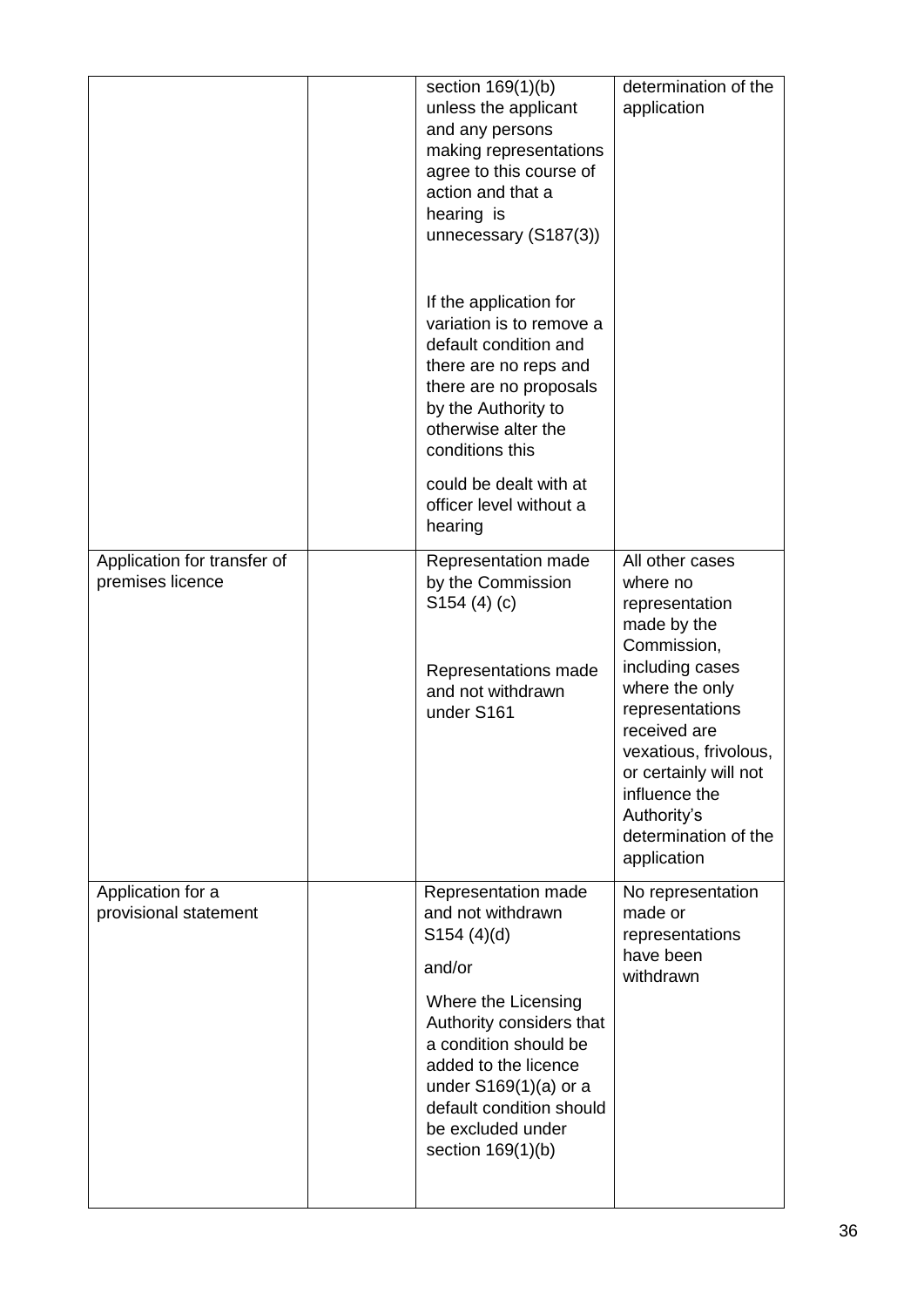| Revocation of a premises<br>licence due to non-<br>payment of an annual fee.<br>S <sub>193</sub>                                                                           |                                                                                                                                                                                                                                       | <b>All Cases</b>                                                                                                                                                                                          |
|----------------------------------------------------------------------------------------------------------------------------------------------------------------------------|---------------------------------------------------------------------------------------------------------------------------------------------------------------------------------------------------------------------------------------|-----------------------------------------------------------------------------------------------------------------------------------------------------------------------------------------------------------|
| Review of a premises<br>Licence                                                                                                                                            | All cases go to<br><b>Licensing Sub</b><br>Committee S154 (4)(e)                                                                                                                                                                      |                                                                                                                                                                                                           |
| <b>Application for Club</b><br>Gaming/Club machine<br>permits, renewals and<br>variations (including those<br>leading to cancellation of<br>permit) under Sch12 Para<br>15 | Objection made and<br>not withdrawn (Sch 12<br>Para 28 (2))<br>Refusal of permit<br>proposed on the<br>grounds listed in Sch<br>12 paragraph $6(1)(a)$ -<br>$(d)$ , or paragraph $10(3)$<br>as applicable unless<br>Authority and all | No objection made<br>or objections have<br>been withdrawn<br>Refusal of permit<br>proposed on the<br>grounds listed in<br>Sch 12 paragraph<br>$6(1)(a)-(d)$ or<br>paragraph 10(3) as<br>applicable, where |
|                                                                                                                                                                            | relevant parties agree<br>that a hearing is<br>unnecessary (Sch 12<br>Para 7)                                                                                                                                                         | Authority and all<br>relevant parties<br>agree a hearing is<br>unnecessary (Sch<br>12 Para 7)                                                                                                             |
| <b>Cancellation of Club</b><br>Gaming / Club Machine<br>Permits under Schedule<br>12 Paragraph 21                                                                          | <b>All Cases</b>                                                                                                                                                                                                                      |                                                                                                                                                                                                           |
| Consideration of<br><b>Temporary Use</b><br>Notices (including<br>notices modified under<br>section 223)                                                                   | All cases where an<br>objection notice has<br>been received unless<br>each person who would<br>be entitled to make<br>representations agrees<br>that a hearing is<br>unnecessary.                                                     | All other cases                                                                                                                                                                                           |
|                                                                                                                                                                            | All cases where a<br>counter notice may be<br>required $(S232(3))$                                                                                                                                                                    |                                                                                                                                                                                                           |
| Decision to give a<br>counter notice to a<br>temporary use notice                                                                                                          | <b>All Cases</b>                                                                                                                                                                                                                      |                                                                                                                                                                                                           |
| Applications for other<br>permits registrations.<br>and notifications                                                                                                      | All cases where the<br>officer serves notice of<br>intention of refusal and<br>representations are<br>received or proposes to                                                                                                         | All cases except<br>where the officer<br>serves notice of<br>intention of refusal<br>and representations<br>are received or<br>proposes to grant                                                          |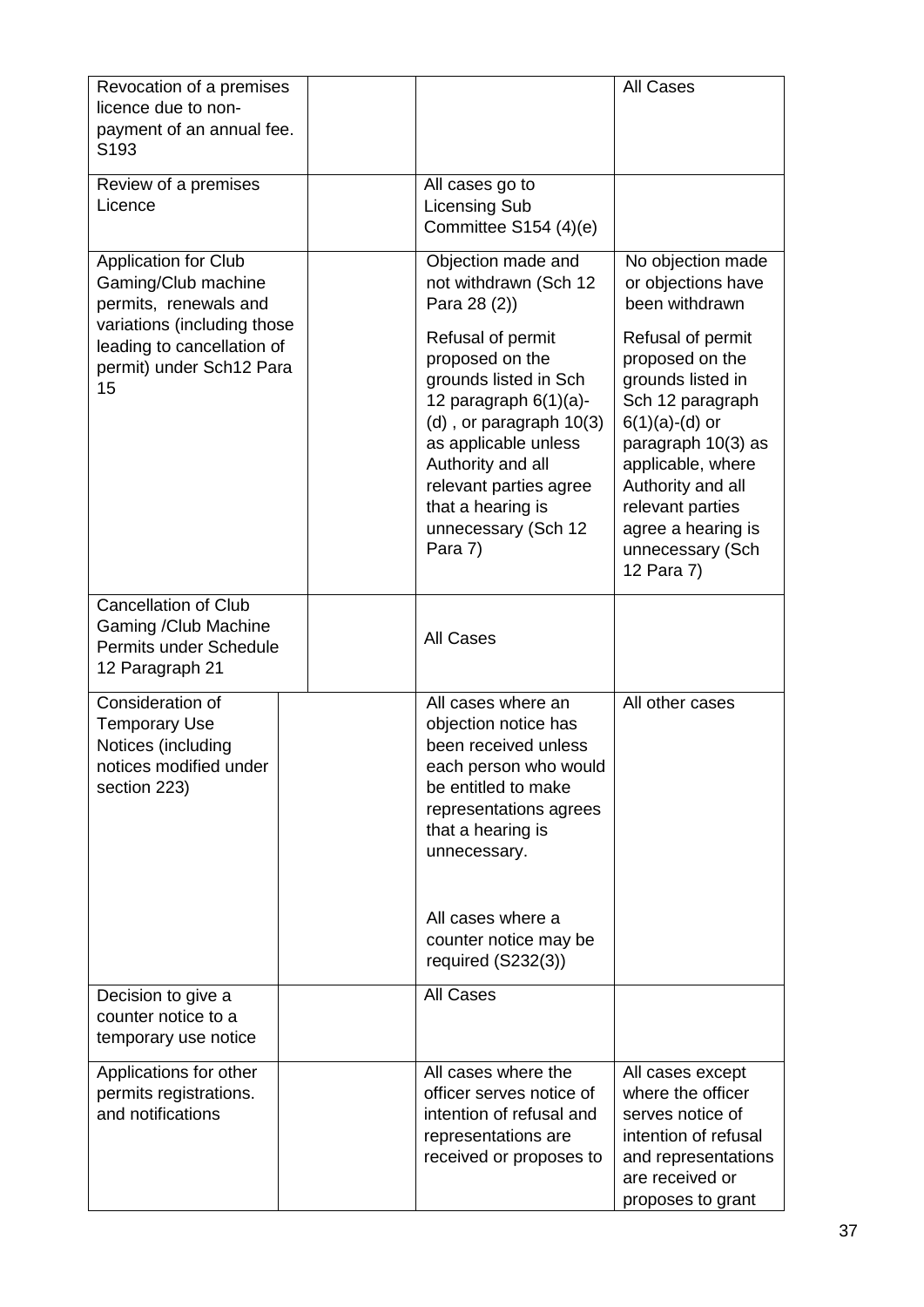|                                                                                                               | grant for lesser number<br>of machines.                                                      | for lesser number of<br>machines. |
|---------------------------------------------------------------------------------------------------------------|----------------------------------------------------------------------------------------------|-----------------------------------|
| Cancellation of<br>licensed premises<br>gaming machine<br>permits. Sch 13<br>paragraph 16                     | <b>All Cases</b>                                                                             |                                   |
| Cancellation of<br>licensed premises<br>gaming machine<br>permits for non-<br>payment of fee                  |                                                                                              | <b>All Cases</b>                  |
| <b>Cancellation of Club</b><br><b>Gaming Permits/Club</b><br><b>Machine Permits for</b><br>non-payment of fee |                                                                                              | <b>All Cases</b>                  |
| Registration of small<br>society lotteries                                                                    | Where officers believe<br>there is a reason to<br>refuse the application<br>for registration | All other cases                   |
| Cancellation of a small<br>society lottery due to<br>non-payment of<br>annual fee                             |                                                                                              | All cases                         |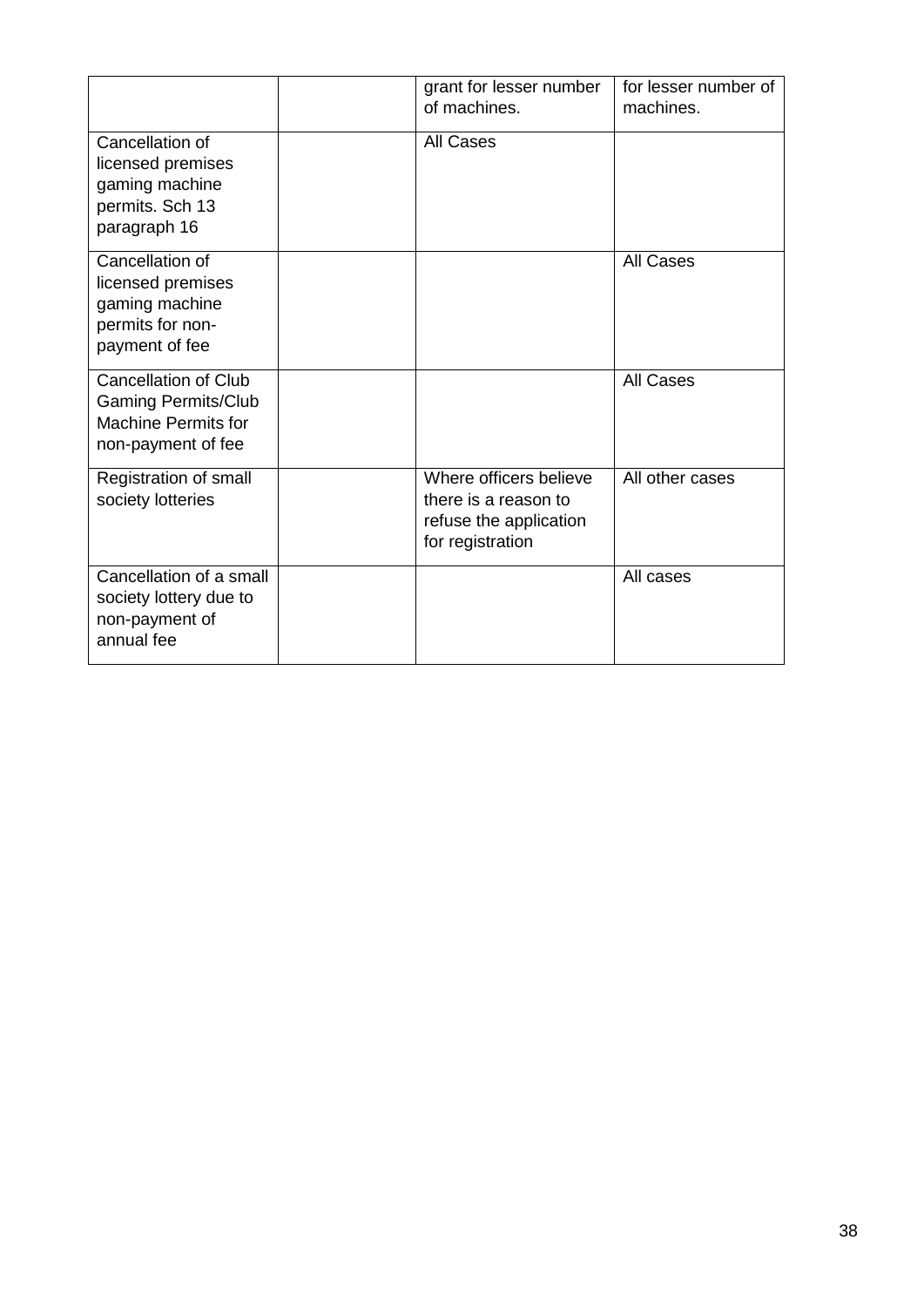### **BOSTON BOROUGH COUNCIL STATEMENT OF GAMBLING STATEMENT OF PRINCIPLES**

### **GAMBLING ACT 2005**

November 2021

#### **Public Sector Consultees**

Chief Officer of Lincolnshire Police Police & Crime Commissioner – Lincolnshire Police Lincolnshire Fire and Rescue Boston Borough Council Development Services Boston Borough Council Environmental Health Lincolnshire Safeguarding Children Board Social Services Trading Standards Health & Safety Executive Health Protection Agency Gambling Commission HM Customs & Revenue LCC Highways Clerk to the Magistrates Court Lincolnshire Probation Service

#### **Parliamentary Consultees and Elected Members**

Matt Warman MP All Boston Borough Council Councillors All Parish Councillors within the Boston Borough Council area

#### **Trade Consultees**

Coral Bookmakers Association of British bookmakers Ltd British Institute of Innkeeping The Race Course Association Business in Sport & Leisure BACTA (British Amusement Catering Trade Association) British Beer & Pub Association BALPA (British Association of Leisure Parks, Piers & Attractions LTD The Bingo Association Federation of Small Businesses British Holiday & Home Parks Association Lotteries Council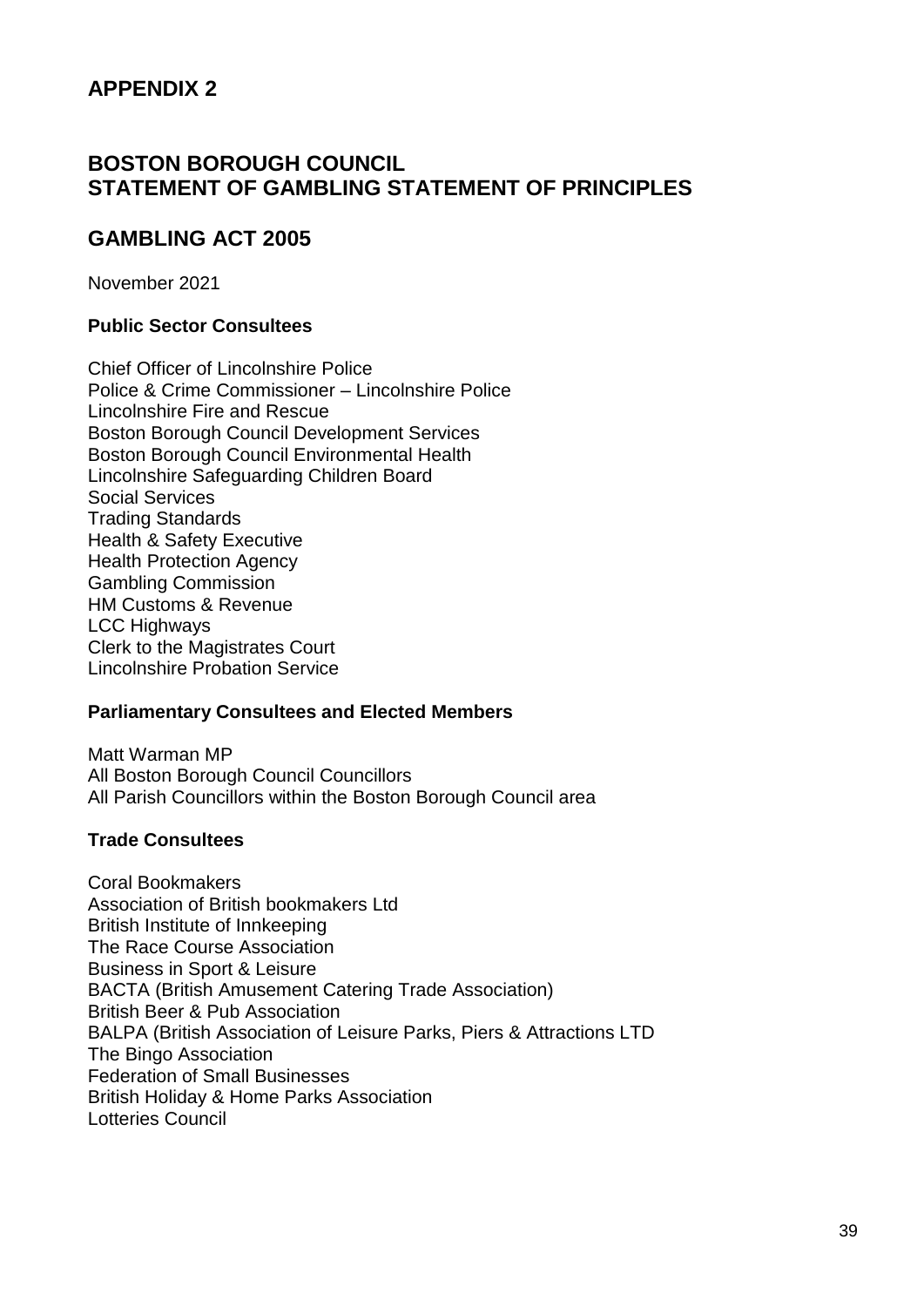#### **Special Interest Groups**

Mencap Boston with Holland NHW Association Help the Aged NSPCC HQ Church of England Children Society **GamCare Addaction** Alcoholics Anonymous Citizens Advice Bureau Boston Disability Forum Gamblers Anonymous Mind Relate The Samaritans Parentline Plus RNIB **Stonewall** Gender Trust

#### **Gambling Operators**

Eastern Automatics Hart – Marler Leisure Lease Automatics Matins Reel Games Ltd Micro Automatics Peterborough Automatics Ltd Spilsby Amusement Machines Premier Amusements T&D Leisure Wakley Automatics Ltd Gamestec Leisure Limited Leisure Link Claremont Automatics Limited All Premises Licence Holders in the Borough

#### **Other Consultees**

Poppleston Allen Solicitors Lincolnshire Housing Partnership Longhurst Group